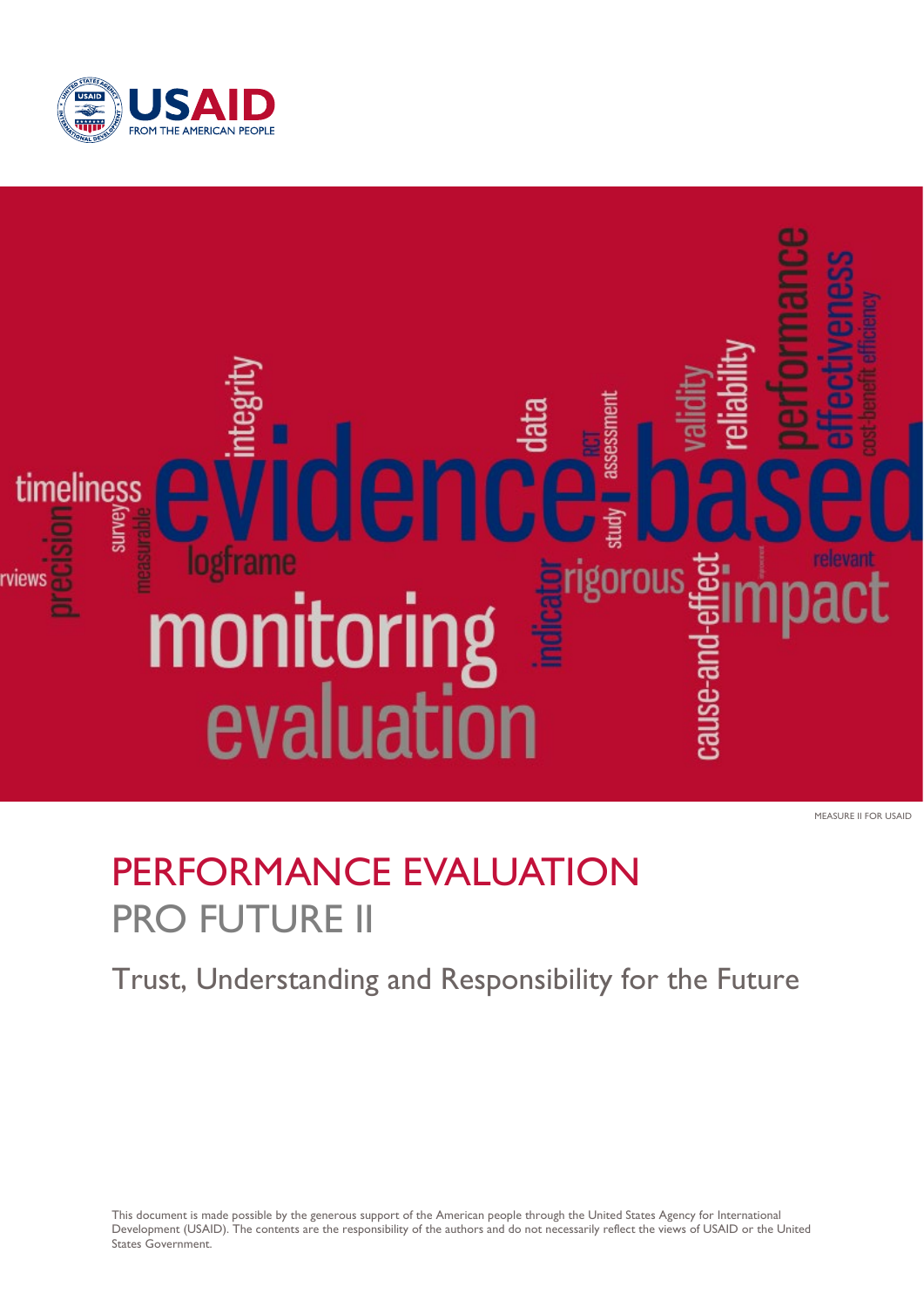This publication was produced at the request of the United States Agency for International Development in Bosnia and Herzegovina. It was prepared independently by IMPAQ International LLC, under the Monitoring and Evaluation Support Activity (MEASURE II), Contract Number AID-167-I-17-00004, Task Order Number 72016819F00001.

Submitted to: USAID/Bosnia and Herzegovina, March 2022

Contractor: IMPAQ International, LLC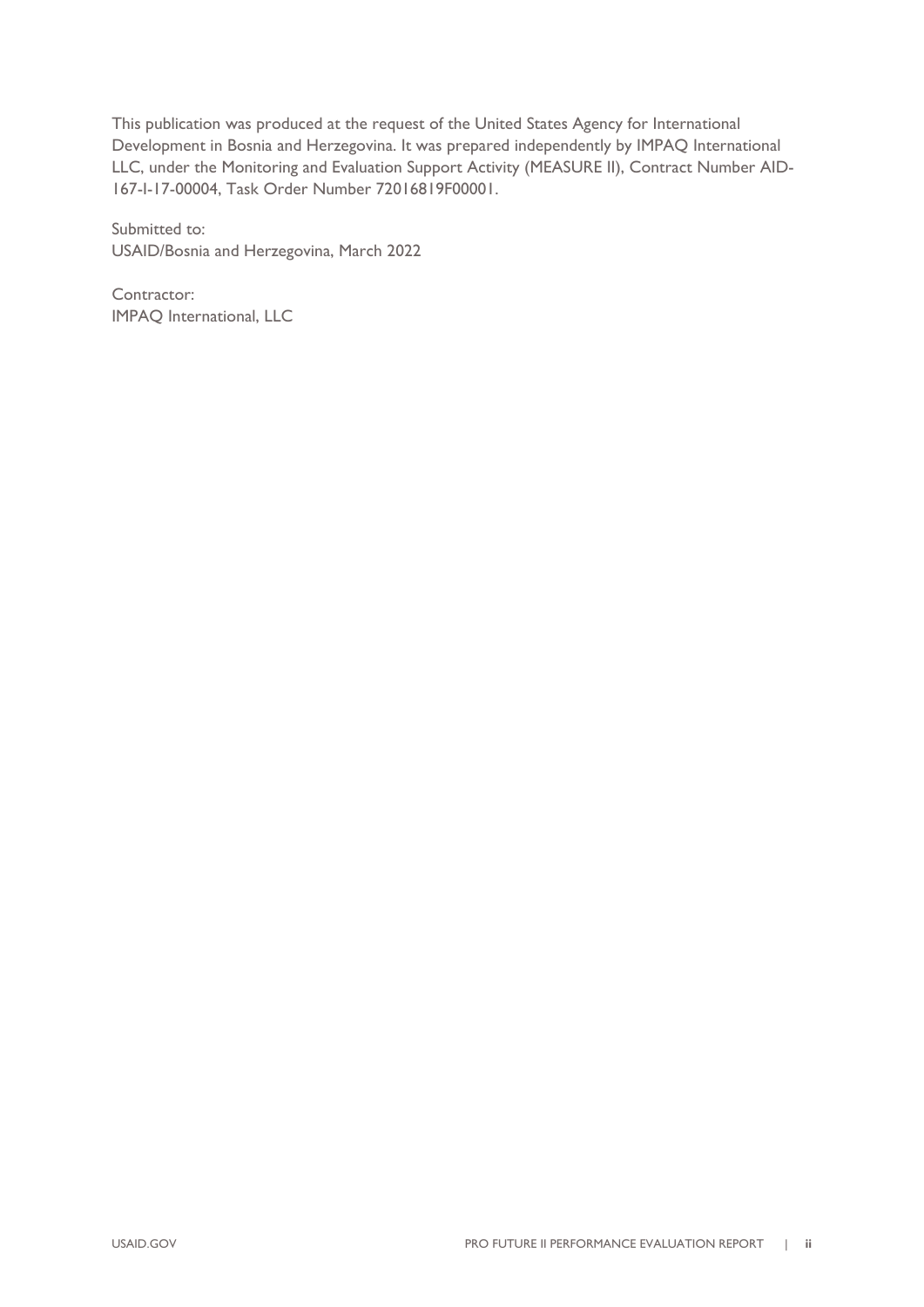# <span id="page-2-0"></span>**ABSTRACT**

This midterm performance evaluation of the United States Agency for International Development (USAID)-funded PRO Future (II) Trust, Understanding and Responsibility for the Future Activity in Bosnia and Herzegovina (PRO-Future II) examines the outcomes the activity achieved during the first four years of implementation. The report provides insights for USAID/Bosnia and Herzegovina on progress to date and informs programmatic decision-making. PRO-Future II is an \$8 million, six-year activity, implemented by Catholic Relief Services. The evaluation concluded that (1) higher-level politicians and politically dependent media are primary obstacles to peacebuilding and reconciliation; (2) PRO-Future II made substantial contributions in peace promotion, but these efforts struggled to break through a divisive media landscape; (3) the Activity's regional component achieved outcomes such as collaboration, facilitating activism, and reducing prejudices; (4) at the intrapersonal level, living libraries and public speaking events were the most effective in producing empathy, whereas cognitive outcomes include improved knowledge about outgroups, increased openness/readiness for change, and outgroup perspective-taking; (5) at the interpersonal level, outcomes include strengthened relationships, collaboration, and (peace) activism; (6) under the civic movement component, there was limited success in terms of policy change; (7) small grants were used as an effective peacebuilding tool; (8) small grants were numerous and dispersed both geographically and to various recipients and (9) higher-level outcomes require more planning, evaluating, layering and sequencing, and follow-ups.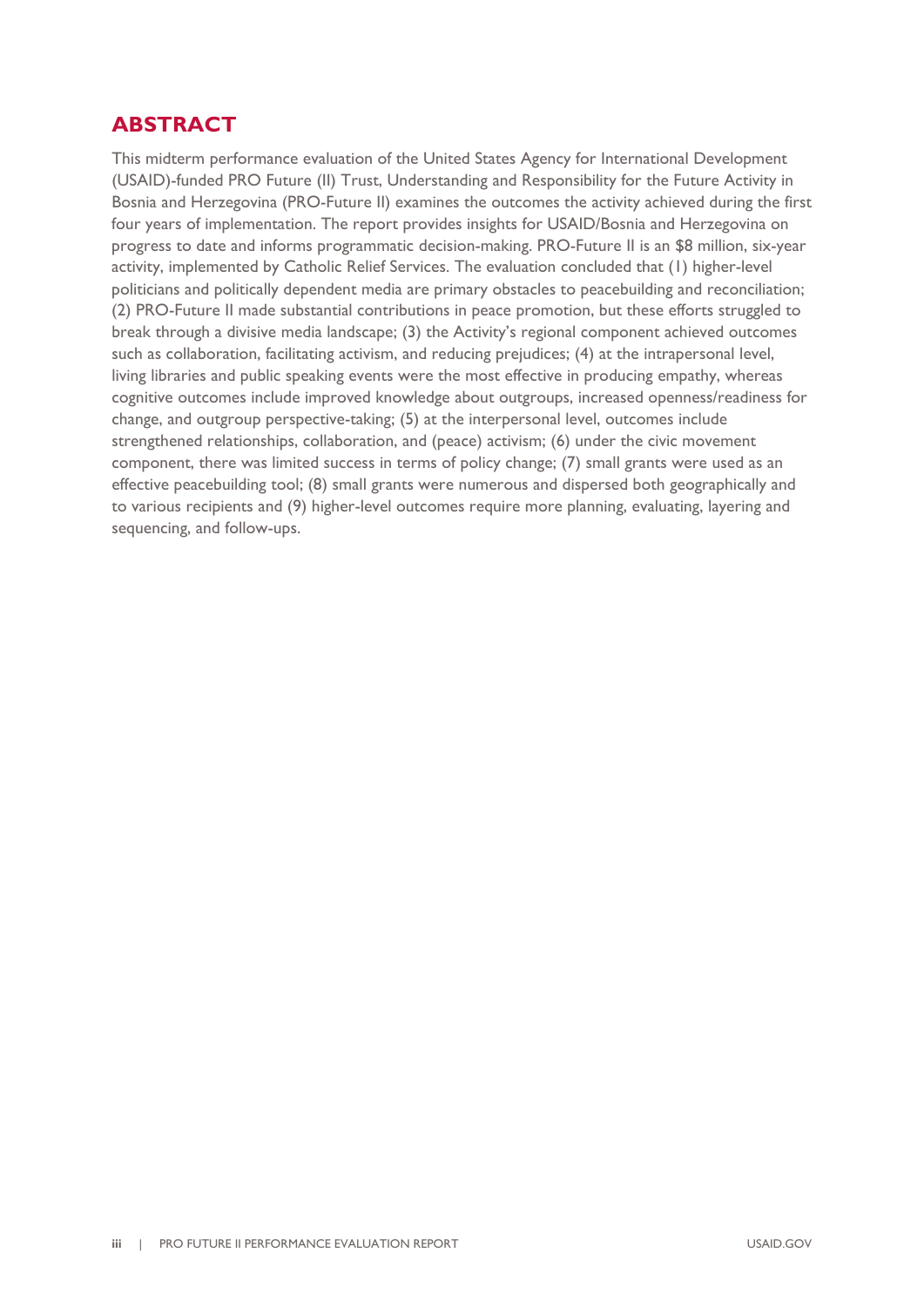# <span id="page-3-0"></span>**ACKNOWLEDGMENTS**

The PRO Future (II) Trust, Understanding and Responsibility for the Future Activity (PRO-Future II) performance evaluation team included the evaluation lead: Salminka Vizin, MEASURE II Monitoring, Evaluation, and Learning Manager; and six evaluation team members: Jadranka Kolenović-Đapo, consultant and professor of Personality Psychology and Social Psychology in the Department of Psychology Faculty of the University of Sarajevo; Vladimir Turjačanin, consultant and professor of Social Psychology in the Department of Psychology, University of Banja Luka; Nermin Đapo, consultant and professor of Statistics in Psychology and Cognitive Psychology in the Department of Psychology, University of Sarajevo; and MEASURE II analysts Sandina Bosnjak, Erol Barina, and Amer Cekic.

At USAID/Bosnia and Herzegovina, Elma Bukvic Jusic, MEASURE II Contracting Officer's Representative, Peter Cronin, Democracy Office Director, and Mirjana Popović Valjevac, PRO-Future II Agreement Office Representative, were instrumental in designing the evaluation scope of work, and Jared O. Bell, Democracy and Governance Advisor, participated in the PRO-Future II performance evaluation orientation session. At IMPAQ International, LLC, Amy Kracker Selzer, Managing Director, and MEASURE II Project Director, provided invaluable insights on the draft report. The authors thank these individuals for their contributions. We also thank the Catholic Relief Services staff for their assistance and cooperation, particularly Majda Behrem-Stojanov, Amer Paripovic, and Renata Kastelic-Dlouhi, for their responsiveness to the evaluation team's inquiries. Finally, we thank the representatives of donor and international organizations for their collaboration during the data collection process. Any errors in this report are the sole responsibility of the authors.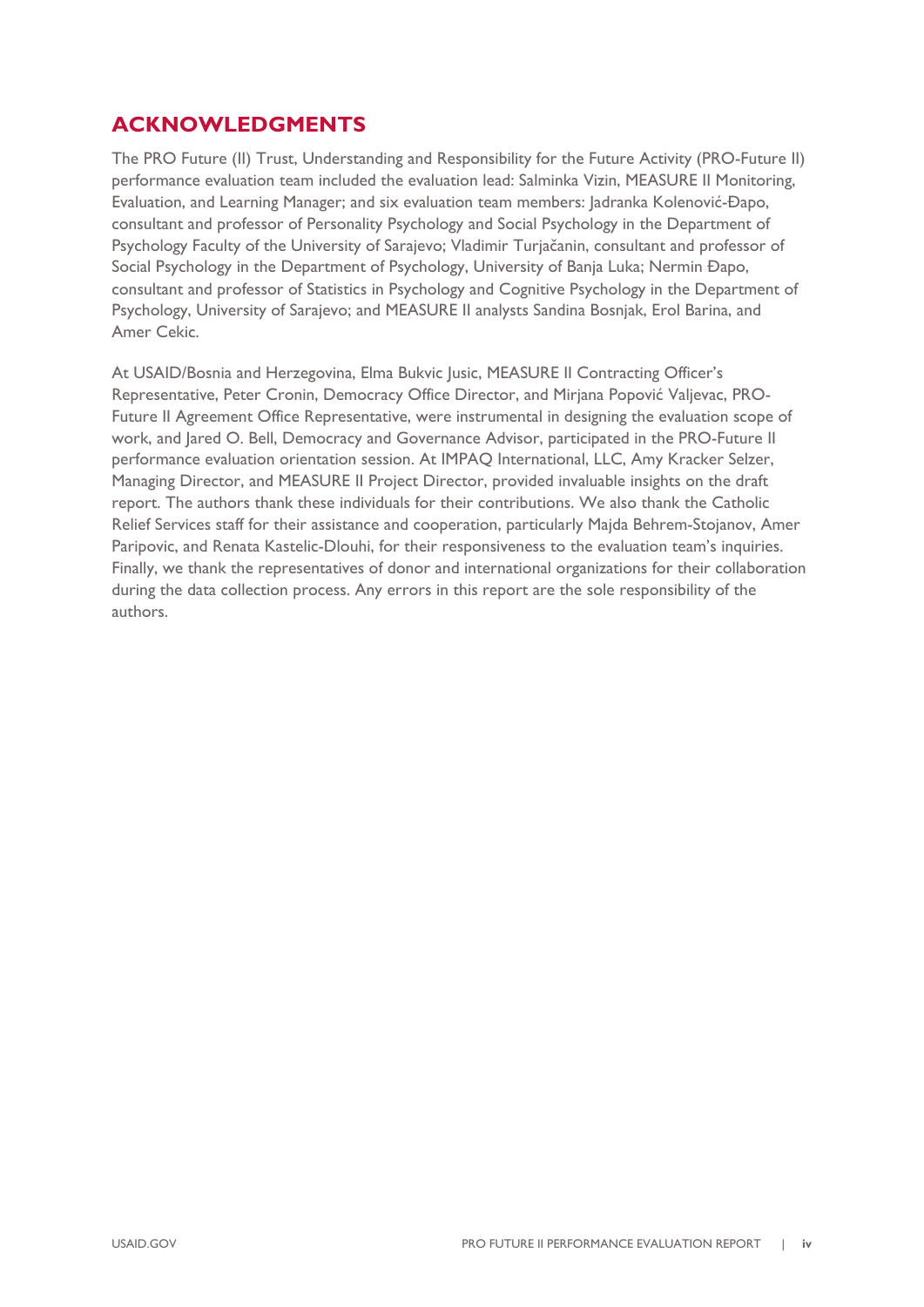# **CONTENTS**

| <b>ABSTRACT</b>                                                                                                                                                                                  | Ш              |
|--------------------------------------------------------------------------------------------------------------------------------------------------------------------------------------------------|----------------|
| <b>ACKNOWLEDGMENTS</b>                                                                                                                                                                           | $\mathsf{IV}$  |
| <b>ACRONYMS</b>                                                                                                                                                                                  | VI             |
| <b>EXECUTIVE SUMMARY</b>                                                                                                                                                                         | L              |
| <b>INTRODUCTION</b>                                                                                                                                                                              | 5              |
| <b>EVALUATION PURPOSE AND OUESTIONS</b>                                                                                                                                                          | 6              |
| <b>EVALUATION METHODS AND LIMITATIONS</b>                                                                                                                                                        | $\overline{7}$ |
| <b>FINDINGS AND CONCLUSIONS</b>                                                                                                                                                                  | 8              |
| <b>EVALUATION QUESTION 1: WHAT OUTCOMES HAVE PRO-FUTURE II'S KEY INFLUENCERS</b><br>(POLITICIANS, RELIGIOUS LEADERS, MEDIA) ACHIEVED IN PROMOTING INTER-<br><b>ETHNIC RECONCILIATION?</b>        | 8              |
| EVALUATION SUB-QUESTION IA. WHAT OUTCOMES HAS PRO-FUTURE II ACHIEVED<br>THROUGH INTERVENTIONS FOSTERING REGIONAL DIALOGUE?                                                                       | 4              |
| EVALUATION QUESTION 2: WHAT OUTCOMES HAS PRO-FUTURE II ACHIEVED IN TERMS<br>OF CHANGING INTER-ETHNIC ATTITUDES AND BEHAVIORS AMONG SUPPORTED<br>CITIZENS, PARTICULARLY AMONG YOUTH AND STUDENTS? | 8              |
| EVALUATION OUESTION 3: TO WHAT EXTENT HAVE THE PRO-FUTURE II SMALL-GRANT<br>PROGRAMS CONTRIBUTED TO PEACEBUILDING?                                                                               | 27             |
| <b>RECOMMENDATIONS</b>                                                                                                                                                                           | 33             |
| <b>REFERENCES</b>                                                                                                                                                                                | 35             |
| <b>ANNEXES</b>                                                                                                                                                                                   | 36             |
| <b>ANNEX I: STATEMENT OF WORK</b>                                                                                                                                                                | 37             |
| <b>ANNEX 2: REVIEWED DOCUMENTATION</b>                                                                                                                                                           | 43             |
| <b>ANNEX 3: DATA COLLECTION INSTRUMENTS</b>                                                                                                                                                      | 44             |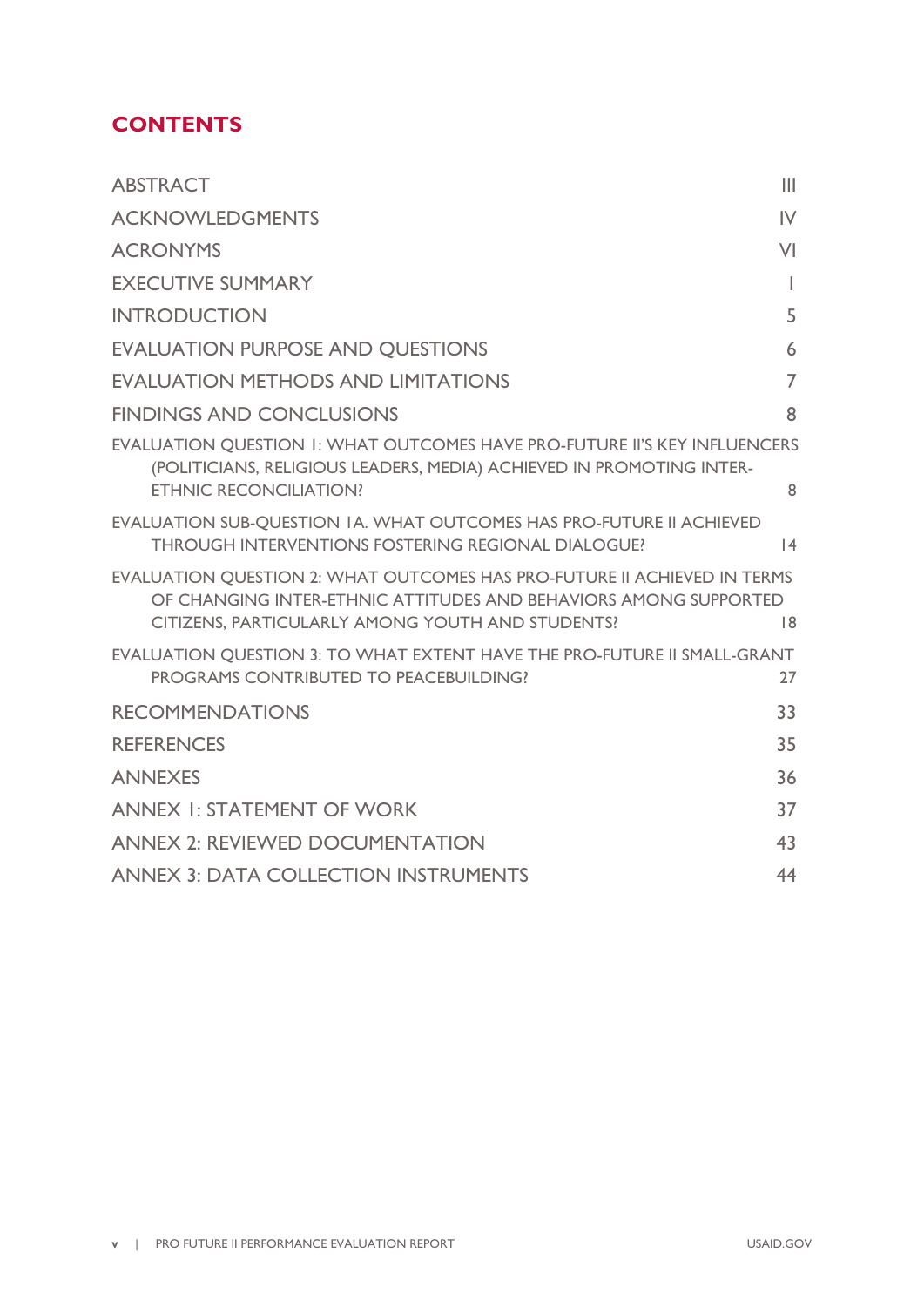# <span id="page-5-0"></span>**ACRONYMS**

| <b>BiH</b>        | Bosnia and Herzegovina                                                                   |
|-------------------|------------------------------------------------------------------------------------------|
| <b>CDCS</b>       | Country Development, and Cooperation Strategy                                            |
| COVID-19          | Coronavirus Disease 2019                                                                 |
| <b>CRS</b>        | <b>Catholic Relief Services</b>                                                          |
| CSO               | Civil Society Organization                                                               |
| <b>DEC</b>        | Development Experience Clearinghouse                                                     |
| DO.               | <b>Development Objective</b>                                                             |
| FBiH              | Federation of Bosnia and Herzegovina                                                     |
| <b>FGD</b>        | <b>Focus Group Discussion</b>                                                            |
| <b>FTV</b>        | <b>Federal Television</b>                                                                |
| <b>FY</b>         | <b>Fiscal Year</b>                                                                       |
| <b>HRT</b>        | <b>Croatian Radio Television</b>                                                         |
| <b>IRC</b>        | Inter-Religious Council                                                                  |
| KI                | Key Informant                                                                            |
| KII               | Key Informant Interview                                                                  |
| <b>MEL</b>        | Monitoring, Evaluation, and Learning                                                     |
|                   | MEASURE-BiH Monitoring and Evaluation Support Activity (2014-2019), preceding MEASURE II |
| <b>MEASURE II</b> | Monitoring and Evaluation Support Activity                                               |
| MoE               | Ministry of education                                                                    |
| <b>MWG</b>        | Municipal working group                                                                  |
| <b>NGO</b>        | Non-governmental organization                                                            |
| PRO-Future II     | PRO Future (II) Trust, Understanding and Responsibility for the Future Activity          |
| <b>RTL</b>        | Croatian TV station owned by the Radio Television Luxembourg Group                       |
| <b>RTS</b>        | Serbian Radio Television                                                                 |
| <b>RTRS</b>       | Radio Television of Republika Srpska                                                     |
| <b>RYCO</b>       | Regional Youth Cooperation Office                                                        |
| <b>SFF</b>        | Sarajevo Film Festival                                                                   |
| <b>SPPG</b>       | Supporting Political Pluralism and Good Governance Processes                             |
| <b>TV</b>         | Television                                                                               |
| <b>USAID</b>      | United States Agency for International Development                                       |
| USAID/BiH         | United States Agency for International Development in Bosnia and Herzegovina             |
| <b>USD</b>        | U.S. dollars                                                                             |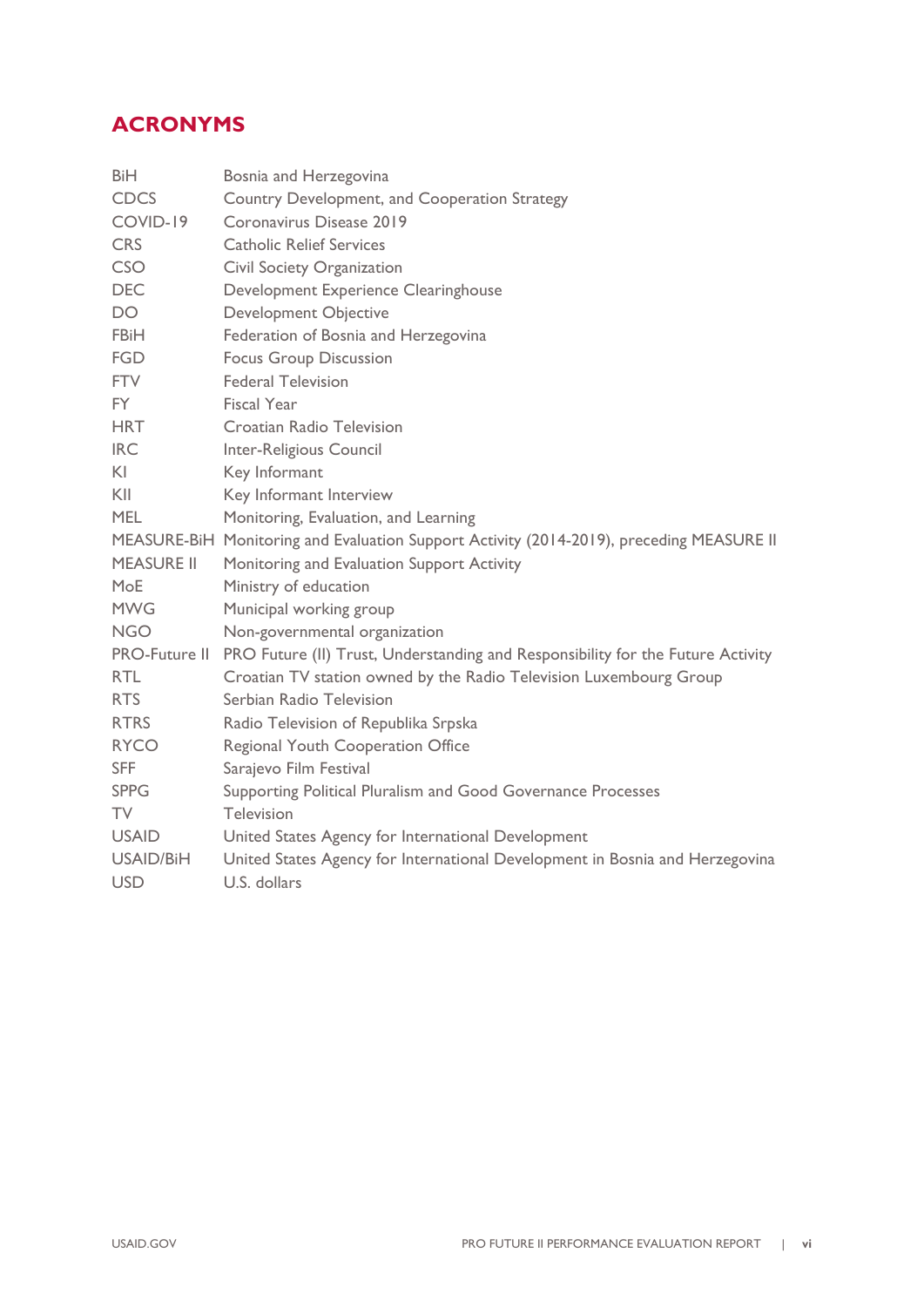# <span id="page-6-0"></span>**EXECUTIVE SUMMARY**

### **INTRODUCTION AND BACKGROUND**

The United States Agency for International Development in Bosnia and Herzegovina (USAID/BiH) commissioned the Monitoring and Evaluation Support Activity (MEASURE II) to conduct a midterm performance evaluation of the Mission's PRO Future (II) Trust, Understanding and Responsibility for the Future (PRO-Future II). PRO-Future II, implemented by Catholic Relief Services, is a six-year, \$8 million activity designed to enhance trust and reconciliation in Bosnia and Herzegovina and bring about positive societal transformation, overcoming inter-ethnic divides, antagonism, and prejudices that are still prevalent in BiH society.

This midterm performance evaluation examines PRO-Future II outcomes achieved during the nearly four years of implementation. Furthermore, the evaluation provides the Mission with insights to make informed programmatic decisions and adaptations for the remainder of the activity.

### **METHODOLOGY**

This evaluation was conducted between July and October 2021 and used a mixed-methods design consisting of a desk review of program documents; 41 key informant interviews, 17 focus group discussions; and an online survey of 113 PRO-Future II implementers. The team triangulated data across different sources to develop credible findings, from which the team derived conclusions and recommendations. Due to the Coronavirus Disease 2019 (COVID-19) pandemic and to ensure the health and safety of the evaluation team as well as evaluation participants, the evaluation team conducted all interviews and focus groups remotely.

### **FINDINGS AND CONCLUSIONS**

The following provides a high-level overview of the findings and conclusions garnered from this evaluation.

## EVALUATION QUESTION 1: WHAT OUTCOMES HAVE PRO-FUTURE II'S KEY INFLUENCERS (POLITICIANS, RELIGIOUS LEADERS, MEDIA) ACHIEVED IN PROMOTING INTER-ETHNIC RECONCILIATION?

- While higher-level politicians (state or entity) represent the primary obstacle to peacebuilding and reconciliation processes in BiH, cantonal and local-level politicians are more responsive and willing to engage in these processes.
- As a step forward in achieving peacebuilding and reconciliation outcomes, PRO-Future II introduced action plans and corresponding monitoring mechanisms for the Platform for Peace implementation. During the first three years of the Activity implementation, 31 government institutions adopted the action plans and implemented 36 peacebuilding initiatives.
- Politically dependent media promoting negative political messages are an obstacle to peace and reconciliation. The substantial online media and television (TV) engagement in peace promotion generated by PRO-Future II is still a small portion of generally divisive media content in BiH.
- Engaging religious leaders in peacebuilding and reconciliation processes proved to be challenging, primarily due to centralized decision-making of religious communities and their connections to politics, resulting in some planned interventions not being implemented. However, PRO-Future II adapted and supported the events identified as feasible under the circumstances, such as a symposium in Trebinje; improved visibility of the Inter-Religious Council's (IRC's) regional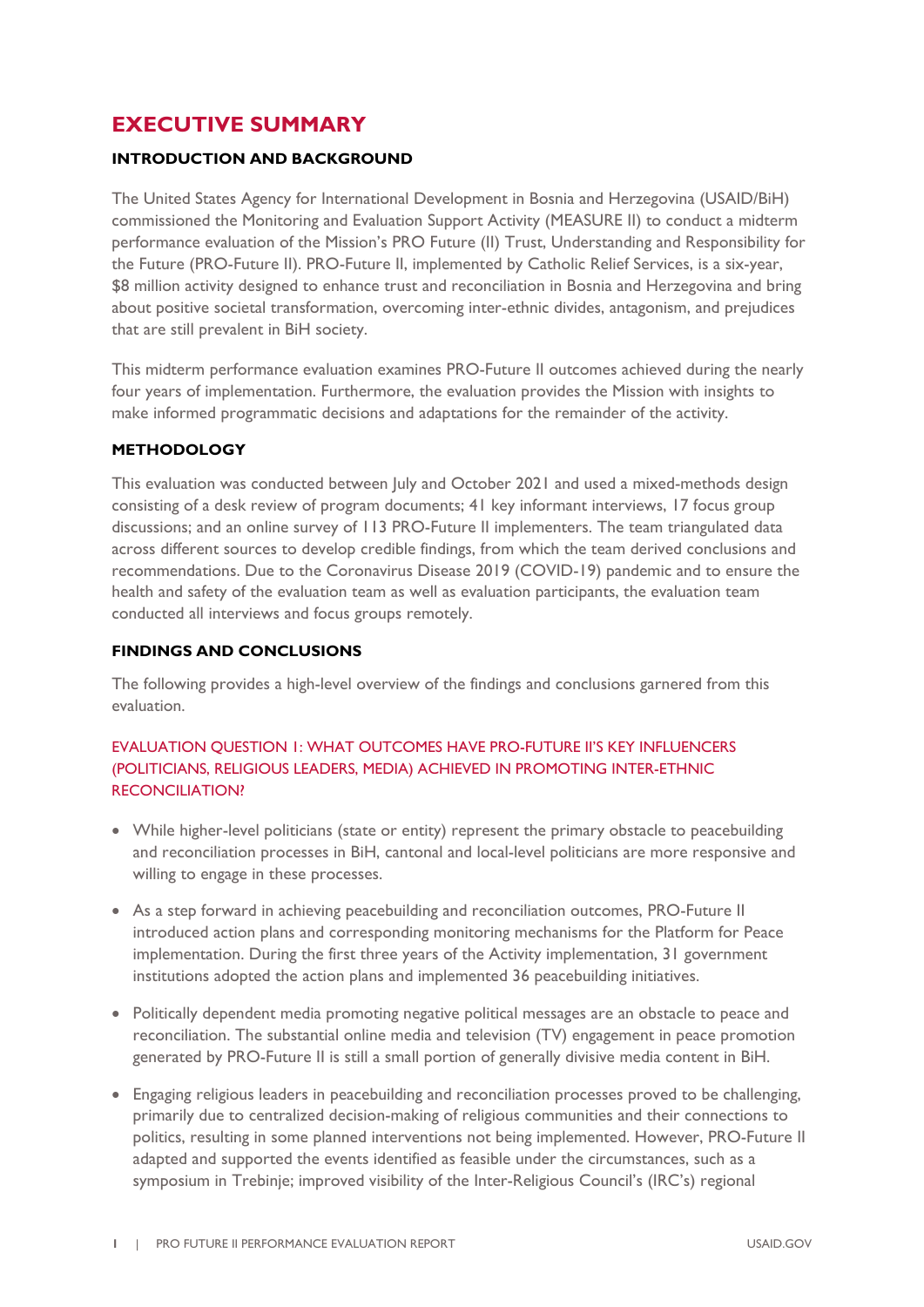chapters in local communities and their engagement in the implementation of the COVID-19 Solidarity Fund; and demonstrated excellent learning and collaboration principles in adapting the inter-religious master's program.

- Although PRO-Future II successfully mobilized war victims to promote peace and reconciliation, victims' engagement in advocating for their own rights was minimal.
- PRO-Future II secured considerable support from cantonal ministries for implementation of their activities, especially for living libraries and peace education in secondary schools.

## EVALUATION SUB-QUESTION 1A: WHAT OUTCOMES HAS PRO-FUTURE II ACHIEVED THROUGH INTERVENTIONS FOSTERING REGIONAL DIALOGUE?

- Despite the challenges of a cross-cutting regional component, due to which some regional interventions have not been implemented, in several cases, peace camps, organized in collaboration with the Regional Youth Cooperation Office and activities under the Sarajevo Film Festival (SFF), resulted in relationship building, collaboration, and activism. They also reduced prejudices for people coming from neighboring countries and vice versa.
- The annual "Theology in the Public Sphere" symposium in Trebinie, which gathered local and regional stakeholders and promoted PRO-Future II activities in regional media, was a successful regional intervention.
- The BiH diaspora represents an important target group for peacebuilding and reconciliation initiatives, because stakeholders perceived them to have more inter-ethnic prejudices and to be more involved in hate speech in online media compared to BiH citizens living in the country.

# EVALUATION QUESTION 2: WHAT OUTCOMES HAS PRO-FUTURE II ACHIEVED IN TERMS OF CHANGING INTER-ETHNIC ATTITUDES AND BEHAVIORS AMONG SUPPORTED CITIZENS, PARTICULARLY AMONG YOUTH AND STUDENTS?

- At the intrapersonal level, out of all PRO-Future II's activities, living libraries and public speaking events were the most effective among participants in producing empathy for other groups, with open-door days also proving effective in eliciting positive emotions. Most PRO-Future II activities contributed to cognitive-level outcomes, including improved knowledge about outgroups and their experiences; increased openness to or readiness for change; outgroup perspective-taking; and development of different perspectives on the past, present, and future.
- At the interpersonal level, longer-lasting interventions (peace camps; peace education; and some small grants, including collaboration) contributed to inter-ethnic friendships and continued contacts. PRO-Future II was most effective in facilitating collaboration among youth and women in the interventions facilitated primarily through small grants that brought people together; or through the Solidarity Fund, which in some cases resulted in lasting collaboration. Several PRO-Future II interventions, primarily the political academy, public speaking events, peace camps, and online peacebuilding school, facilitated and encouraged peace activism among the young beneficiaries, who already were open-minded and tolerant before participation.
- Under the Platform for Peace supporters' civic movement, PRO-Future II achieved limited success in terms of policy/institutional and behavioral change. Although some behavioral change was identified among the local stakeholders, several advocacy actions did not produce policy or institutional changes to date, due mainly to a deteriorating political situation.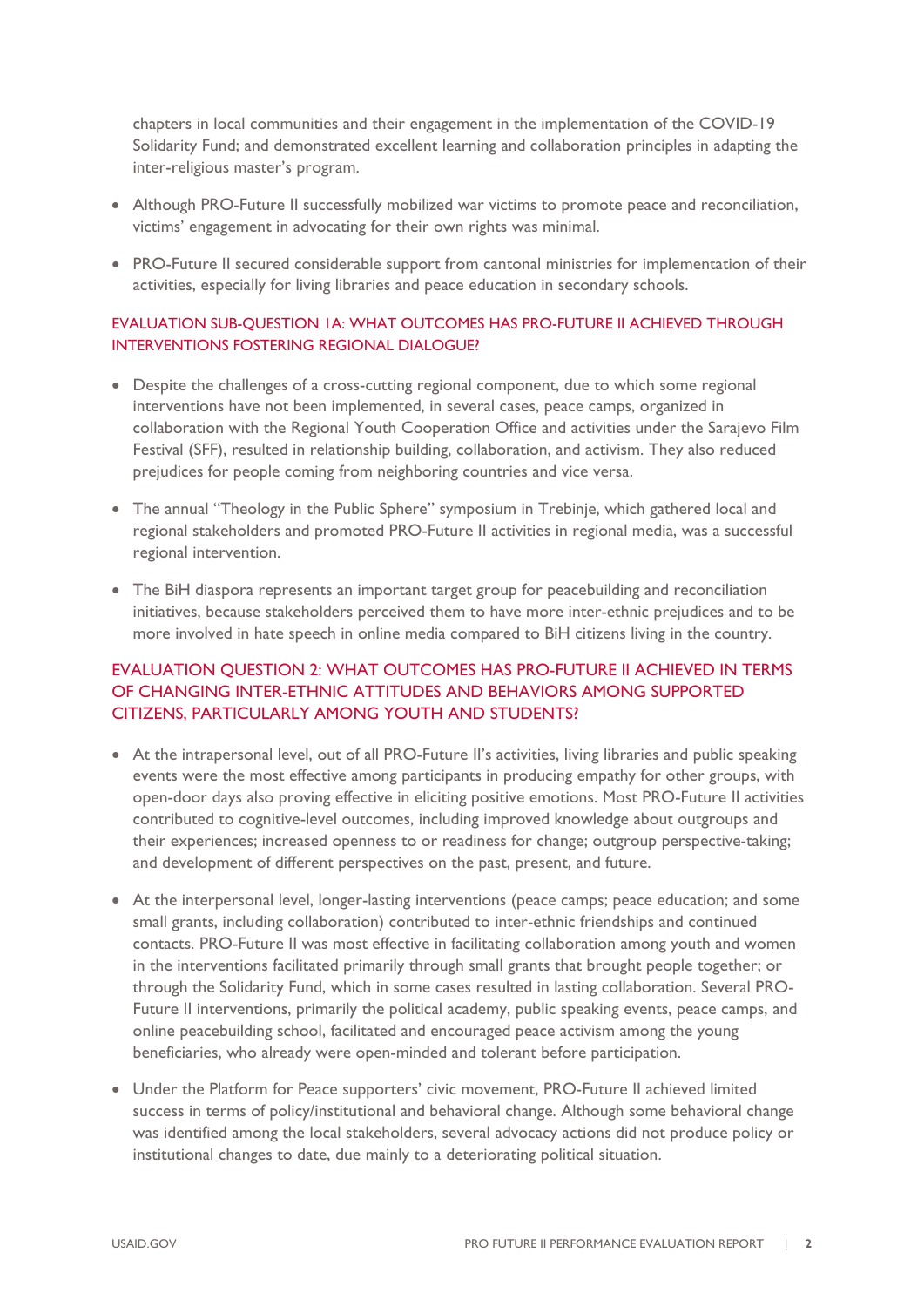• Although infrastructural interventions represent a precondition for implementing peacebuilding activities and can improve the overall visibility of the Activity and USAID, they are not a guarantee that the facilities will be used for the intended purposes once the Activity ends. Furthermore, it is unclear whether such high-cost projects are worthy investments in terms of their costs and benefits.

# EVALUATION QUESTION 3: TO WHAT EXTENT HAVE THE PRO-FUTURE II SMALL-GRANT PROGRAMS CONTRIBUTED TO PEACEBUILDING?

- Even though small grants can serve as an effective peacebuilding tool, they usually include shortterm activities that produce short-term outcomes, whereas longer-term and higher-level outcomes require considerable monitoring, evaluation, and learning (MEL) resources; planning, evaluating, and layering and sequencing of the interventions; and follow-ups. Small grants under PRO-Future II include a large number of awards, allocated mainly to geographically dispersed organizations, for the interventions aimed at achieving PRO-Future II general objectives. This is opposed to planning for specific outcomes, evaluating the results, and designing follow-ups to strengthen these results.
- Nearly all implemented PRO-Future II small grants included an inter-ethnic contact component, which, according to research, can be a predictor of inter-ethnic attitudes.
- Small grants that incorporate activities such as public speaking events, peace camps, and activities fostering collaboration among youth and women are likely to be effective.
- Compared to other types of grants, small grants for youth focus to a greater extent on creative activities rather than lectures and seminars, and on facilitated youth peace activism.
- Although grants for war victims associations were perceived to improve the psychological state of victims, foster collaboration between war victims associations, and evoke empathy among the audience, these grants did little to improve war victims' status in society.
- Even though the implementation of small grants for inter-religious dialogue proved challenging due to political pressures, centralized decision-making in religious communities, and grantees' low capacity for project design and implementation, the implemented small grants improved cooperation between religious institutions and youth. However, during data collection, no grants were implemented by the IRC's regional chapters.
- Although the implementation of grants for municipalities has been challenging due to low interest among municipal working groups (MWGs) and the COVID-19 pandemic, the principal strength of these grants lies in fostering connections and collaboration between municipalities and different actors within municipalities.
- The largest portion of financial resources planned for small initiatives was reallocated to PRO-Future II's COVID-19 pandemic emergency fund, thus mobilizing MWGs, IRC regional chapters, and official crisis teams to distribute the assistance to people in need in their communities.
- Although small grants awarded to civil society organizations (CSOs) strengthened connections between organizations across ethnic lines and CSO–government collaboration, little has been achieved in terms of policy/institutional changes due to low interest and the limited capacity of grantees to engage in such activities.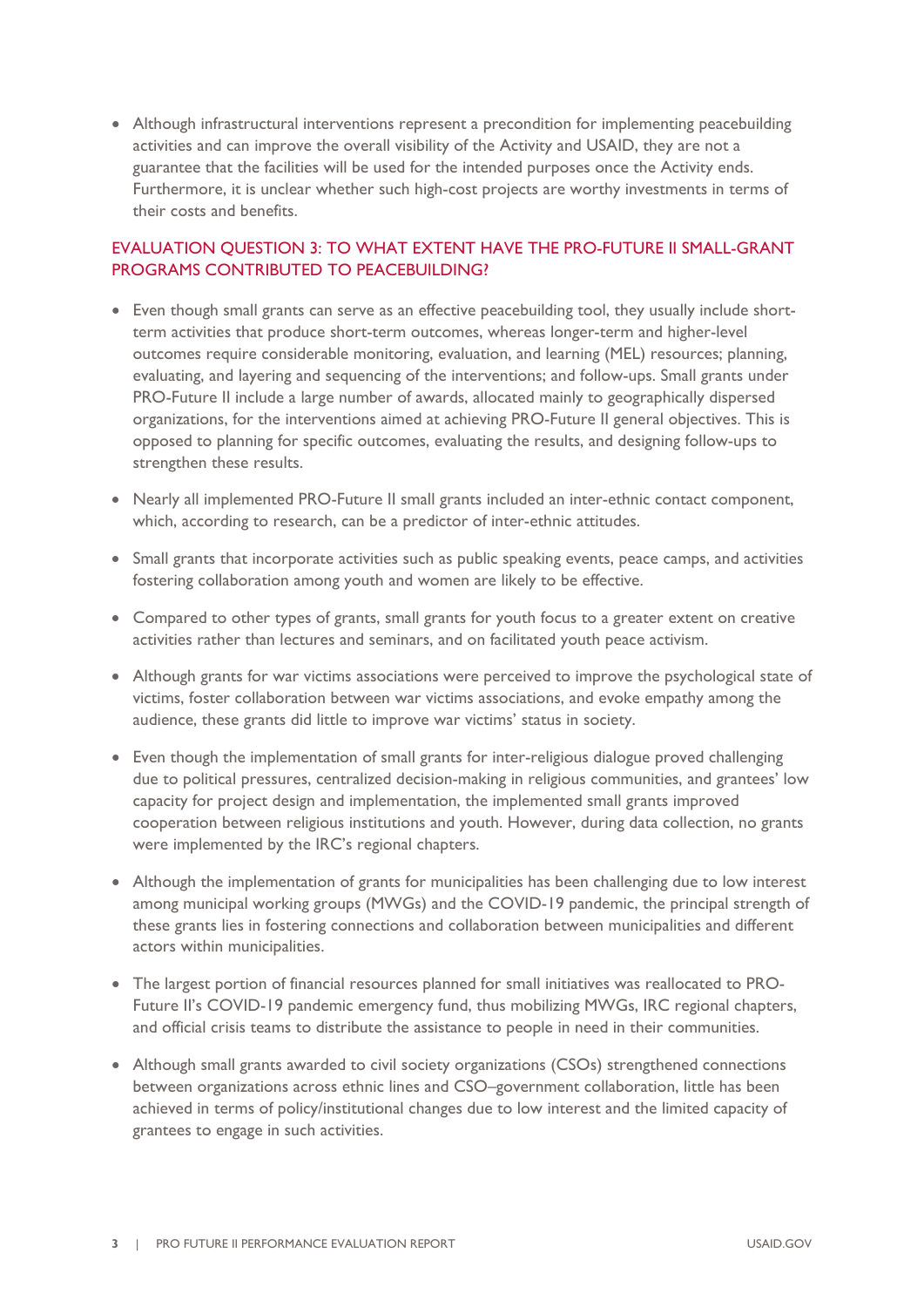### **RECOMMENDATIONS**

- 1. Focus on cantonal and local governments for the Platform for Peace promotion and implementation. In future programming, focus political academies on establishing cross-ethnic political working groups that address common issues.
- 2. Continue working with religious leaders, ensuring their inclusion in intervention planning as early as possible. Continue exploring ways to include the highest-level religious leaders in peace promotion. Continue supporting open-door days.
- 3. Advocate with media partners for greater responsibility for peacebuilding among higher levels of government. In collaboration with media partners, respond to negative media stories with counter-stories that present a more objective and realistic outlook on the situation and that call for peace. Continue facilitating peace promotion through mainstream online media and TV stations. Coordinate with USAID's media activities and those of other donors.
- 4. Continue engaging war victims in peace promotion and building their capacity to design and implement advocacy interventions and negotiate with governments. Consider connecting them with recognized human rights CSOs as their mentors and providing regular psychological support to speakers.
- 5. To the extent possible, advocate for expanding the peace education program to more locations and schools.
- 6. Continue supporting living libraries and public speaking events as part of interventions. Consider using their video recordings in other activities.
- 7. Facilitate the practice of including all students in peace education classes, not only those who already are open to these concepts. Also ensure that students complete the whole program rather than selected classes. For future interventions, consider adapting the program for younger generations.
- 8. Continue supporting peace camps. To save resources, organize these at campsites rather than using hotel accommodations.
- 9. Continue focusing on civic movements under a new peacebuilding activity, using the stakeholder network built under the PRO-Future/PRO-Future II Activities.
- 10. Continue using the small grants mechanism. Consider investing more effort in defining clear theories of change, expected outcomes, and MEL practices and in expanding grant duration to prolong intergroup contacts. Consider offering follow-up grants for activities that produce desired outcomes, and consider creating a training for grantees on designing projects with a clearly defined chain of results.
- 11. Monitor the use of infrastructure built during the first round of these projects and make informed decisions about investing in these projects for the remainder of the Activity.
- 12. Continue supporting regional peace camps and SFF. Consider establishing a separate grant line for regional cooperation. Under future peacebuilding interventions, consider designing activities targeting the diaspora.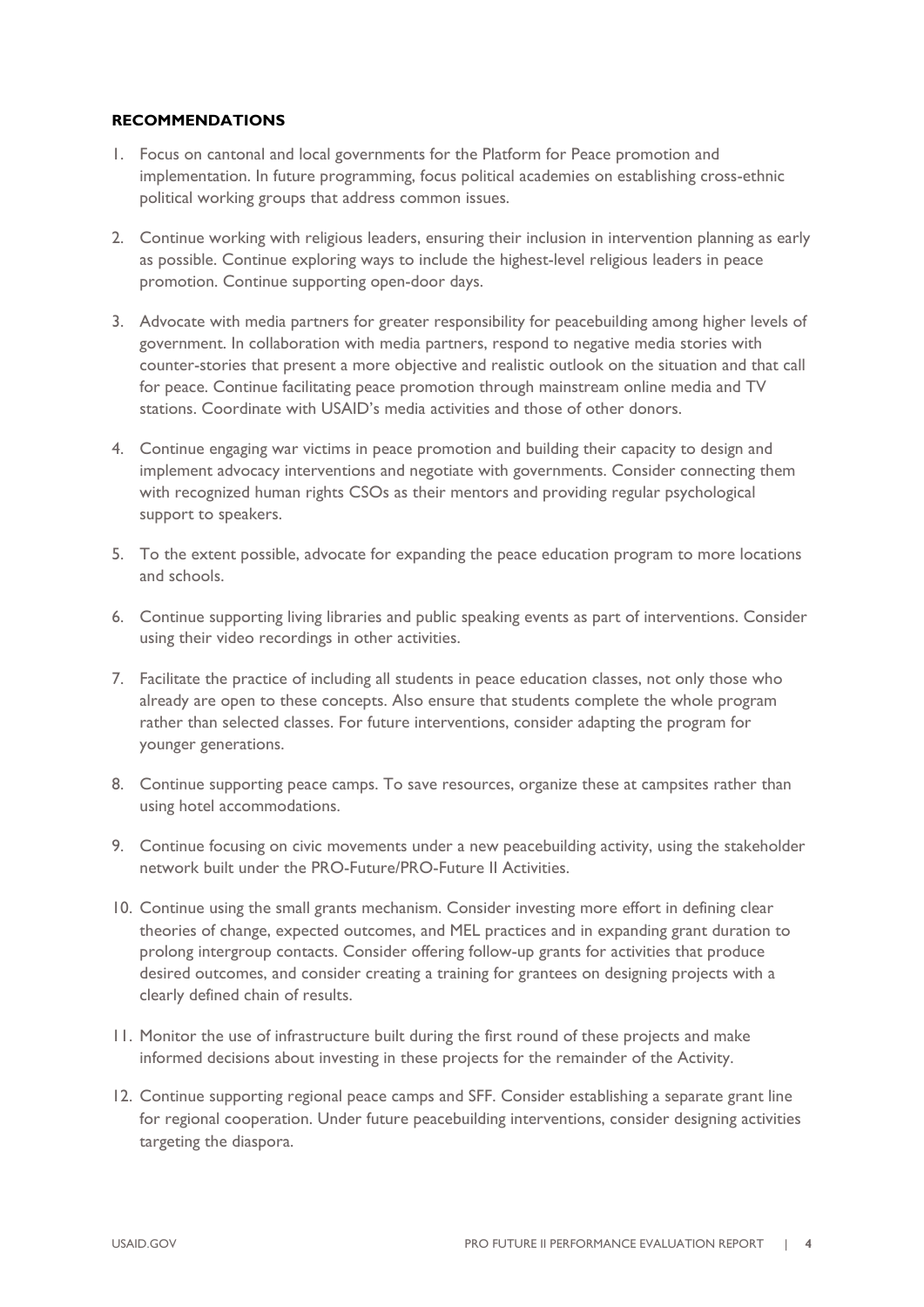# <span id="page-10-0"></span>**INTRODUCTION**

### **PROGRAM DESCRIPTION AND THEORY OF CHANGE**

PRO Future (II) Trust, Understanding and Responsibility for the Future Activity (PRO-Future II) is a six-year Activity that was initiated in September 2017 by Catholic Relief Services (CRS) in partnership with Caritas; Forum of Citizens Tuzla; Helsinki Citizens Assembly; Nansen Dialogue Center; and Mostar, Kult, and Infohouse. The Activity is envisioned to contribute to the Country Development and Cooperation Strategy's (CDCS's) Development Objective 2 (DO2), "Socio-Economic Conditions Improved."

| <b>EXHIBIT I. BASIC INFORMATION ON THE TRUST, UNDERSTANDING AND RESPONSIBILITY</b><br>FOR THE FUTURE (PRO-FUTURE II) ACTIVITY |                                                                                                              |  |  |  |
|-------------------------------------------------------------------------------------------------------------------------------|--------------------------------------------------------------------------------------------------------------|--|--|--|
| <b>ACTIVITY NAME</b>                                                                                                          | TRUST, UNDERSTANDING AND RESPONSIBILITY FOR THE FUTURE (PRO-<br>FUTURE II)                                   |  |  |  |
| <b>USAID OFFICE</b>                                                                                                           | United States Agency for International Development (USAID)/ Bosnia and<br>Herzegovina (BiH) Democracy Office |  |  |  |
| <b>IMPLEMENTER</b>                                                                                                            | Catholic Relief Services (CRS)                                                                               |  |  |  |
| COOPERATIVE AGREEMENT #                                                                                                       | Cooperative Agreement No. AID-168-A-17-00005                                                                 |  |  |  |
| <b>TOTAL ESTIMATED COST</b>                                                                                                   | \$8,000,000 (\$5,000,000 initial, \$8,000,000 with extension)                                                |  |  |  |
| <b>LIFE OF ACTIVITY</b>                                                                                                       | September 17, 2017, to September 16, 2023 (five years initial plus one-<br>year extension)                   |  |  |  |
| <b>ACTIVE GEOGRAPHIC REGIONS</b>                                                                                              | Across Bosnia and Herzegovina; particular focus on 75 municipalities                                         |  |  |  |
| <b>MISSION DEVELOPMENT</b><br>OBJECTIVE (DO)                                                                                  | DO2: Socio-Economic Conditions Improved                                                                      |  |  |  |

PRO-Future II aims to enhance trust and reconciliation in Bosnia and Herzegovina (BiH) and bring about positive societal transformation, overcoming inter-ethnic divides, antagonism, and prejudices that are still prevalent in BiH society (IMPAQ International, 2020). Politicians in BiH use divisive rhetoric and hate speech to exacerbate these divisions, attempting to manipulate different ethnic and religious congregations by exacerbating this fear of "others," for the purpose of scoring political points and maintaining power through the politics of division. The political instrumentalization of the mainstream media aggravates these processes by disseminating and amplifying divisive messages and hate speech (USAID, 2020). The media in BiH often lack a sense of social responsibility (Brunwasser, Turčilo, & Marko, 2016) and are motivated by sensationalism. As the most trusted public figures in BiH (IMPAQ International, LLC, 2020), religious leaders have considerable power and potential to support reconciliation initiatives and peacebuilding processes. Still, they frequently either remain silent or promote disruptive discourse closely tied to the incumbent political elites in BiH.

PRO-Future II incorporates interventions designed to achieve two purposes. Under **Purpose 1**, the Activity envisions that key influencers—politicians and government representatives, representatives of religious communities, and media—work together and institutionalize a shared vision for a stable future. This objective incorporates three sub-purposes: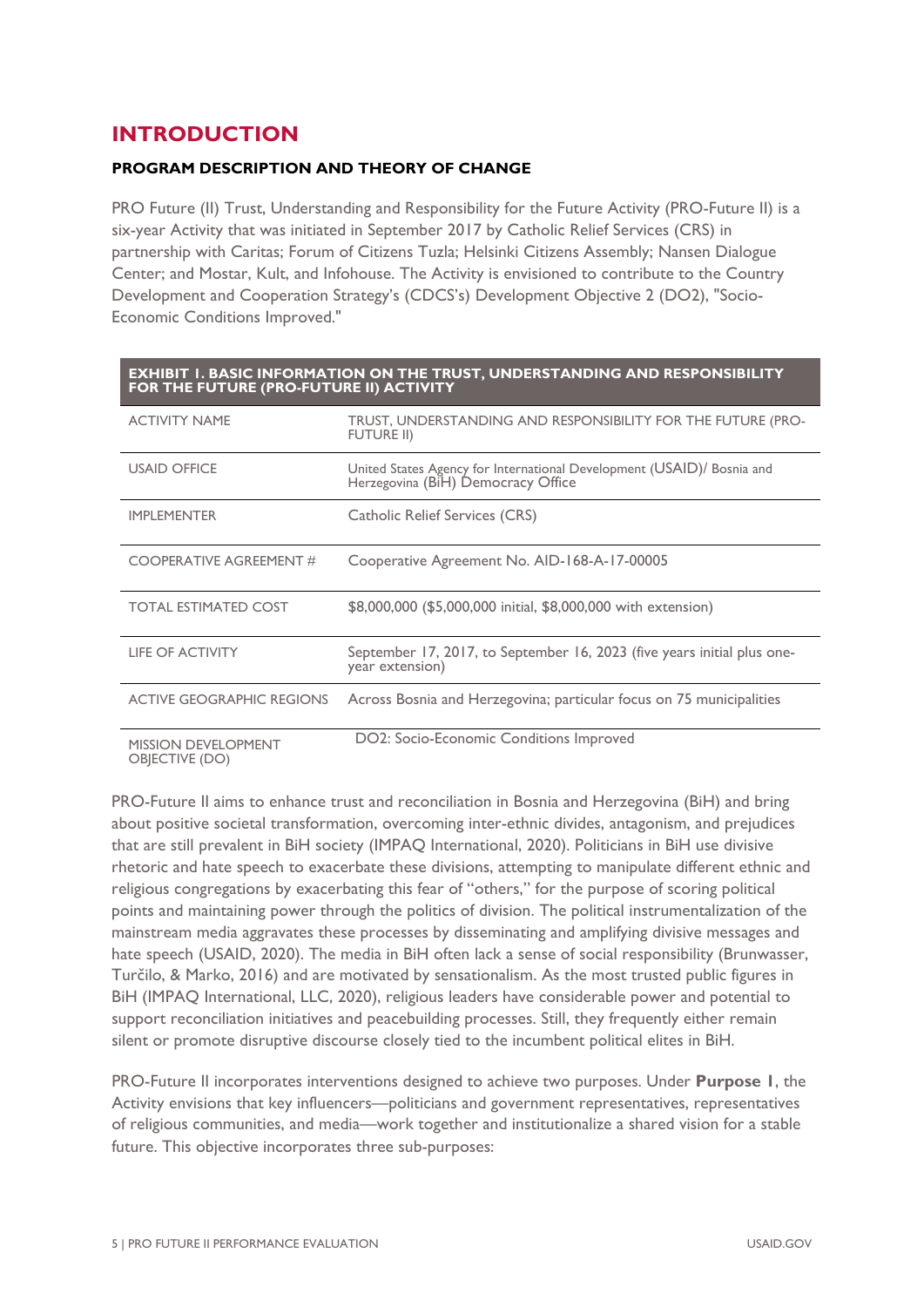- **Sub-purpose 1.1:** Targeted key influencers in the political and government spheres take tangible actions that focus on political responsibility and promote inter-ethnic reconciliation.
- **Sub-purpose 1.2:** Targeted religious key influencers lead national- and community-level reconciliation initiatives.
- **Sub-purpose 1.3:** Targeted media outlets promote reconciliation and increase respectful and empathetic coverage of inter-ethnic reconciliation initiatives.

Under **Purpose II,** the Activity envisions citizens building a civic movement to strengthen reconciliation and reduce inter-ethnic and inter-religious divisions. This purpose will be achieved through four sub-purposes.

- **Sub-purpose 2.1:** Education institutions incorporate reconciliation topics and approaches into their students' classes to increase acceptance and reconciliation.
- **Sub-purpose 2.2:** Citizens from 70 municipalities have increased opportunities to face the past and to promote reconciliation and inclusiveness.
- **Sub-purpose 2.3:** Citizens from 70 municipalities advocate for institutional changes and demand political responsibility
- **Sub-purpose 2.4:** Municipal working groups lead implementation of infrastructure projects that contribute to overall community life and reconciliation processes.

The PRO-FUTURE II theory of change states that if BiH citizens and key influencers in the political, government, media, and religious spheres are empowered to stand up for peace, demand political responsibility, and advocate for institutional change, and the media cover and promote their efforts, then BiH society as a whole will enjoy increased stability and economic prosperity.

# <span id="page-11-0"></span>**EVALUATION PURPOSE AND QUESTIONS**

# **EVALUATION PURPOSE**

The primary purpose of this performance evaluation is to investigate outcomes achieved by PRO-Future II during the first four years of implementation. The evaluation will provide the Mission with credible and valuable insights to make informed programmatic decisions and potential adaptations for the remainder of the Activity, maximizing the likelihood of achieving the desired results. The Mission and the implementing partner will use the evaluation results to take midterm corrective actions (if necessary) in the Activity design and/or implementation. Knowledge generated by the evaluation will support evidence-based decision-making by USAID/BiH.

# **EVALUATION QUESTIONS**

The evaluation team will answer the following evaluation questions:

- 1. What outcomes have PRO-Future II's key influencers (politicians, religious leaders, media) achieved in promoting inter-ethnic reconciliation?
	- 1.1. What outcomes has PRO-Future II achieved through interventions fostering regional dialogue?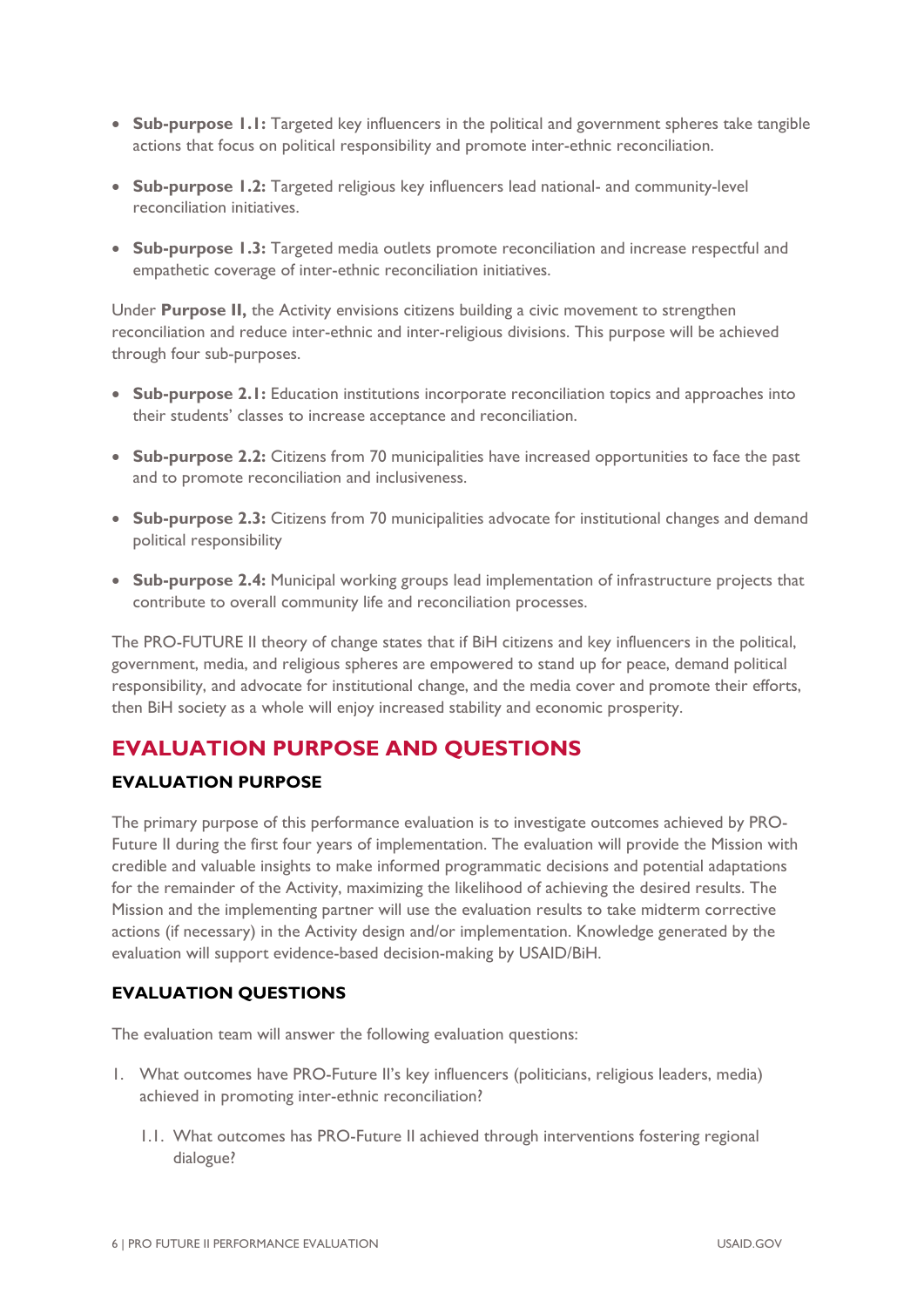- 2. What outcomes has PRO-Future II achieved in terms of changing inter-ethnic attitudes and behaviors among supported citizens, particularly among youth and students?
- 3. To what extent have the PRO-Future II small-grant programs contributed to peacebuilding?

# <span id="page-12-0"></span>**EVALUATION METHODS AND LIMITATIONS**

# **METHODOLOGY**

To examine the effectiveness of PRO-Future II interventions and their outcomes, the evaluation team employed a mixed-methods data collection approach that included data triangulation. This evaluation examined more than three years of PRO-Future II implementation for which reporting data were available: from the end of September 2017 through March 2021. Fieldwork occurred from the end of June 2021 until the middle of September 2021.

The methodology employed by the evaluation team ensured that data were collected systematically and efficiently from the following sources:



**ACTIVITY DOCUMENTS,** including the program description; Monitoring, Evaluation, and Learning (MEL) plan; work plans; quarterly progress reports; lists of beneficiaries, experts, and other stakeholders involved in Activity implementation; small-grant implementation reports; media reports; and other documents produced by the Activity and its beneficiaries. The evaluation team reviewed the most recent quarterly progress report from fiscal year (FY) 2021, quarter 2 (January through March 2021). Refer to Annex 3 for the full list of documents reviewed.



**SECONDARY DOCUMENTATION** relevant to the sector, including MEASURE-BiH/MEASURE II research reports and reports and analyses from international organizations and CSOs.



**KEY INFORMANT INTERVIEWS (KIIS)** with USAID/BiH, PRO-Future II implementing partners and partner organizations, relevant international and donor organizations, cantonal- and municipal-government level representatives, event facilitators, Activity beneficiaries (e.g., activists, journalists), and other stakeholders. A total of 31 individual and group interviews were conducted, including 41 key informants (KIs).



**FOCUS GROUP DISCUSSIONS (FGDS)** with PRO-Future II grantees and facilitators, municipal working groups, and Activity beneficiaries (e.g., small-grant implementors, public speakers, Our Talks forum implementers, peace education teachers and students, political academy participants, peace activists, peace camp participants, online school for peacebuilding participants, municipal working group members). A total of 17 FGDs were conducted with 73 individuals.



**AN ONLINE SURVEY** of PRO-Future II Activity implementers.<sup>[1](#page-12-1)</sup>

In early September 2021, the evaluation team analyzed the data, triangulating among various data sources to generate robust findings and draw conclusions about the evaluation questions. The team

<span id="page-12-1"></span><sup>1</sup>The evaluation team planned to carry out a survey of PRO-Future II event participants. However, the low response rate prevented the team from using the survey results to inform the evaluation findings.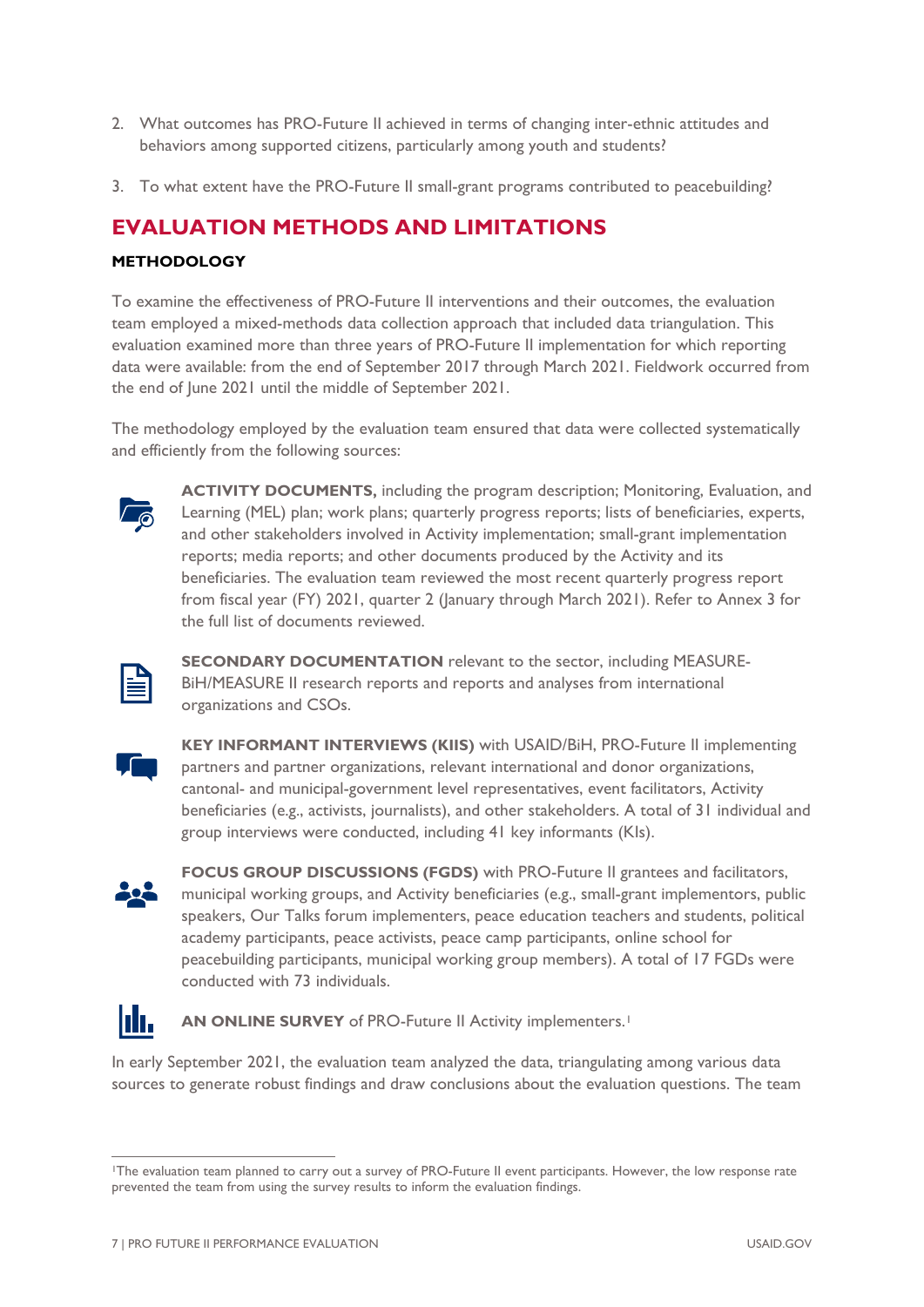presented its preliminary findings, conclusions, and recommendations to USAID/BiH during a remote presentation held on September 20, 2021.

#### **LIMITATIONS**

#### PERIOD OF DATA COLLECTION

Because the evaluation began in late July 2021 and most KIIs and FGDs were planned for August (during vacation season), the evaluation team faced challenges in reaching and arranging virtual meetings with stakeholders. The evaluation team addressed this issue by extending data collection into the first half of September 2021.

#### RECALL BIAS

Given that the Activity is nearly four years into implementation, many individuals who were contacted to participate in KIIs and FGDs had difficulty remembering the interventions. The evaluation team addressed this issue by reminding the KIs about the topics, time, and date of the events in which they participated.

#### RESPONSE BIAS

The majority of beneficiaries who participated in the evaluation were those who had been active and engaged in the Activity implementation, and their views may have been different from those who were not as actively engaged. The evaluation team addressed this issue by asking beneficiaries for specific examples about the Activity outcomes and achievements and then combining their responses with those from implementers and donors. Low response rates prevented the evaluation team from using the surveys with beneficiaries to inform the evaluation findings. Instead, the team used PRO-Future II's post-event evaluation forms.

# <span id="page-13-0"></span>**FINDINGS AND CONCLUSIONS**

# <span id="page-13-1"></span>**EVALUATION QUESTION 1: WHAT OUTCOMES HAVE PRO-FUTURE II'S KEY INFLUENCERS (POLITICIANS, RELIGIOUS LEADERS, MEDIA) ACHIEVED IN PROMOTING INTER-ETHNIC RECONCILIATION?**

#### **FINDINGS**

**Finding 1: Engaging higher-level politicians in peace promotion proved challenging; PRO-Future II was more successful in mobilizing support from lower-level politicians and government representatives.** According to the PRO-Future II progress reports, during the first year of implementation, the Activity invested significant effort in mobilizing the BiH Parliamentary Assembly to commit to the Platform for Peace (hereafter, the Platform). PRO-Future II invested considerable resources in lobbying for Platform adoption among the members of the parliament, securing public support from mayors, media, and opposition parties. Both the House of Representatives and the House of Peoples of the BiH Parliamentary Assembly signed the Platform in July 2018. However, these institutions were unwilling to continue action plan implementation because of issues with government constitution and a focus on upcoming elections. To date, entitylevel governments have not shown a willingness to adopt the Platform.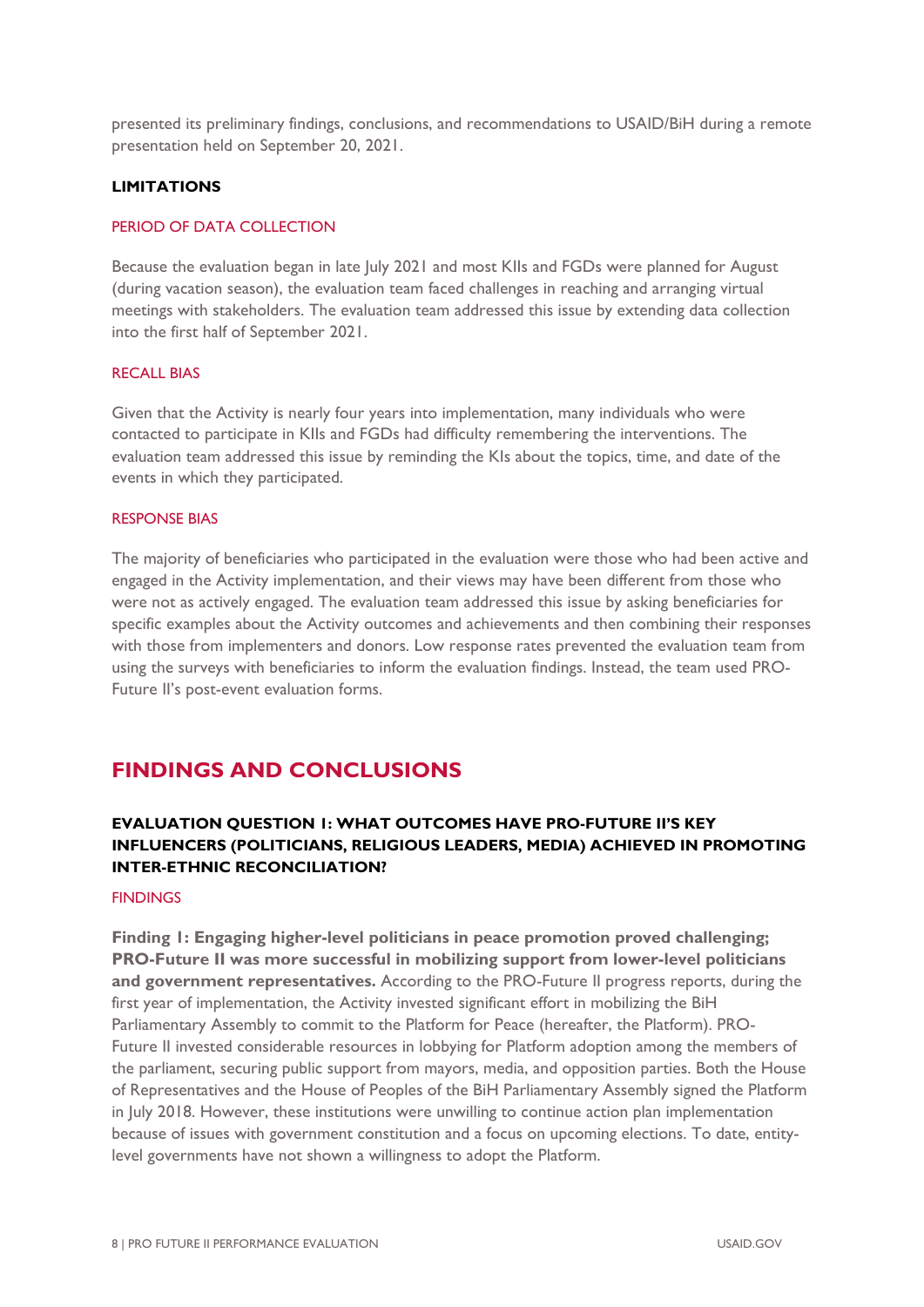A lack of dedication to the promotion of peace and reconciliation among political and government stakeholders is not surprising. A vast majority of KIs agreed that politicians, especially those at higher government levels, are the primary obstacle to reconciliation processes in BiH. Additionally, the Political Economy Assessment in Bosnia and Herzegovina (a USAID internal document) completed by MEASURE II in early 2020 found that the politicians manipulate ethnic identities and incite fear to maintain the status quo and maintain positions of power.

PRO-Future II's design envisioned exploring the economic development components of reconciliation by conducting a study on reconciliation and the business environment. The study examining the effects of social cohesion on the business environment and investments conducted in four BiH municipalities indicated that social cohesion is an important precondition for economic development. According to the model, municipalities should adopt a socalled "openness philosophy" to foster economic growth. This philosophy implies opening the communities toward investors, removing obstacles to investments, increasing public confidence in institutions, improving inter-ethnic relations, and enhancing collaboration with other municipalities that disregard their ethnic composition. PRO-Future II is the pioneer in connecting social cohesion with economic development in BiH.

"That's how it is in Republika Srpska and in Federation BiH, Brčko District, and everywhere. Whenever political points are needed or something, nationalism is brought up, and that is the way the people are getting crazy over and the way that new political points are gained."

*– A political academy participant*

Even though several stakeholders noted that lower-level politicians cannot make decisions without consulting their party leadership, PRO-Future II has been more successful in catalyzing lower levels of government to sign the Platform and take actions to promote peace. According to the implementing partner and Activity progress reports, four cantonals (Posavina, West Herzegovina, Canton 10, and Zenica-Doboj) and 15 local governments signed the Platform under PRO-Future II,[2](#page-14-0) and 31 government institutions adopted the action plans for its implementation and implemented 36 peacebuilding and reconciliation initiatives during the first three years of Activity implementation. Although the number of implemented activities is well below the target (50), the Activity made a significant step forward in activating government support for peace and reconciliation processes, which likely would have not had happened without PRO-Future II's contribution to building strong connections with local governments, lobbying, and advocacy.

**Finding 2: PRO-Future II political academies successfully facilitated activism among some young politicians.** Implementers, beneficiaries, and progress reports identified several civic actions among young politicians trained through the PRO-Future II political academies. PRO-Future II organized two political academies: one in FY 2019 and one in FY 2021. These educational events combined lectures (e.g., peacebuilding, social cohesion, human rights) with PRO-Future II's traditional peacebuilding activities (e.g., online peacebuilding school, public speaking event, peace caravan) and policy development and action planning. The participants voiced satisfaction with the academy, stating it provided them with the opportunity to hear and consider perspectives different from their own. The academy motivated several participants to engage in activism. For instance, two trainees organized a peace caravan, mobilizing about 20 young politicians across party lines to visit

<span id="page-14-0"></span><sup>2</sup> Under the former PRO-Future Activity, the BiH Council of Ministers and 60 local governments signed the Platform for Peace. Also, under PRO-Future II, a number of religious institutions, media outlets, and cultural institutions signed the Platform, as did the Regional Youth Cooperation Office.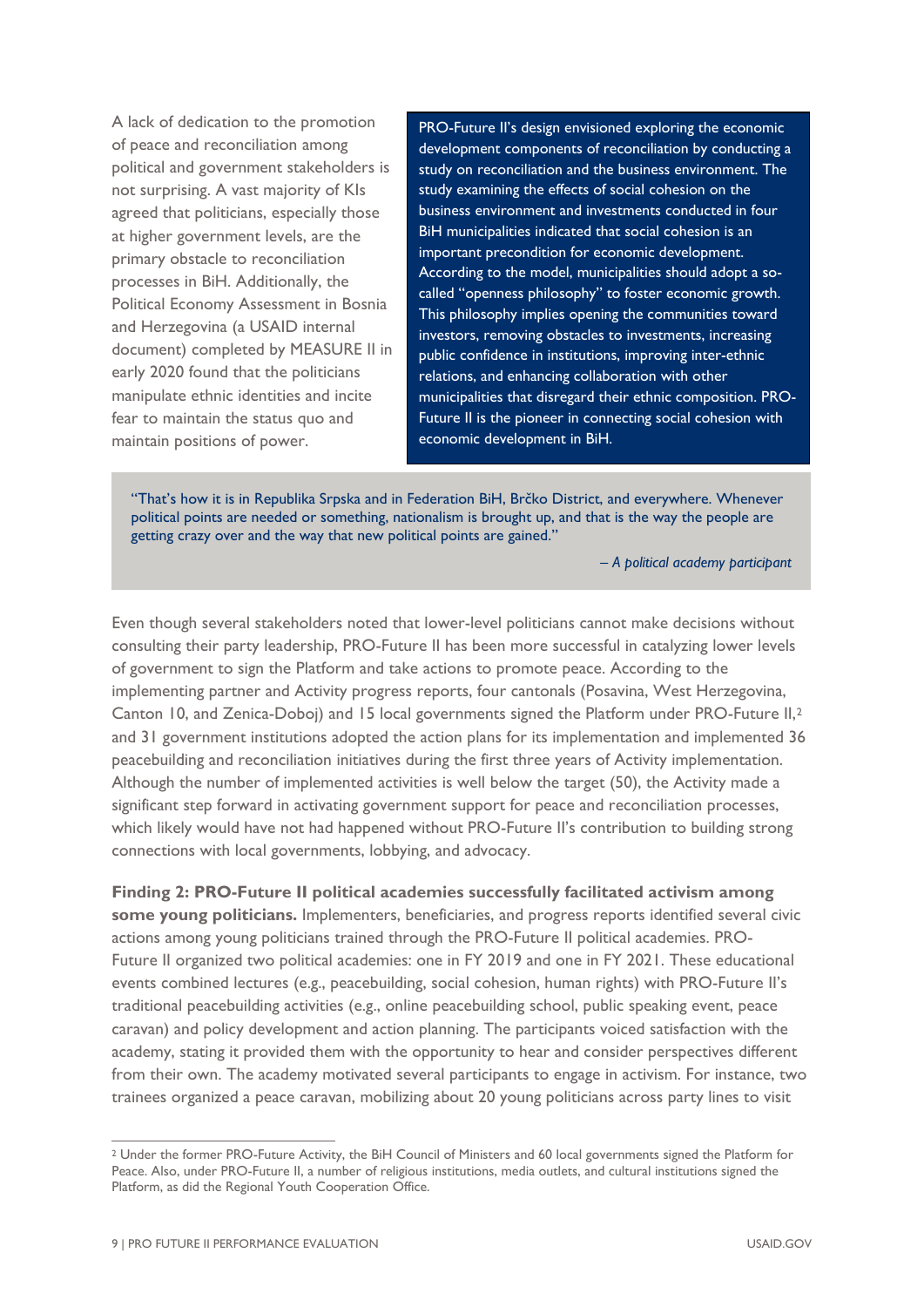10 locations across BiH, listen to different experiences and perspectives, visit different monuments and religious institutions, and discuss critical issues with mayors. A trainee reported that he left his political party and has engaged in civic activism instead. He realized that due to the political academy, that his voice has not been heard by the party leadership. Several participants reported building relationships and maintaining contact with other attendees.

"The Peace Academy affected me in a way to really care about every human being, to not care about what someone's name is, which religion they are affiliated with, and to distinguish people only as good or bad."

#### *– A political academy participant*

"[On reducing inter-ethnic prejudice in local communities]) That is very hard to implement. We need to adapt to our local community, to some of our needs and, unfortunately, to some opinions of our people and our fellow citizens that we cannot change, but they would like to keep those and pass them from generation to generation."

#### *– A political academy participant*

**Finding 3: PRO-Future II's effort to engage religious leaders in promoting peace and reconciliation processes was challenging, but it is perceived as vital.** Most KIs agreed that religious communities play a key role in peacebuilding and reconciliation processes. This is consistent with findings from MEASURE II's 2019 and 2020 National Survey of Citizens Perceptions, which show that when rating their level of trust in different institutions and organizations, BiH citizens trust religious institutions the most. However, implementers and progress reports suggest that most activities with religious communities and leaders have not been implemented as planned. PRO-Future II envisioned facilitating and supporting annual events, such as joint visits to places of suffering, to engage the highest-ranked religious leaders to promote peace. However, PRO-Future II's efforts have been stalled due to the proximity of elections and disagreements about the sites to be visited. Further, religious education teachers' involvement in peacebuilding processes was limited to only a few activities and discontinued by the highest-level religious leaders, apparently due to a communication issue they had with another international project. Collaboration with the Interreligious Council (IRC) was also challenging because of the organization's complex internal structure and decision-making processes. This resulted in the IRC's temporary disengagement from PRO-Future II during FY 2019 before rejoining in 2020. Due to problems in cooperation from the IRC, CRS initiated direct collaboration with churches and religious institutions. A donor noted that establishing collaborative partnerships with religious leaders requires including them in activity planning as early as possible, preferably at the design stage.

Looking for ways to foster religious leaders' engagement, PRO-Future II supported the "Theology in the Public Sphere" symposium in Trebinje. The symposium has been organized annually by the Center for Philosophy and Theology in Trebinje, bringing together lecturers and students of theological faculties and other key influencers from across the region. In addition to lectures and workshops, the symposium involved three higher-ranked religious leaders, representing the three most prevalent religions in BiH (Islam, Catholic, and Orthodox), discussing topics such as forgiveness and war crimes and responding to sensitive questions posed by the ethnically mixed audience. The 2018 symposium resulted in the Zahumlje-Herzegovina and Primorje Eparchy Bishop signing the Platform on behalf of the Eparchy and IRC and delivering a public speech about peace and reconciliation. The Platform subsequently was signed by the Mostar *mufti*, the cardinal of the Dabrobosanska Archdiocese and Jakob Finci on behalf of the Jewish community.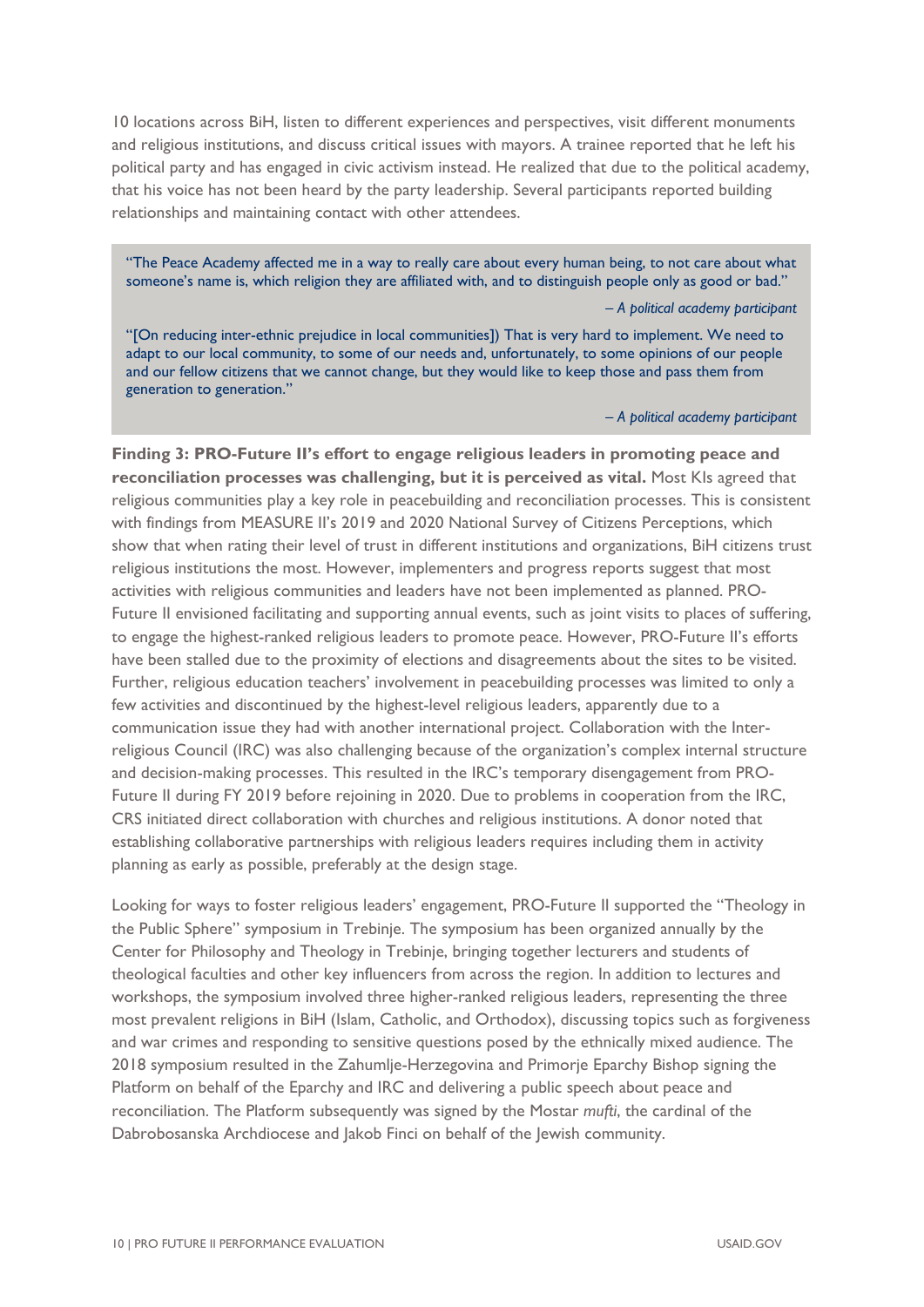According to implementers, the BiH IRC representatives and progress reports, PRO-Future II has supported the IRC regional chapters by connecting them with one another, providing financial support for the work of their secretaries, and promoting positive local stories. The implementing partner explained that the chapters have become more recognized in local communities as promoters of peace and inter-religious dialogue. PRO-Future II established a small-grant program for the chapters, but no grants have been implemented so far. The chapters have been the most committed in responding to vulnerable groups' needs during the Coronavirus 2019 (COVID-19) pandemic, delivering aid packages through the PRO-Future II Solidarity Fund.

"They [the IRC] must have a consensus between all four religious communities for a decision to be made, and time in religious communities does not run in the same way as time in the civil sector, so sessions are very often prolonged or there is a long period of time between sessions until a decision is made. All the while and they are practically blocked, that is, they cannot do anything."

*– A PRO-Future II implementer*

**Finding 4: PRO-FUTURE II employed excellent learning and collaboration principles in implementing the university master's program "Inter-religious Studies and Peacebuilding," resulting in the graduation of seven students during FY 2021.** The program was facilitated under a former CRS project and supported by PRO-Future II through scholarships for students and assistance in improving the program management and curriculum. Through their monitoring activities, PRO-Future II learned that the program was too demanding for students, mostly due to the number of subjects and exams. PRO-Future II funded an external evaluation of the program and modified the program based on the evaluation findings, resulting in the graduation of seven students during Year 4 of implementation. Students of the master's program were also engaged in other activities that PRO-Future II organized (e.g., online peacebuilding school), especially during the COVID-19 pandemic. Students have regularly participated in the program's promotion activities. One of the students of the master's program was promoted into the IRC as a member of the council's secretariat.

**Finding 5: PRO-Future II generated substantial online media engagement and some TV coverage, which contributed to promotion of peace and reconciliation in the public sphere. However, these positive stories are still a small part of a generally divisive media landscape in BiH.** According to implementers, PRO-Future II progress reports, and a media database, PRO-Future II events generated substantial media engagement. According to the Activity's monitoring efforts, this engagement resulted in 1,314 media products during the first three years of implementation. Most media products were online articles (69 percent), accompanied by videos and live TV show appearances.

The evaluation team's analysis of media articles indicates that a large portion of articles were produced by the mainstream national (25 percent), regional (7 percent), entity (16 percent), cantonal (15 percent), and international media (2 percent), whereas the local media produced 35 percent of articles. Of the 1,314 articles, 414 (32 percent) were event or grant opportunity announcements, and others highlighted PRO-Future II events. The events that drew considerable media attention included, among others, the Zahumlie-Herzegovina and Primorie Eparchy Bishop signing the Platform; adoption of the Platform action plans by Orthodox priests in Zahumlje-Herzegovina Eparchy; disagreements about the Platform among the members of the BiH parliament; the Srdjan Aleksic Journalist Award; activities related to the COVID-19 emergency response; and reconstruction of a kindergarten building in Trebinje.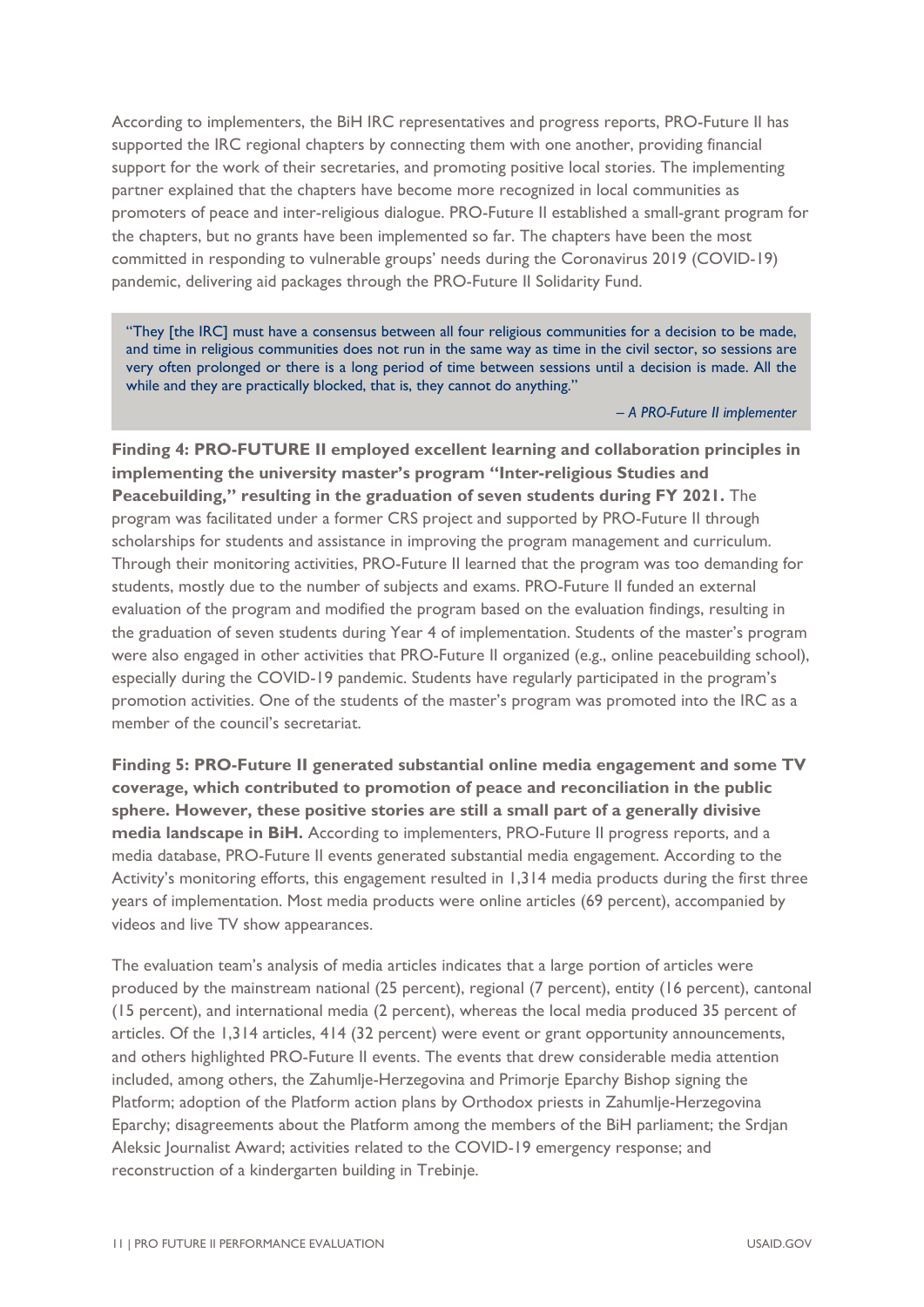MEASURE II's analysis indicates that most articles (92 percent) emphasized reconciliation, understanding, and peace as the objectives of PRO-Future II's events, and nearly three-quarters of the articles (74 percent) explicitly discuss reconciliation, peacebuilding, and promotion of peace. In its social media efforts, PRO-Future II used Facebook as its main channel for disseminating information about the Activity, followed by Instagram and LinkedIn. According to progress reports, at the time of the evaluation, PRO-Future II's Facebook page had 9,000 "likes" and 9,471 followers, and their Instagram profile had 938 followers.

PRO-Future II engaged several TV stations in promoting peacebuilding and reconciliation by producing and broadcasting Peace Talks. PRO-Future II envisioned Peace Talks as public debates between key influencers from social, political, and civic areas on important topics and collaboration between two public entity-level broadcasters (Federal Television [FTV] and Radio Television of Republika Srpska [RTRS]) in producing the debates. The first Peace Talks show was produced by CRS and broadcast only by Naša TV from Mostar.[3](#page-17-0) Afterward, with support from PRO-Future II, FTV produced seven Peace Talks and broadcast them during prime time. Establishing collaboration with RTRS was not successful due to their resistance; however, PRO-Future II continues its efforts to include them in joint production of Peace Talks with FTV. The FTV partner noted that the Peace Talks viewership was similar to that of other similar TV shows, and the debates were usually well received by the TV audience.[4](#page-17-1) 

Most KIs (implementers, beneficiaries, donors) consider the media to be the biggest obstacle to peacebuilding processes, after politicians. This is particularly the case with the so-called "nationalist media." According to KIs, most of BiH's media outlets are politically dependent. Even though PRO-Future II, its beneficiaries, and its media partners have worked extensively to promote positive peace stories, these stories are still under-represented among media reports<sup>[5](#page-17-2)</sup> and do not resonate with the population, who are more likely to react to negative stories. Most KIs have not noticed any changes in the last four years regarding the promotion of peace by key influencers—politicians, religious leaders, or the media—which aligns with PRO-Future II's internal evaluation findings.

"I don't think anything has changed. If you read and follow these portals, … I did not notice anything in the media that the situation is better, that there is peace, that there is a different approach, a more normal one."

*– A peace education teacher*

"The media have the role assigned to them by their donor, the one who finances them, so I think that in Bosnia we do not have completely free media, at least in my opinion. I might have a wrong perception, but I don't think we have independent media."

*– A small-grants implementer*

**Finding 6: PRO-FUTURE II trainings for journalists generated interest and made some journalists more aware of and sensitive to peace and reconciliation reporting.**  According to training descriptions and trainees, there are indications that PRO-Future II trainings for

<span id="page-17-0"></span><sup>3</sup> FTV refused to broadcast the product because they had not produced it and because an individual was participating who had previously spoken critically of FTV.

<span id="page-17-1"></span><sup>4</sup> The importance of partnering with TV stations in peacebuilding and reconciliation promotion is reflected in the fact that TV is still the most followed media type in BiH, particularly for reaching an older audience. The 2020 NSCP-BiH survey showed that 81 percent of respondents consume media content through TV and that TV remains the most trusted source of news for 51 percent of BiH citizens.

<span id="page-17-2"></span><sup>5</sup> According to several journalists, this under-representation is due to a lack of stories, journalists' awareness of stories, lack of time, or low media interest in these kinds of stories.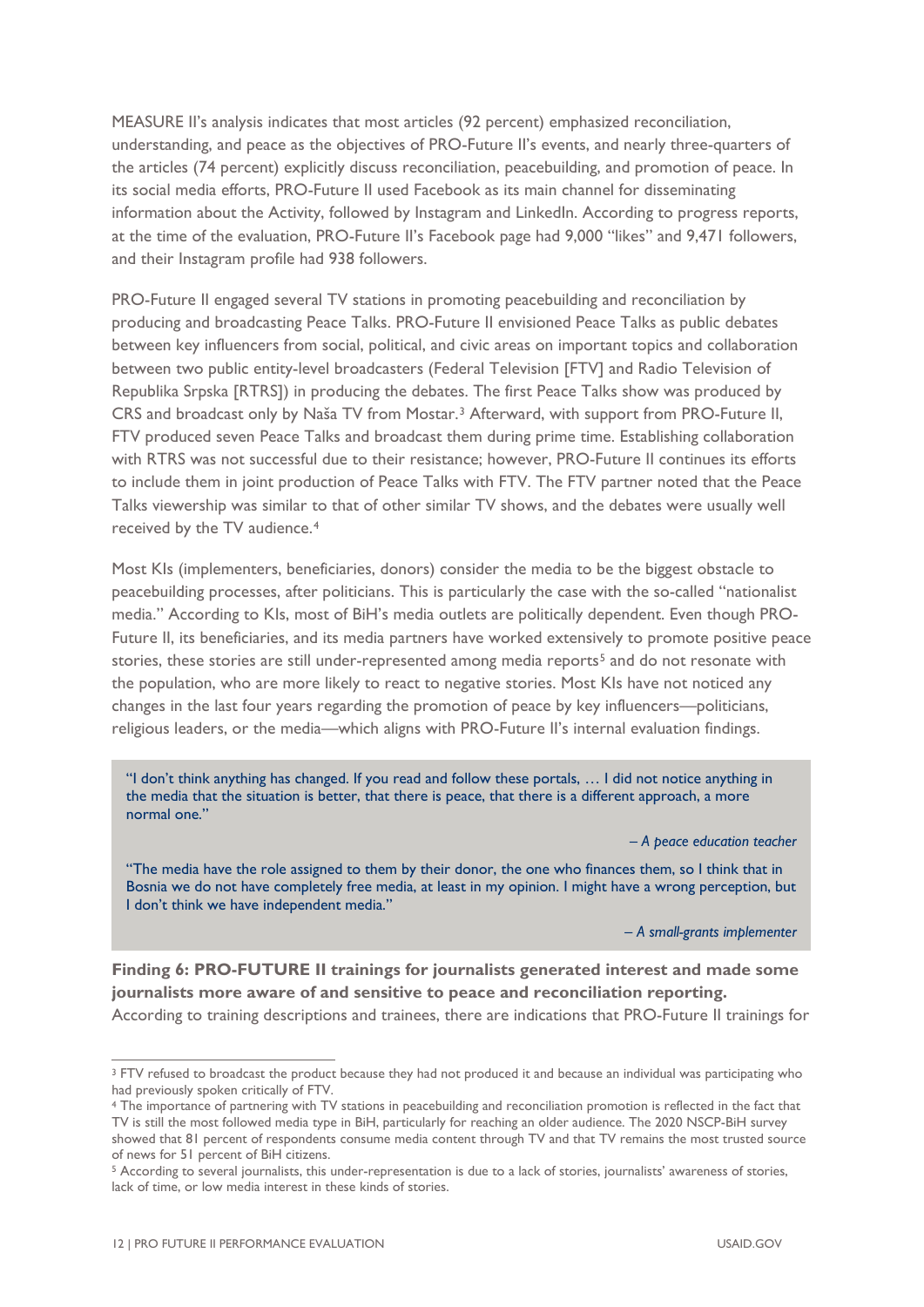journalists had limited results in terms of increased reporting on peace topics among trained journalists. The first training delivered to 14 journalists did not focus on peace and reconciliation but, rather, on general reporting skills (e.g., interviewing). This training was more useful to journalists who were relatively new in their profession. According to trainees, the second training facilitated a dialogue among the participants (four journalists), focusing on how the media can contribute to peacebuilding promotion and stay independent. It was also noted that the training sensitized journalists to the topics of peace and reconciliation in reporting more than skill building, given that most of the journalists who attended the trainings were professionals with many years of experience.

"I think in the sense when we talk about improving skills and reporting and so on, that much can't be said about that, but if we're talking about sensitizing to reporting on peace topics, on peace issues, then I think it definitely reminds you of what the focus really is. In this sense, the training did contribute to better reporting and understanding of the importance regarding peace as a topic for all of us."

*– A journalist, PRO-Future II training participant*

**Finding 7: PRO-FUTURE II's efforts were more effective in mobilizing war victims to engage in promotion of peace and reconciliation than in advocacy.** PRO-Future II envisioned mobilizing war victims to promote peace. It was planned that war victims would do this through public speaking events and advocacy interventions. With support from PRO-Future II, war victims associations organized 18 public speaking events by the end of the data collection period, thus conveying to the public a joint message of peace among victims of different ethnicities. As one of the KIs noted, the advocacy work was limited and localized to two communities with minimal support from municipalities. In one instance, the municipality provided space for meetings, psychological support for members and some educational events for war victims organizations, and provided support to the association in the local Platform action plan.

In another municipality, two war victims associations, Bosniaks and Croats, expressed interest in organizing a joint visit to places of suffering and demanded access to them from the local government. This initiative has not been implemented yet, but PRO-Future II plans to support it in Year 5 of implementation. Advocacy directed at the higher levels of government, such as that focused on better rights for war victims or monetary reparations, have proved to be challenging due to the lack of government support and dedicated government funding for these matters. Given these challenges, PRO-Future II redirected its focus on connecting war victims associations at the local and cantonal levels with each other, with the aim of strengthening them in acquiring a better status.

"We are aware that, at the moment, we cannot advocate for some higher rights, such as for victims of torture, detainees, and their reparation in cash and so on, because the state simply does not have the finances for that. Whenever we talk to someone who has knowledge from that area, they say that it is almost impossible at the moment to do so. As ugly as it sounds, this has ended in a draw, and these things are hard to change. So, we did not want to direct our capacities and finances towards this, knowing that it was a lost fight in advance, at least for now. But what we can do is, at the local level—and, let's say, at the cantonal level—to try to link institutions—in this case municipalities, cities, and those associations—and in some way to strengthen that connection and to somehow help those associations."

*– A PRO-Future II partner*

PRO-Future II expanded the group of public speakers by including former juvenile fighters. The juvenile fighters were recognized as having the ability to appeal to younger audiences because they themselves were at a young age at the time the war took place, and the youth could more easily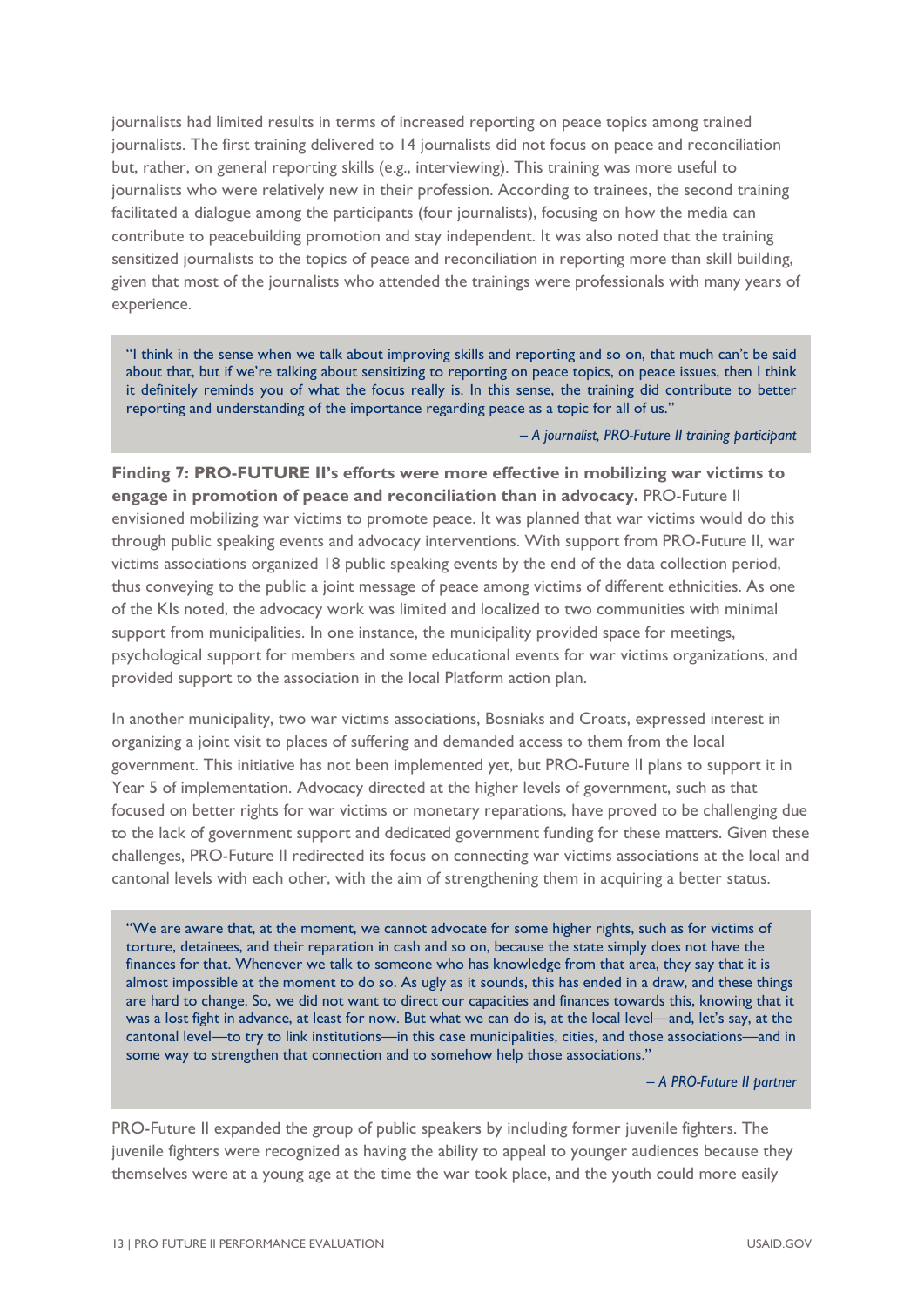identify with them than with war veterans. Within the Platform implementation, PRO-Future II and war victims associations implemented joint visits to places of suffering, during which speeches and honors were given to all war victims regardless of their ethnic belonging. Inclusion of war victims from all warring parties was mandatory. Because these events were closely tied to certain dates and anniversaries, they received considerable media attention.

**Finding 8: PRO-FUTURE II successfully secured support from most cantonal ministries to implement living libraries. Four education ministries supported implementation of peace education. However, the Republika Srpska education authorities have not supported any education activities.** Based on the Activity's progress reports, four cantonal ministries of education (MoEs)—Canton Sarajevo, Herzegovina-Neretva Canton, Central Bosnia Canton, and Una-Sana Canton—signed the Platform and developed their action plans as a mechanism for reconciliation interventions. The Republika Srpska MoE has not responded to PRO-Future II's efforts to join its peacebuilding interventions. Implementation of the MoEs' action plans started at the beginning of the 2020–2021 school year.

Of the four MoEs that signed the Platform, three have implemented peace education programs in a total of 51 high schools in 20 municipalities/cities in BiH, engaging 91 high school teachers and more than 420 students. The MoE of Una-Sana Canton was still in the preparation phase, equipping teachers with the skills and knowledge necessary for peace program implementation in their classes. The KIs, teachers who participated in implementation of the PRO-Future II peace education program, view the program as a well-designed approach to tackling peacebuilding and reconciliation issues with students. They also found that the program had positive effects on students. However, teachers recognized that longer-term work with students is necessary. Moreover, teachers suggested that this kind of education should be included in the regular education curriculum.

"Regarding positive changes, what happened is that they got more open. Students are more willing to advocate for positive peace, to spread universal values. (…) They were talking more about the project, and I noticed from speaking to them that they talked to their housemates about what they were doing within some the program activities and so on."

*– A peace education teacher*

# <span id="page-19-0"></span>**EVALUATION SUB-QUESTION 1A. WHAT OUTCOMES HAS PRO-FUTURE II ACHIEVED THROUGH INTERVENTIONS FOSTERING REGIONAL DIALOGUE?**

#### **FINDINGS**

**Finding 9: The collaboration between PRO-Future II and the Regional Youth Cooperation Office (RYCO) in implementing peace camps and the Sarajevo Film Festival's (SFF's) Dealing with the Past program resulted in friendships and connections that changed youths' perceptions about the openness of the people from the region.** PRO-Future II and RYCO organized a regional peace camp that proved effective in changing participants' views about outgroups. The camps are biennial events that last seven days and include different types of interventions, such as workshops on different topics (e.g., identity concepts, stereotypes, discrimination, social cohesion); public speaking events; discussions about local problems and ways to address them; and informal activities, such as city and museum visits. Several youth who participated in the PRO-Future II peace education classes were invited to join peace camps and were given the opportunity to continue broadening their inter-ethnic views.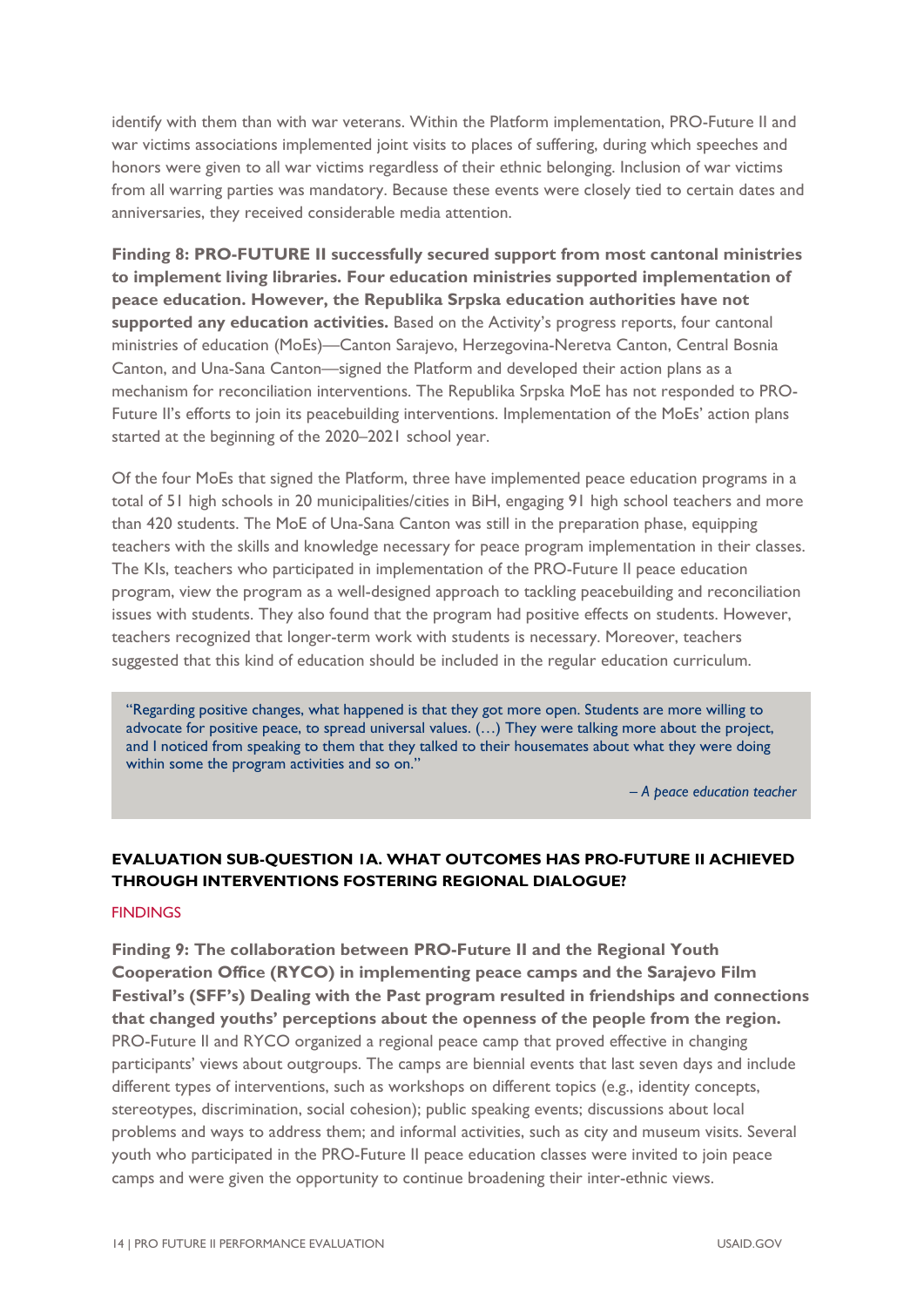Implementers and beneficiaries believe that peace camps result in new intra- and inter-ethnic friendships and positive changes in inter-ethnic attitudes. One KI mentioned that it is important for youth in BiH to gain an outsider's perspective on BiH issues, learn about relationships between regional countries (e.g., Serbia and Kosovo), and break certain stereotypes about peoples from the Western Balkans.

PRO-Future II also collaborates with RYCO in bringing youth from the region to the SFF, where they spend seven days watching and discussing the movies as part of the SFF's "Dealing with the Past" program. According to implementers, the SFF participants are typically active in civil society and know the basics about peace and reconciliation. Several participants emphasized the importance of such events for people coming from smaller communities, because they have the opportunity to come to the capital, learn about different perspectives, and share them with the youth in their communities. Young people learn that diversity is not an obstacle to collaboration with other individuals. One participant explained that regional cultural events are also important for youth from the region because many believe that Bosnian people are divided across ethnic lines, and they learn that people socialize and collaborate with each other. Some beneficiaries stay in contact with their peers from neighboring countries after such events. An implementer noted that these kinds of activities establish a platform for youth to engage in dialogue about the past, which is usually not a topic they prefer to tackle. The online format used in 2020 due to the pandemic may have disrupted some of these processes; there were no opportunities for informal socialization, which implementers and participants consider important.

"It was really interesting to hear different opinions, especially from colleagues coming from North Macedonia, Kosovo, and Albania because I did not have a chance to talk with youth from these countries, and they are also part of our region, and it is essential to have contacts with them to achieve anything on this peace trajectory of the region."

*– A peace camp participant*

**Finding 10: Several grantees included a regional component in their activities, which improved cross-regional relationships, connections, and collaboration and was perceived as breaking down prejudices about inter-ethnic relations in BiH.** These regional grants included, for example, activities for scouts, firefighters, and folklore groups. In one instance, a small grant connected scouts from a small, ethnically mixed BiH local community with youth from Serbia, Macedonia, and Croatia, who came to BiH and stayed with their peers in their homes. A representative of the grantee organization noted that this interaction resulted in collaboration and friendships among participants, who remained in touch in the following years.

Likewise, a firefighter association from a Bosniak majority municipality invited the firefighters from Serbia and Croatia to their events, which included firefighter competitions, visits to places of worship, and historical sights. For most participants from Serbia and Croatia, this was their first time in BiH and their first visit to places of worship from other religious denominations. Afterward, one of the participating organizations from Croatia invited the Bosnian firefighter organization to their event.

In another example, a small Serb majority municipality organized a folklore festival that brought together folklore organizations from BiH, Serbia, and Croatia. The folklore groups promoted the cultural heritage of different countries, and all folklore ensembles (eight) signed the Platform as part of the grant. Most grantees noticed that the participants from the region overcame their prejudices about inter-ethnic relations in BiH. They expected tensions between participants from different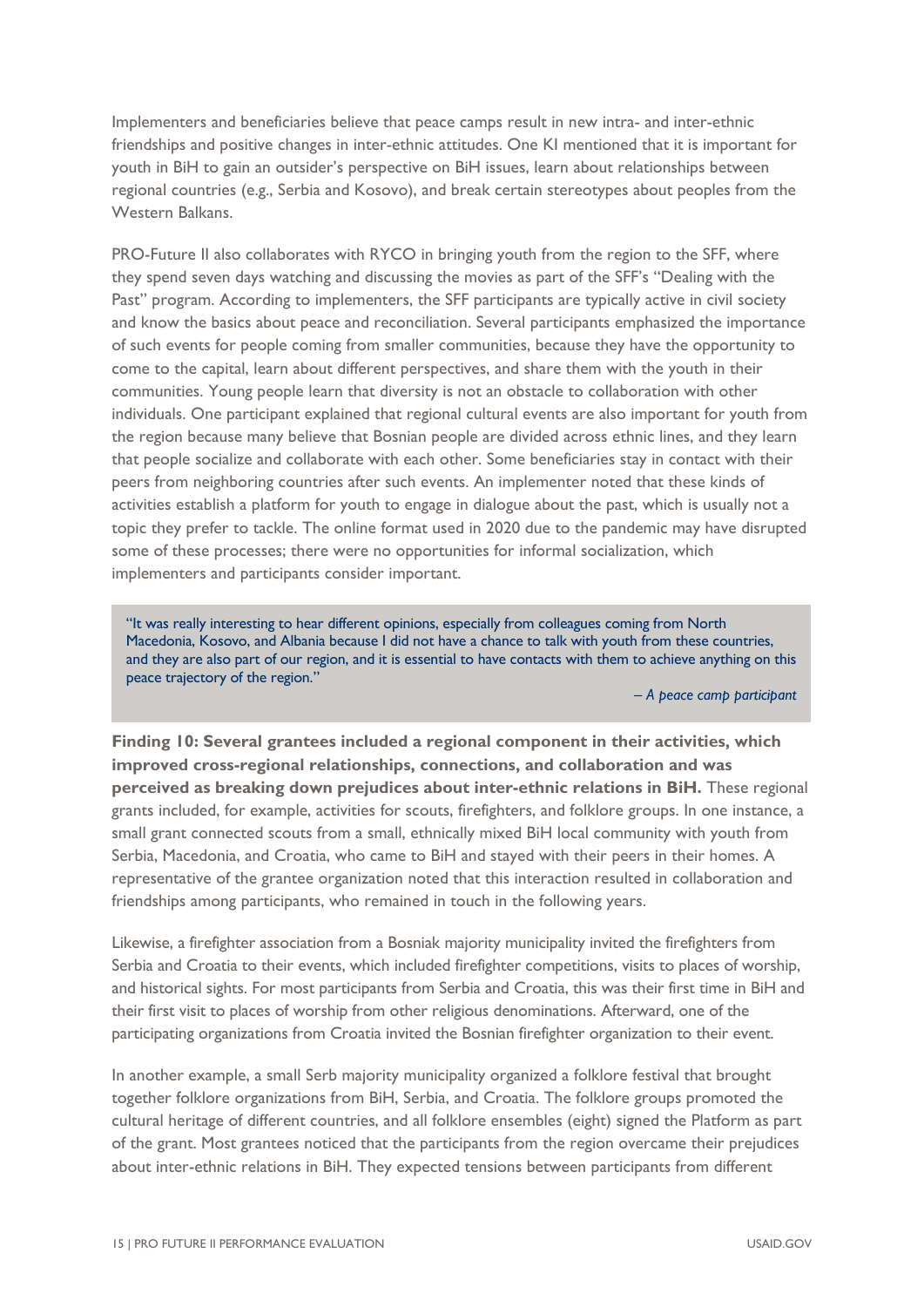ethnicities and were positively surprised that the reality was different. However, a grantee noted that bringing participants from the region to her community was expensive and complex; one of the reasons was that USAID could not pay for out-of-country participants' expenses. As a result, the grantee expressed high motivation to implement local rather than regional grants in the future.

"Participants thought that the situation here is like during 1992–1995, without cooperation, looking at each other disdainfully.... Now they cannot wait to come again and be our guests."

*– A representative of a grantee organization*

**Finding 11: PRO-Future II supported the annual "Theology in the Public Sphere" symposium organized in Trebinje, which included a regional audience.** As mentioned under Evaluation Question 1, one of these events resulted in the Zahumlje-Herzegovina and Primorje Eparchy Bishop signing the Platform and in its public promotion among guests from neighboring countries. Subsequently, several other religious communities in BiH signed the Platform.

**Finding 12: Some PRO-Future II regional activities could not be implemented as envisioned due to a lack of engagement among key stakeholders.** Implementation of regional activities originally envisioned under the PRO-Future II design proved challenging in several cases, due mainly to a lack of engagement among key stakeholders. For instance, before an event to foster cross-border cooperation among Dubrovnik, Trebinje, and Herceg Novi, the mayor of Dubrovnik refused to engage unless the Mayor of Trebinje apologized for actions that occurred during the 1990s war. Furthermore, regional collaboration between theological faculties was hampered by a lack of engagement among the deans in Serbia and Croatia. They explained that, due to a reduced number of students in general, they wanted to keep the students engaged in in-country programs. However, the deans were considering initiating subsequent collaboration through summer schools. PRO-Future II also intends to organize the exhibition "Personal" (an exhibition of war victims photos followed by a speaking-out event) in Belgrade and Zagreb. The regional exhibition was postponed in FY 2022 due to the rising number of COVID-19 cases. The speakers said they are willing to participate in these exhibitions in the neighboring countries.

**Finding 13: Several KIs stated that it is important to include the BiH diaspora in peace and reconciliation processes.** One grantee suggested that the hate speech on social media is predominantly spread by diaspora, usually by young individuals who were not involved in the war. Another KI peace activist mentioned participating in an activity, organized by another donor, that focused on reconciliation among diaspora citizens. The KI suggested that other donors regard the diaspora as an important target group. Other KIs said they engaged the diaspora in peacebuilding through diaspora events (Diaspora Days, Diaspora Congress) and by broadcasting a peacebuilding documentary on a TV station popular among the diaspora.

"Well, everyone is referring to those events of the 1990s, that unfortunate war that happened, referring to the victims who were again on both sides. The diaspora is leading. The biggest problem are the comments that come from those people, when you look at the profile, who weren't even born during the war. They picked up that incomplete information through the media or from someone else who told them just their own side of the story."

*– A municipal working group member*

**Finding 14: The online school for peacebuilding engaged participants from the region but offered no opportunities for interaction because of the school's online format.** The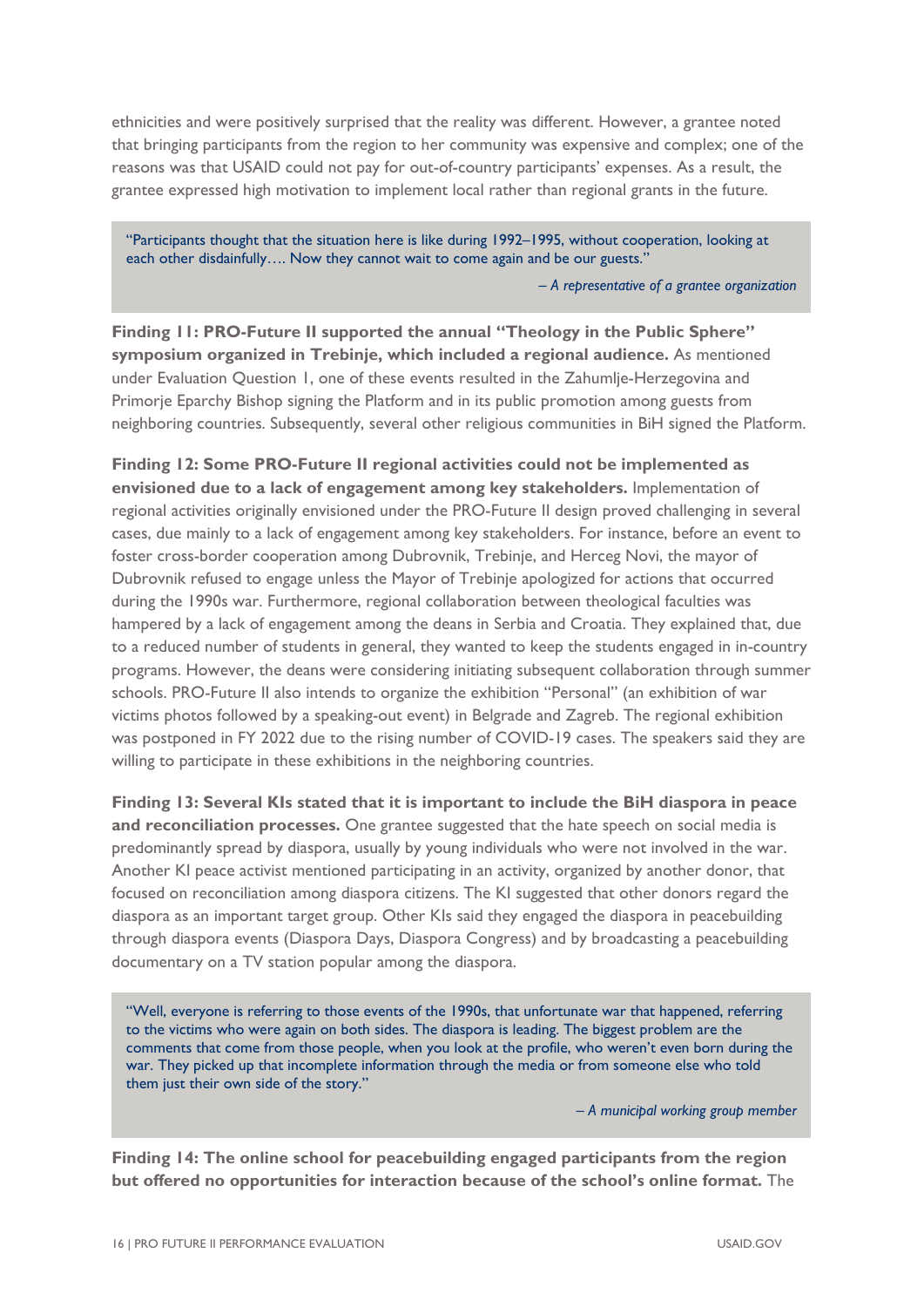online school for peacebuilding has a flexible format, enabling access to video materials by any interested party, allowing them to watch lectures any time and anywhere they want. However, this approach limits interaction among participants and opportunities for discussion.

**Finding 15: PRO-Future II promoted the Activity through collaboration with several regional media outlets.** According to the implementer, Al Jazeera and N1 are PRO-Future II's main regional partners. In addition to covering PRO-Future II events on their online platforms, these TV stations promote their events in their programs, such as during the evening news. Further, PRO-Future II staff were invited on multiple occasions to talk about the Activity in the TV shows. PRO-Future II also worked with AI Jazeera on a documentary movie. The implementer explained that the Activity plans to try to engage Croatian Radio Television (HRT), RTL (a Croatian TV station owned by the Radio Television Luxembourg Group), and Serbian Radio Television (RTS) in the following period.

#### **CONCLUSIONS**

PRO-Future II invested a substantial effort in mobilizing the most resistant stakeholder groups in promoting peacebuilding and reconciliation processes: politicians, religious leaders, media, war victims, and education stakeholders. The Activity faced a number of challenges in implementation but produced considerable results in peace promotion despite the difficulty of the task.

Higher-level politicians are a primary obstacle to peacebuilding and reconciliation in BiH, and political incentives limit political will for these processes at the state or entity levels. Cantonal- and local-level politicians are more open to this work, but their engagement is conditional on the external facilitation and support. By introducing the municipal action plans and monitoring mechanisms to ensure their implementation, PRO-Future II made a significant step forward from the predecessor PRO-Future Activity, which envisioned the Platform signing as the final step in institutions' commitment to peace. As a result, 31 government institutions adopted the action plans and implemented 36 peacebuilding initiatives during the first three years of implementation. Additionally, the Activity's political academies resulted in peace activism among several young politicians and improved connections between politicians across ethnic lines.

Politically dependent media that promote negative political messages represent an additional obstacle to peace and reconciliation. PRO-Future II generated substantial online media engagement and some TV engagement (particularly by FTV) in peace promotion. PRO-Future II articles were produced by national, regional, and local media, and in a few cases, they raised the attention of international media outlets. However, these positive stories are still a small part of rather divisive media content in general, and there were no changes in the media's behavior in peace promotion, although a few journalists reported that PRO-Future II trainings made them more sensitive to peace and reconciliation reporting.

Engaging religious leaders in peacebuilding processes is vital but also challenging, primarily due to slow and centralized decision-making systems in religious communities and their connections to politics. Although PRO-Future II was unable to implement some interventions with religious leaders, they adapted and supported the events where they had opportunities to act. Collaboration with the IRC was also challenging and irregular, and PRO-Future II started working directly with religious institutions to compensate for the lack of results. Supporting the IRC's regional chapters resulted in improved visibility in local communities and engagement in implementation of the COVID-19 Solidarity Fund. The Activity employed excellent learning and collaboration principles in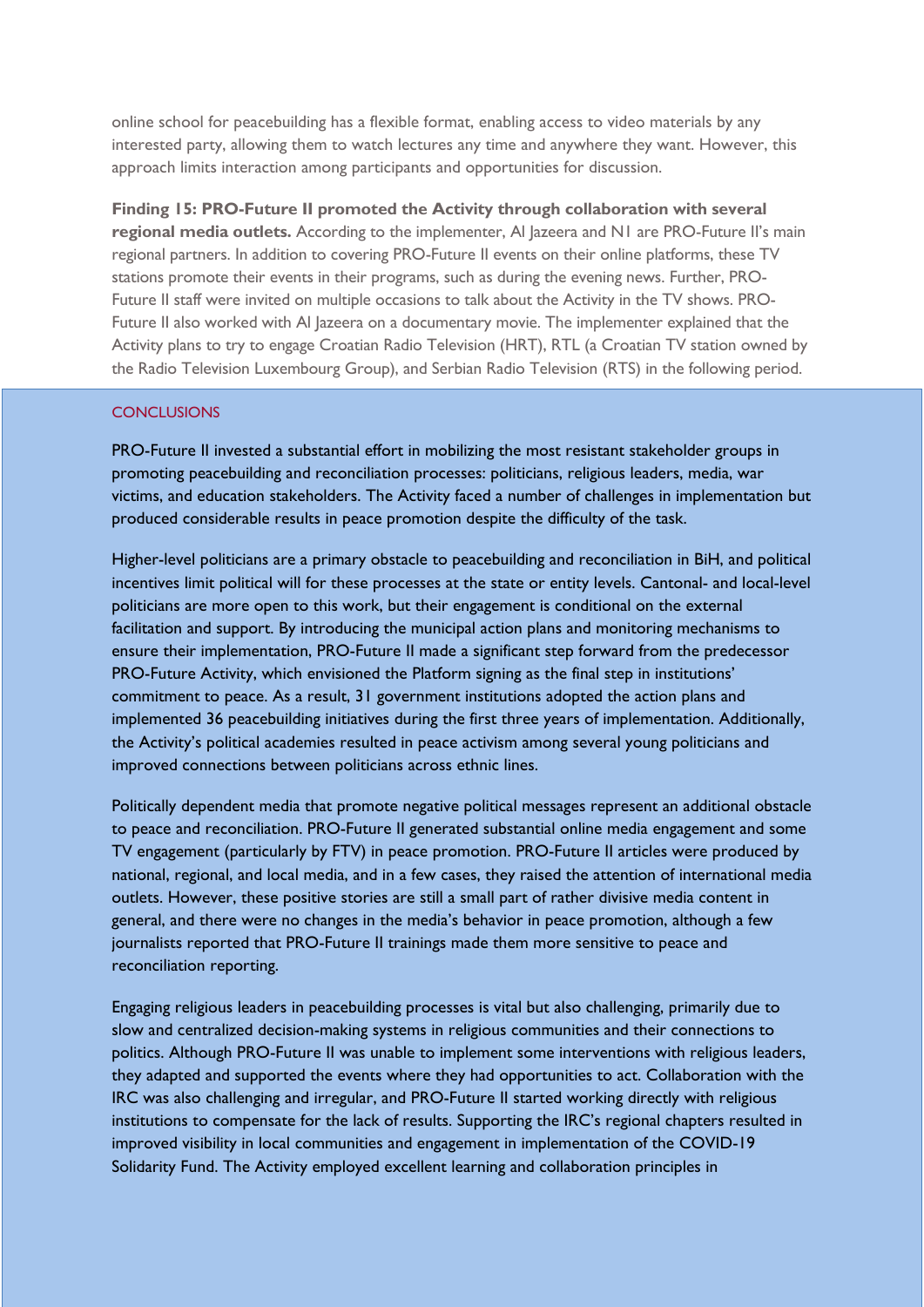implementing the inter-religious master's program, resulting in the graduation of seven students during FY 2021.

PRO-Future II successfully mobilized war victims to promote peace and reconciliation, but their engagement in advocating for their own rights was minimal, due in part to the sensitivities related to working with war victims. PRO-Future II expanded the group of public speakers trained under the predecessor peacebuilding activity by including former juvenile fighters, and there are indications that their stories leave a considerable impression on young people.

Finally, PRO-Future II secured considerable support from cantonal education ministries for implementation of activities, especially for living libraries, and to the extent planned for peace education. Teachers who implemented the peace education program thought it was well designed, interesting, and effective. Some teachers noted that longer-term work with students is necessary and that this type of program should be included in the curriculum.

Implementation of the PRO-Future II cross-cutting regional component proved challenging in several cases, mainly due to the unwillingness of key stakeholders, such as politicians and religious leaders, to engage. However, collaboration with RYCO in organizing a peace camp and activities under the SFF were successful and produced positive outcomes. Beyond the results in building relationships, collaboration, and facilitating activism, the added value of regional activities includes reducing prejudices against people coming from neighboring countries. Several small grants included regional activities in their design, but implementers may be discouraged from using these approaches due to expenses and complexities of organization. Other successful examples of regional interventions included the annual symposium, "Theology in the Public Sphere," in Trebinje. There are indications that BiH citizens among the diaspora may be one of the key target groups for peacebuilding and reconciliation initiatives.

### <span id="page-23-0"></span>**EVALUATION QUESTION 2: WHAT OUTCOMES HAS PRO-FUTURE II ACHIEVED IN TERMS OF CHANGING INTER-ETHNIC ATTITUDES AND BEHAVIORS AMONG SUPPORTED CITIZENS, PARTICULARLY AMONG YOUTH AND STUDENTS?**

#### **FINDINGS**

**Finding 16: Most PRO-Future II activities that aim to change citizens' inter-ethnic attitudes and behaviors focus on youth and students, while adults are involved as implementers and key influencers. Adults were perceived as obstacles to youth's engagement in peacebuilding activities.** The only PRO-Future II interventions intended for the general population of adults are public speaking events and occasional small grants. All other events are intended primarily for youth. Adults are, however, involved as event implementers and key influencers.

Several KIs believe that youth are more often open to inter-ethnic cooperation and do not need reconciliation because they did not participate in the conflict in the first place. This mindset is visible, for instance, in living libraries, where youth are more likely to react to and remember the stories unrelated to the war (e.g., a story of a drug user or a visually impaired victim of family abuse) rather than war stories. Adults are generally more engaged than youth in discussions following the public speaking events.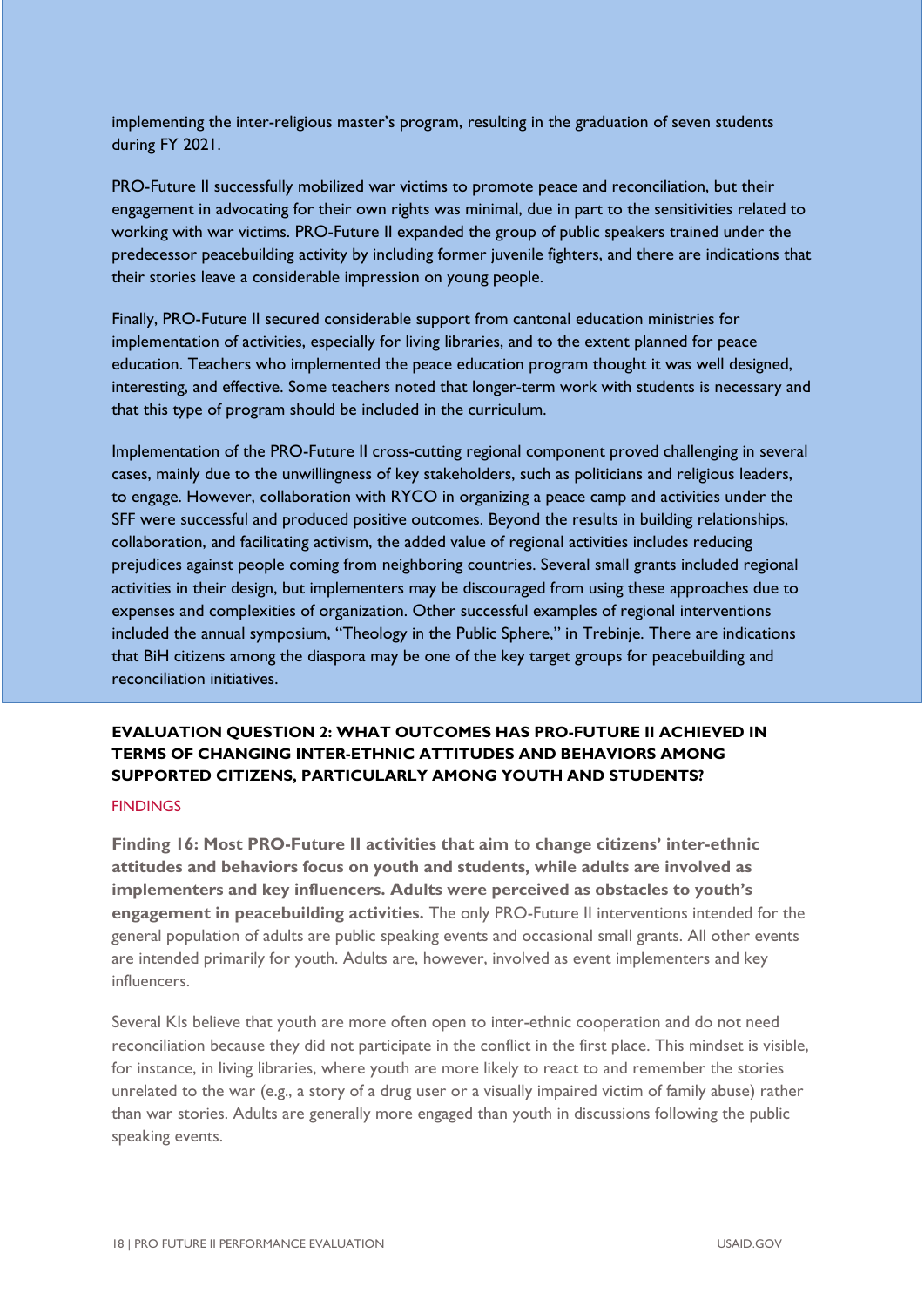"And now, when we are talking about audience youth versus adults, it seems to me that young people are not as open in terms of readiness to discuss this topic, to ask us or delve deeper, unlike adults, who seem to be more open and ready to share some of their own experiences, that is, war experiences."

*– A living library speaker*

However, according to KIs, not all youth are tolerant or open-minded, and the intolerance seen among youth is perceived to be a result of their upbringing. Parents are not always ready to allow children to interact with their peers of a different ethnic background and often prevent youth from participating in peacebuilding interventions because of their own beliefs and attitudes. The same problem exists in schools, especially in communities where "two schools under one roof," exist and the politically established school principals present another obstacle. For instance, a KI noted that in one such school, the principal often forbade students from participating in extracurricular activities with youth from a neighboring community school, even though the two schools engage in other types of cooperation.

"Parents present an obstacle for children's participation in activities aimed at peacebuilding."

*– A peace education teacher*

"Young people want to connect among themselves, while older ones try to separate us."

*– A small-grant event participant*

**Finding 17: Among participants, several PRO-Future II interventions regularly evoke emotional reactions toward members of other ethnic groups.[6](#page-24-0)** Living libraries and public speaking events bring victims of tragic and difficult life events to share with an audience their stories and lessons learned, illustrating universal human values and messages. Whereas public speaking events focus solely on war stories, living libraries include different types of speakers (e.g., a victim of sexual violence, a former drug abuser). Among the living library and public speaking event participants and implementers whom we interviewed, all reported strong emotions when listening to the speakers' negative life events. The participants specifically mentioned feeling compassion, catharsis, and connectedness to speakers but also sorrow because the speakers had endure such experiences. Implementers and participants noticed similar reactions among the audience, including crying during the events.

"What I do remember, what remained in my memory, is that it was a very emotional encounter. We all cried when we heard those stories."

*– A living library participant*

"Living libraries elicit compassion for the victims. When children hear what these people have been through, they feel sorrow. At the end, while speaking with some of the students, I heard a sentence which really thrilled me: 'We are all human beings after all.' "

*– A living library participant*

PRO-Future II open-door days are implemented through visits to places of worship—churches, synagogues, and mosques—during which visitors learn about different religions from imams and priests. During Year 1, PRO-Future II implemented these events in cooperation with the IRC and continued their facilitation through small grants from Year 2 to the present. Nearly all implementers and participants reported positive impressions of such events, accompanied by positive emotions

<span id="page-24-0"></span><sup>6</sup> Emotional reactions are important outcomes because emotions are one component of attitudes, in addition to cognitive and behavioral components (Eagly & Chaiken, 1993).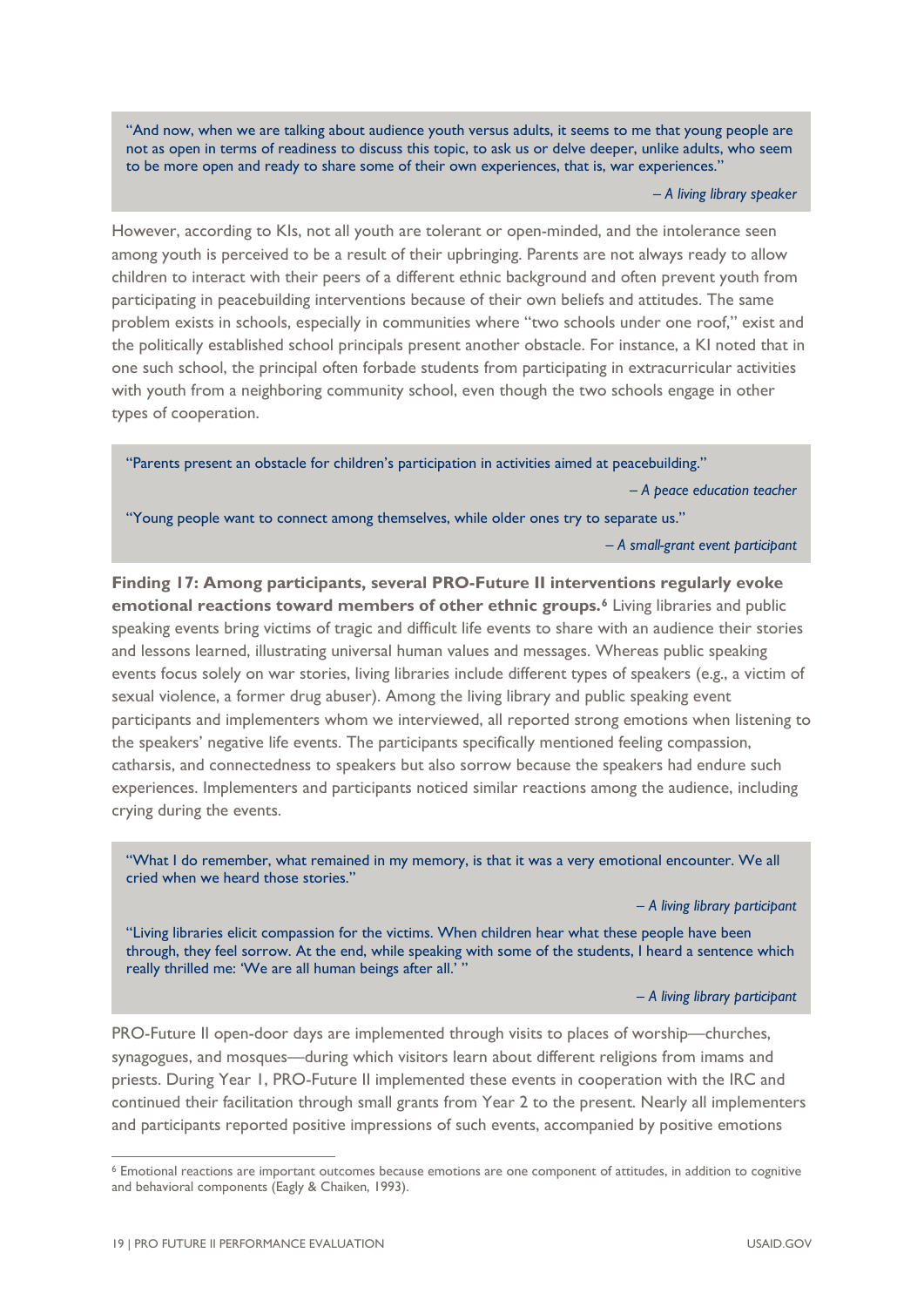described as warm and pleasant feelings. The only negative experience occurred when a participant with Islamic religious affiliation demonstrated visible anxiety when entering an Orthodox church.

"We visited three places of worship belonging to the three ethnic groups.... So, there were many unexpectedly high-quality information, and, of course, the entire group was thrilled."

*– A small-grant event participant*

"We have very young members, children, mostly under the age of 18, and they never visited a mosque, for example, and now they had a chance to see what it looks like (...) Now that they had a chance, they were literally surprised with the presentations and everything else inside; they were impressed."

*– A peace activist*

Participants in living libraries, public speaking events, and open-door days remember these events years after their participation, suggesting that the events elicit strong emotions. However, these are short, one-off events. Several KIs believe that some people resume their inflexible thinking and behavior patterns after returning to their closed and prejudicial, local communities.

Occasionally, implementers and beneficiaries reported emotional reactions as a result of their experiences in political academies and peace camps. PRO-Future II's internal post-event evaluation forms, which assess specific outcomes of different Activity interventions,<sup>[7](#page-25-0)</sup> are consistent with this finding. The results indicate that peace camps and political academies substantially contribute to the development of empathy, followed by living libraries.[8](#page-25-1) In addition to thematic lectures and workshops, these interventions included public speaking events. According to participants, peace camps help build emotional connections between youth, as exemplified in the case of a participant who shared that the group started to feel like another family.

"Concretely, the first thing I've done after visiting Stupni Do [a place of Bosniak suffering], was visiting the Borovica municipality [a place of Croat suffering]. Would I do it without the political academy? I am not sure if I would be so brave. I do not think I would. And today, I am really proud I was the first who has done it."

*– A political academy participant*

<span id="page-25-0"></span><sup>7</sup> Post-event evaluations were conducted by CRS. Participants were asked to complete a questionnaire consisting of several statements. The Evaluation Team analyzed the data on four statements: (1) This event helps me to be more willing to hear the attitudes of others, although they are different than mine; (2) This event helps me to have empathy to the others*,*  although they do not belong to my ethnic group; (3) This event helps me to be more able to look at things from multiple angles before I take my stand and make a decision; and (4) After this event, I want to participate in building trust between members of different ethnic and religious groups. Respondents were asked to estimate the extent to which they agree or disagree with the statements, on a scale from 1 (strongly disagree) to 5 (strongly agree).<br><sup>8</sup> Out of the 20 respondents who participated in a peace camp, 70 percent reported that this activity had a positive impact<sup>8</sup>

<span id="page-25-1"></span>on the development of their empathy toward other ethnicities. Sixty-five percent of political academy attendees (48 respondents), and 64 percent of living library participants (1,001 respondents) reported the same positive results. PRO-Future II implementers who responded to the MEASURE II online survey (113 respondents) gave open-door days and peace camps the highest ratings in terms of building empathy among the participants.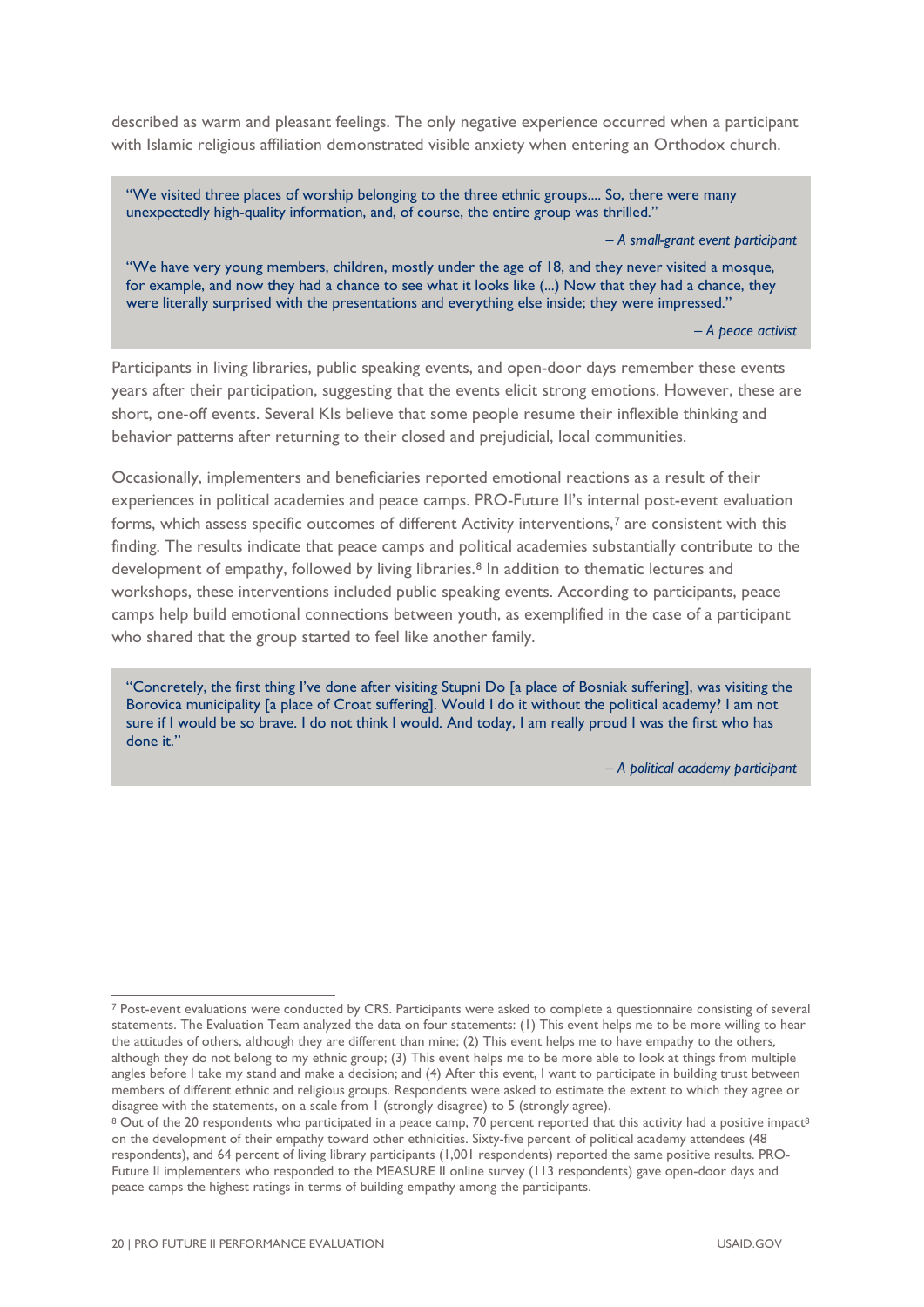**Finding 18: Implementers and beneficiaries perceived that different PRO-Future II interventions facilitated changes in participants' attitudes toward and perceptions of other ethnicities, including improved knowledge about outgroups; understanding of their perspectives; greater acceptance; and different perspectives on the past, present, and future.** As reported by implementers and beneficiaries, PRO-Future II interventions facilitated a variety of changes among event participants at the cognitive level. Different PRO-Future II interventions—living libraries, public speaking events, open-door days, peace camps, online peacebuilding school, and documentaries—were perceived to contribute to participants' knowledge about other ethnic groups and their experiences and to increase their openness or readiness for

change. Living libraries, public speaking events, open-door days, and peace camps have been particularly effective in fostering the outgroup perspective-taking, compared to other interventions. Additionally, opendoor days and peace camps have contributed to the development of positive attitudes about and greater acceptance toward others. Living libraries and public speaking events have sometimes led to adopting a different perspective on the past, present, and future (e.g., all groups suffered in the war; those who suffered do not have to hate others; peace is the only way forward). The value of documentaries (such as those screened during the Sarajevo Film Festival) is that they highlight difficult topics and provide a platform for dialogue among individuals who are otherwise unwilling to discuss the past.

PRO-Future II faced obstacles in implementing the university reconciliation forum. According to the implementors, BiH universities are reluctant to combine nonformal education opportunities with their formal programs. Because PRO-Future II was unable to organize thematic discussions at universities, as envisioned by the Activity's design, it adapted and signed memoranda of understanding (MoUs) with three universities (University of Sarajevo, Mostar's University Dzemal Bijedic, and University of Banja Luka; University of East Sarajevo committed to cooperation but did not sign the MoU). As a result, a university peace pedagogy program has been established in collaboration with the University of Sarajevo and the University of East Sarajevo. PRO-Future II expects to establish another peace education program at the Faculty of Law in Mostar. Although the evaluation team was unable to organize any KIs or FGDs with the forum participants, the PRO-Future II post-event evaluation forms indicate that 64 percent of participants believe the forums improved their critical thinking.

#### Peace camp implementers and participants

described these interventions as particularly effective in developing skills that helped dispel stereotypes about other groups and encourage them to work to improve conditions in their local communities. According to several attendees, the online peacebuilding school also helps students build their communication skills in interacting with people of other ethnicities and breaking some of their outgroup stereotypes. In addition, the peacebuilding school contributes to strengthening already existing positive attitudes towards other groups and nurturing pluralistic thinking.<sup>[9](#page-26-0)</sup>

"My local community is heavily monoethnic; therefore, I have not had any opportunity to hear the experience of the two other sides before. It has left a strong impression on me, and I think it is very important to hear those stories so that we start working on reconciliation and building better relations."

*– An online peacebuilding school participant*

"What fascinated me was how people who lived through all those agonies truly had not had a single word of hatred. That is what instilled hope in me."

<span id="page-26-0"></span><sup>9</sup> According to Novis-Deutsch, pluralistic thinking is an activity of positively embracing multiplicity and complexity (Novis-Deutsch, 2018). People with pluralistic thinking seek out others and find inspiration in multiple perspectives; they interpret the world through a "both/and" lens.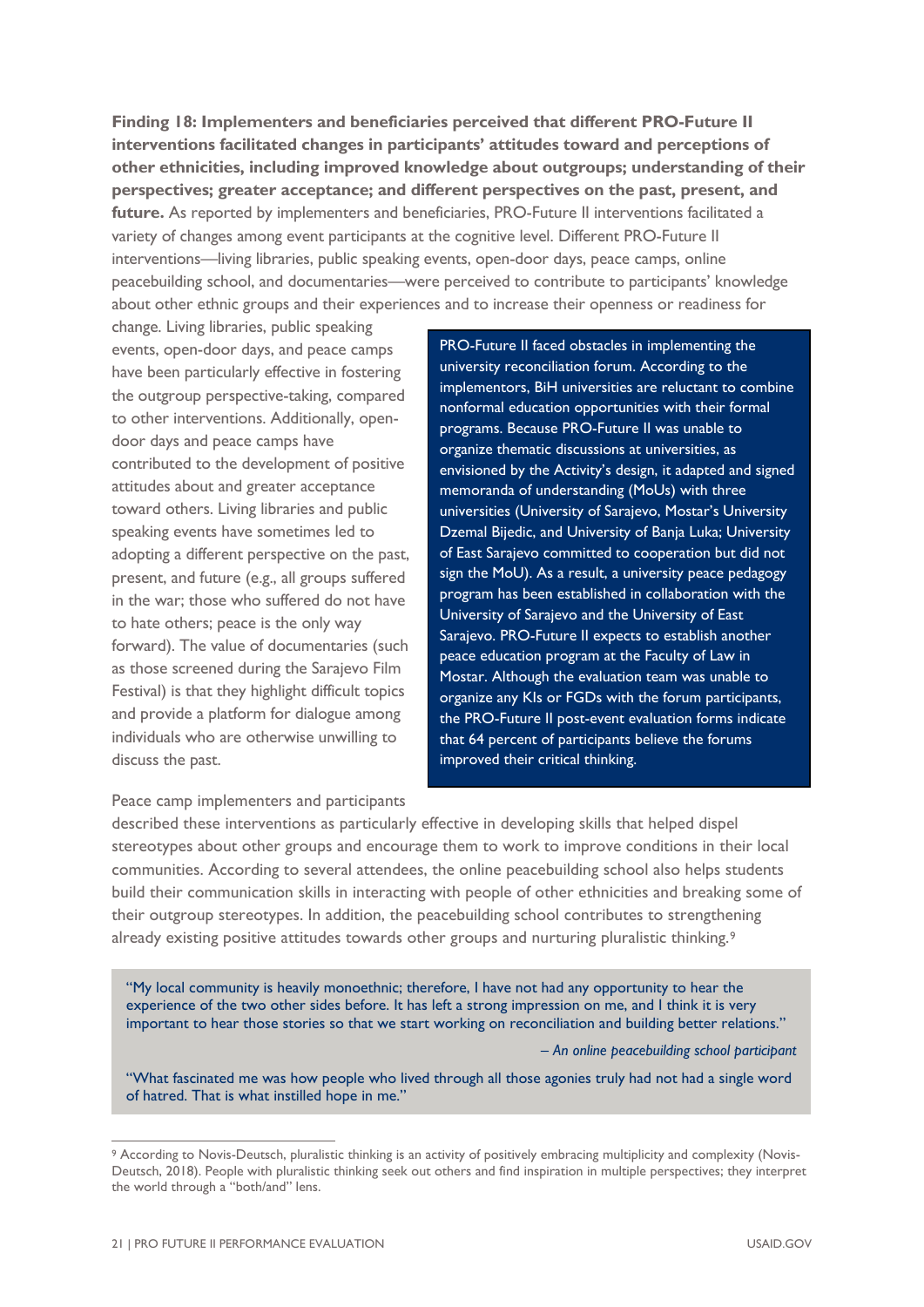*– A living library participant*

The PRO-Future II post-event evaluation surveys support our finding that all PRO-Future II activities contribute in some way to changes in participants' perceptions of and attitudes toward outgroups. The survey results suggest that the Activity's interventions improve the participants' willingness to hear different perspectives and look at situations from multiple angles.<sup>[10](#page-27-0)</sup> Additionally, a MEASURE II survey conducted to inform this evaluation assessed the extent to which different PRO-Future II interventions improve participants' active, open-minded thinking.[11](#page-27-1) According to implementers' assessments, peace camps had the strongest effect in this regard. This is exemplified by observations from a participant of the peace and advocacy camp who said that the work in the group allowed for the other side of the story to be heard, thus broadening their thinking. Youth had an opportunity to actively engage in a peace negotiation process and to learn more about peacebuilding, inter-religious dialogue, media, and youth networking methods. Through the peace camp, participants had an opportunity to listen to several university professors as well as peacebuilding practitioners and youth leaders who covered topics including media, conflict management and transitional justice, and religion.

**Finding 19: PRO-Future II implementers and beneficiaries believe that longer activities, such as bringing youth and women's groups together and fostering their collaboration (peace camps, peace education, some small grants) contributed to building inter-ethnic relationships and promoting collaboration among youth and women.** KIs described a number of cases in which PRO-Future II activities contributed to building inter-ethnic friendships. This was particularly the case with longer activities developed for youth, such as peace camps, peace education, and some small-grant activities intended to foster collaboration among youth (e.g., performing together in a play or concert or participating in sports competitions). In such cases, youth stay in touch and occasionally communicate via social media and, when there are future encounters, their relationships are friendly and cordial. Among adults, representatives of war victims associations who spoke at public speaking events established strong friendships. There are indications that one-off events such as open-door days also can contribute to establishing relationships.

"I find it interesting that many of those young people who meet while participating in our activities maintain their friendships. And, then, their encounters at the activities that follow; when they see each other again. One should see the energy between them; it really needs to be seen what it looks like."

*– A representative of a PRO-Future II partner organization*

<span id="page-27-1"></span><span id="page-27-0"></span><sup>10</sup> Seventy-one percent of the political academy attendees who responded to the survey reported that the academy affected their willingness to listen to the opinions of individuals from other ethnic groups. Similar results were obtained for living libraries (71 percent) and peace camps (70 percent), with somewhat lower results for online peacebuilding school (63 percent) and public speaking events (56 percent). Finally, 54 percent of Our Talks forum attendees reported that this activity had a positive effect on their willingness to listen to the opinions of individuals from other ethnic groups. Approximately 90 percent of peace camp participants, as well as most participants in political academies (83 percent), living libraries (79 percent), peacebuilding school (70 percent), Our Talks (64 percent), and public speaking events (62 percent), reported that, as a result of their participation, they viewed situations from multiple angles before forming an opinion.<br><sup>11</sup> Actively open-minded thinking is a thinking style described in the literature as the dispositio conclusions even if they go against one's initially favored conclusion. According to Baron (1985, 1995, 2019), actively openminded thinking represents a general set of dispositions that reduces "myside bias," i.e., tendencies to evaluate evidence, generate evidence, and test hypotheses in a manner biased toward one's own opinions and attitudes. MEASURE II surveys include the Actively Open-Minded Thinking Scale, which was designed based on the original 10-item Open-Minded Scale (i.e., willingness to change one's own thinking; willingness to change one's own beliefs on the basis of firm argument, which is contrary to one's own opinion; Baron, 2019). Participants were asked to estimate the extent to which certain items describe participants as a result of their involvement in a PRO-Future II intervention.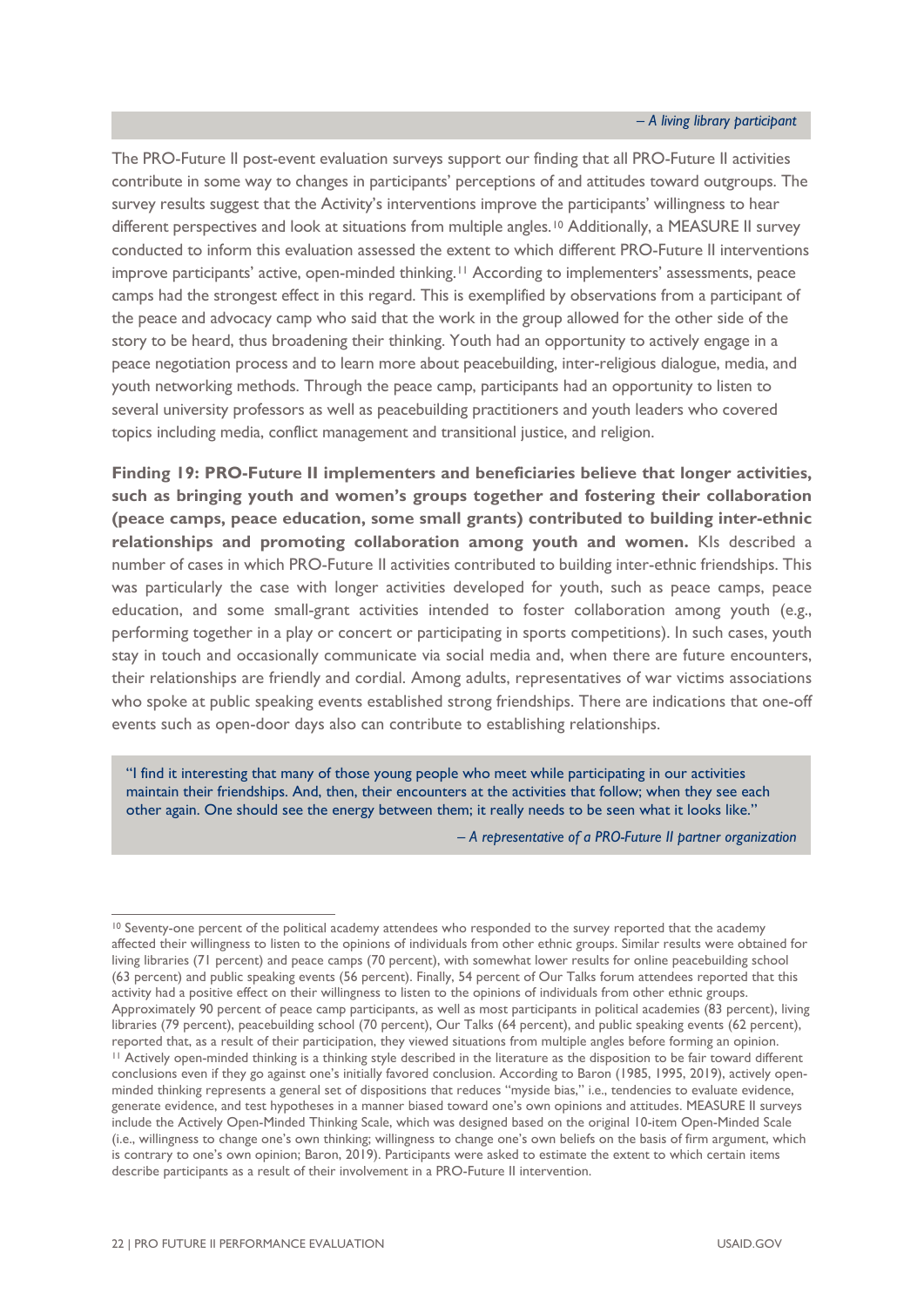"They were wearing hijab, during our excursions, our visits to those locations, they made friendships from young people from Croatia and youth of Serb ethnicity. Then, I noticed on the bus, on our way to those locations, they are sitting together. They found joint topics, for example painting, photography, art."

*– A small-grant implementer*

PRO-Future II small grants that envision longer-term cultural and sports events bringing together youth from different ethnic groups have produced lasting cooperation. For instance, after being brought together in a sports competition, three basketball coaches from a Serb majority municipality have regularly gone to a Bosniak majority municipality to coach children's basketball. Furthermore, five accordion students from a Bosniak majority municipality go to a neighboring Serb majority municipality to attend accordion classes. After a grant that brought together children from two municipalities across entity lines to spend three days together, two schools continued cooperating and applied for other projects together. In addition to small-grant interventions, teachers from different municipalities across ethnic lines who were implementing peace education started collaborating and exchanging their opinions and experiences.

Several KIs cited the importance of women's role in peacebuilding processes, offering examples of improved collaboration between women due to PRO-Future II assistance.<sup>[12](#page-28-0)</sup> For instance, cooperation was established between two women's associations at the beginning of the COVID-19 pandemic, when women from an association from a Serb majority area made and sent face masks to a women's association in a Bosniak-Croat mixed municipality. Afterward, the two associations connected and continued cooperating. A similar activity brought together women from two other associations, who collaborated across ethnic lines in teaching children to create face masks. Another activity resulted in economic collaboration between two women-led agricultural associations in Herzegovina. Representatives of these associations met at a small-grant event and participated in a lecture, public speaking event, and open-door days. The collaboration has not yet materialized due to the pandemic, but the women stayed in touch and look forward to future encounters. Additionally, two female war victims of different ethnicities connected and implement public speaking events and other projects together.

"Well, continuation of cooperation, we have developed such a good relationship with (name) Association from (municipality name) that we communicate on a daily basis…. We rent out kayaks and rented sport equipment at (name) lake, while they do the same at (name) lake. So, if they happen to have a larger group of clients that they cannot cater to, we help them out by lending them our kayaks; we either rent them or help each other in a different way."

*– A small-grant implementer*

"When it comes to these projects that I personally initiated and worked on, we cooperated with a high school in Tuzla, where we joined students. Students from Tuzla had an opportunity to visit Eastern Sarajevo, and the other way around. We visited them and stayed with them for three days, and they stayed with us for three days as well. That project, which was implemented three years ago, I believe, in my opinion represents the greatest success. Those children are still in touch. It is through PRO-FUTURE II that we got connected with that school and, thanks to a favorable juncture of circumstances, included that very school into another project conducted by RYCO, Skopje. So, thanks to PRO-FUTURE II, we met people from the high school from Tuzla; they were participants of that project as well, and children had an opportunity to socialize again. "

*– A municipal working group member*

<span id="page-28-0"></span><sup>&</sup>lt;sup>12</sup> An analysis of PRO-Future II's database of beneficiaries indicates that there are twice as many female beneficiaries as males. Also, about 60 percent of small-grant participants are female. However, there is no difference by sex among the implementers, and most PRO-Future II peace activists are men (42 of 60 activists), per the internal PRO-Future II database.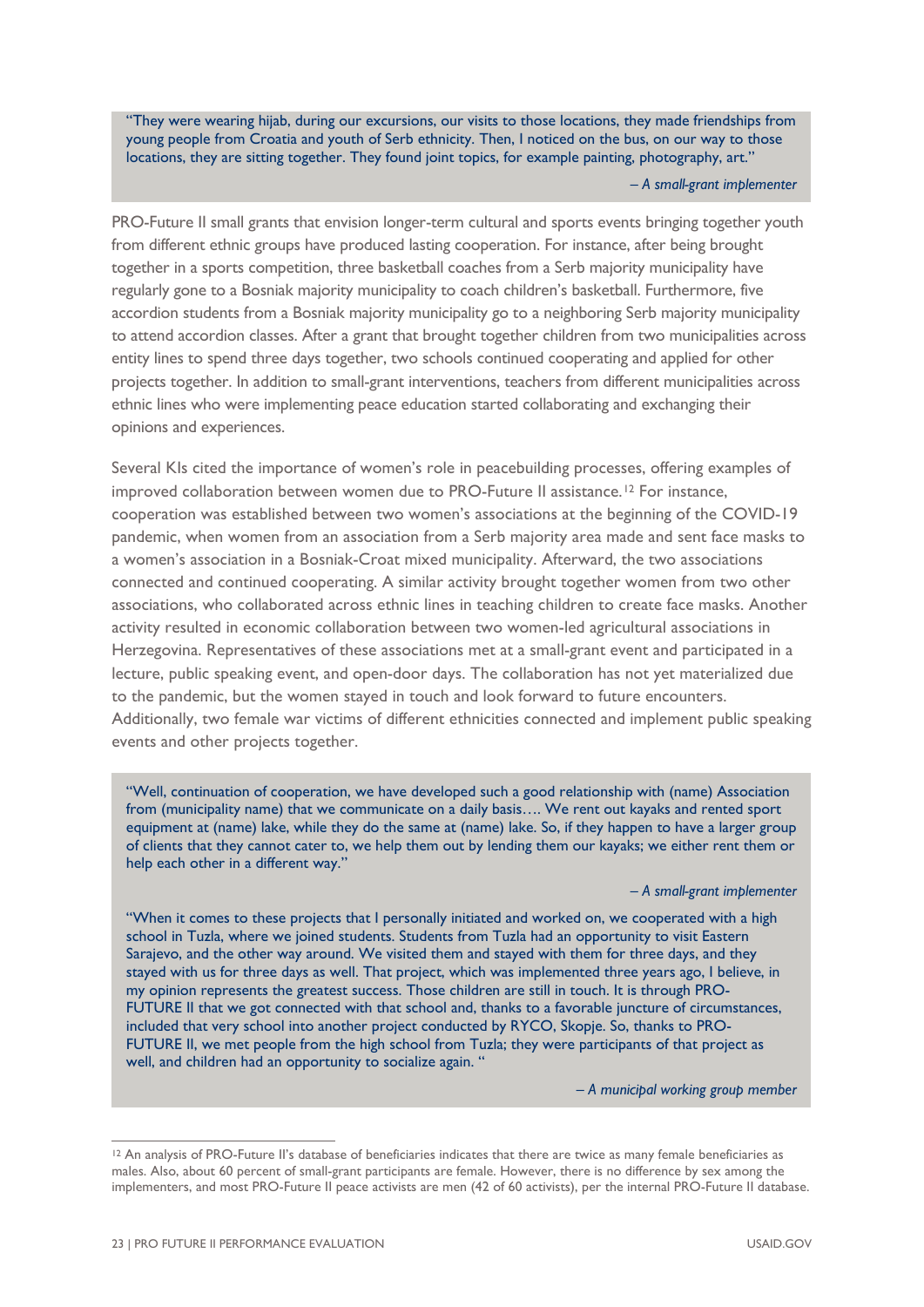**Finding 20: PRO-Future II exposed a number of individuals to their first intergroup contacts.** For instance, a living library was organized in a small municipality in Herzegovina and attended by 50 high school students, Croats, and Bosniaks. According to a PRO-Future II progress report, this represents a highly atypical event for this community in which young people from different ethnicities rarely have an opportunity to meet each other and jointly participate in any activity. Furthermore, a public speaking event was organized in a Serb majority municipality in which a number of Bosniaks were killed or banished during the war. Additionally, youth from a small Bosniak majority community visited Banja Luka for the first time. There are multiple examples among the PRO-Future II events when people, usually youth, visited others' places of worship for the first time. A donor noted that the local community context must be considered and carefully analyzed when planning any peacebuilding interventions. Organizing even a one-off event with local government support, such as those described above, would be a success in some homogeneous and divided communities. PRO-Future II considers local context when planning their activities by categorizing municipalities based on their readiness for reconciliation and tailoring their assistance approach based on that information.

**Finding 21: According to KIs, most PRO-Future II event participants already were openminded and/or active in their communities before joining the Activity. There are examples of such individuals becoming peace activists after the PRO-Future II initial push.** All PRO-Future II beneficiaries who participated in this evaluation as KIs said they already were open-minded when they joined the Activity and that the Activity has not changed them much in that regard. Several implementers noted this as well. For instance, teachers who implemented peace education said they selected the students who participate in CIVITAS<sup>[13](#page-29-0)</sup> extracurricular activities and debate clubs, class presidents, or those who volunteered or applied to public calls. Peace camps were, by their design, envisioned to include active participants and graduates from peace education. Online peacebuilding school is open to all interested individuals. However, according to the PRO-Future II post-event evaluation data, a considerable percentage of individuals who participated in the peacebuilding school (44 percent), public speaking events (38 percent), Our Talks fora (38 percent), and living libraries (33 percent) already had developed empathy toward other groups before participating in these events. Furthermore, a considerable number of participants already had developed skills in listening to and considering other groups' attitudes, mostly those who participated in public speaking events (41 percent), Our Talks fora (38 percent), and peacebuilding school (33 percent).

The Activity representatives noted that including active individuals in peacebuilding activities is important because it allows people to see that people who want peace exist among all ethnicities. Also, there are indications that PRO-Future II interventions have facilitated peace activism among open-minded, young people in BiH. According to PRO-Future II MEL data, 56 young individuals have engaged in peace activism after participating in a PRO-Future II Activity. For instance, a young politician decided to organize a peace caravan after participating in the PRO-Future II political academy. Several young war veterans decided to join the Activity as speakers after attending such a public speaking event. A participant in peace education decided to continue being active and later participated in the peace camp. An online peacebuilding school participant continued participating in peacebuilding interventions and activism in general.

<span id="page-29-0"></span><sup>13</sup> CIVITAS refers to extracurricular activities in the democracy and human rights domain. The activities aim to develop research and public advocacy among the interested students. Students plan projects and present them in an annual competition.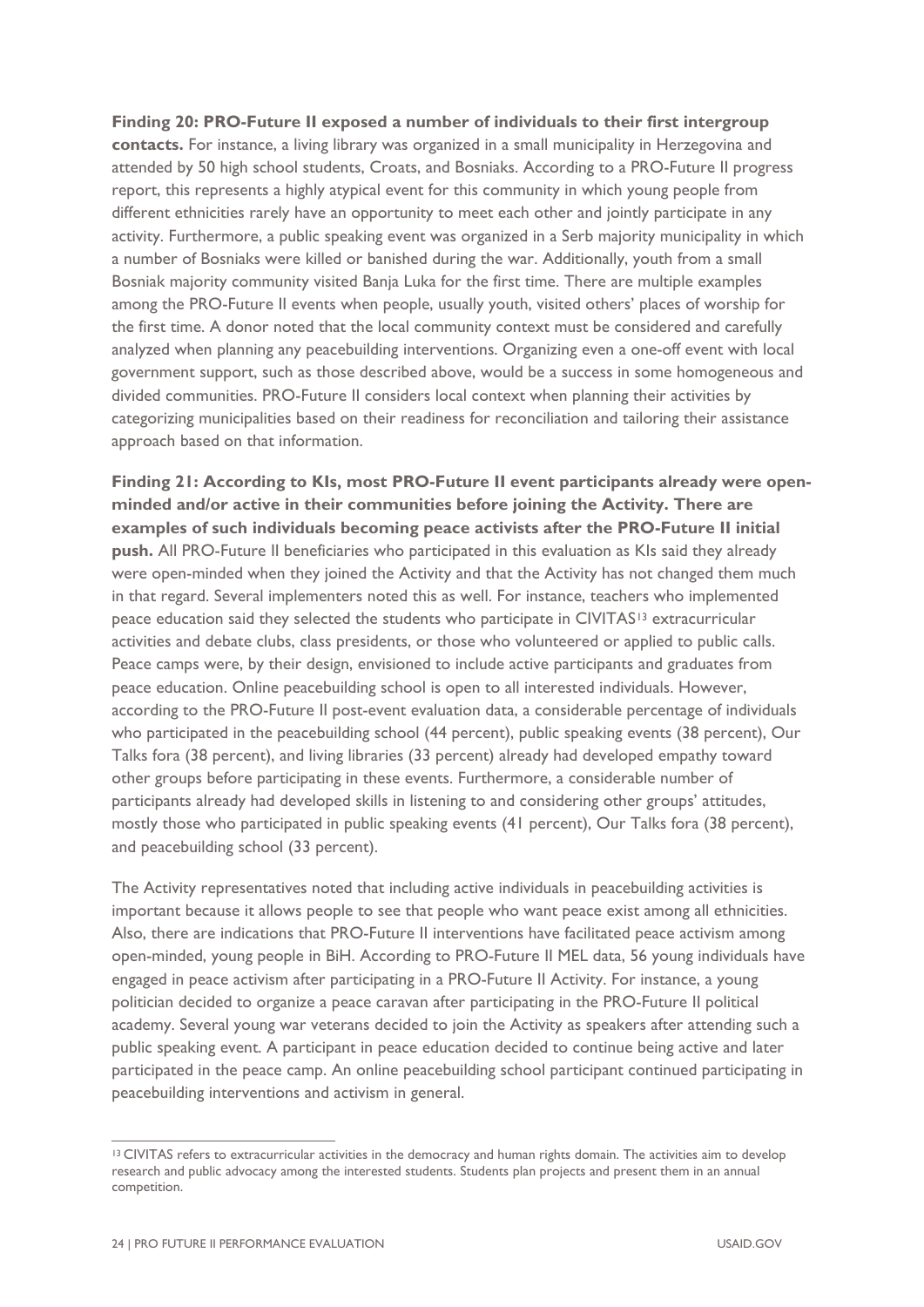The activists themselves noted that after positive experiences facilitated by PRO-Future II, young people want to stay in touch and seek other opportunities to work together. A desire to help their local communities is another motive for young people to engage.<sup>[14](#page-30-0)</sup> The results of the PRO-Future II post-event evaluation identified the peace camps as the most effective intervention concerning the development of a willingness to engage in building trust between members of different ethnic and religious groups, with 80 percent of participants voicing this willingness. A similar percentage of the peace academy attendees (79 percent) expressed this sentiment. Further, 75 percent of living library participants reported a positive outcome in this regard, along with 74 percent of the peacebuilding school students and 65 percent of the public speaking event participants.

**Finding 22: Although PRO-Future II has achieved planned results in ensuring local ownership and Activity accountability toward local stakeholders by facilitating the identification of priority local issues as a part of the Platform for Peace supporters' civic movement, it has achieved limited success in making progress toward policy/institutional changes**. The civic movement component, as designed under PRO-Future II, represents a set of synergetic activities conducted through cooperation/networking of different stakeholders, who advocate for institutional change. According to progress reports, as part of producing the Platform for Peace civic movement methodology, PRO-Future II conducted a series of KIIs/FGDs (18) with individuals and local influencers, aimed at ensuring adequate identification of local ideas for action and forming a joint vision for reconciliation, thus contributing to local ownership. To facilitate the civic movement component, one of the two planned workshops for Platform civic movement supporters was held (gathering 26 local activists from 16 municipalities) to define areas of activist work under the PRO-Future II umbrella in local communities and to introduce participants to the concept of social cohesion. The other workshop has not been held due to pandemic restrictions.

PRO-Future II initiated several advocacy actions on topics such as Mostar's civic efforts to change the names of streets named after Nazi collaborators and organizing intermunicipal support for the town of Bihać in addressing the migrant crisis. As part of this effort, mayors and representatives from 12 cities and municipalities from different parts of BiH, including both entities, joined the *Let's Help Bihać* campaign and signed a joint statement that called upon all relevant institutions to contribute to solving the migrant crisis and the consequences it produces for the institutions and citizens of Bihać. Such joint advocacy actions are highly atypical for BiH government representatives and thus represent a positive change. Thus far, however, these PRO-Future II interventions have not yielded any policy/institutional changes. As the Activity implementers noted, policy and institutional changes are hard to achieve due to a lack of political will, and they require a substantial amount of time, hard work, and patience.

In addition, PRO-Future II worked with five local communities across the entity line, recognizing the opportunity in connecting those municipalities around a joint benefit: tourism in the Majevica region. In addition, preparation activities regarding nuclear waste at Trgovska Gora were initiated by establishing cooperation with the Sarajevo Institute for Politics in developing an influencing plan for advocacy activities. As a part of the Platform supporters' civic movement, PRO-Future II

<span id="page-30-0"></span><sup>14</sup> However, according to KIs, most young people do not participate nor are they interested in activism. They do not see any benefits from activism, and motivating them is not easy. Even in large communities with many people and opportunities, the same people attend all workshops, lectures, and events. Several KIs noted how traditional CSO activities such as lectures are not appealing to youth and that raising their interest requires more innovative approaches. One of the issues that KIs mentioned is that youth are given insufficient space in the media and that their positive stories, which could motivate others to engage, are not visible. Youth emigration aggravates the problem, because those who are most active often leave as soon as they learn enough and are independent.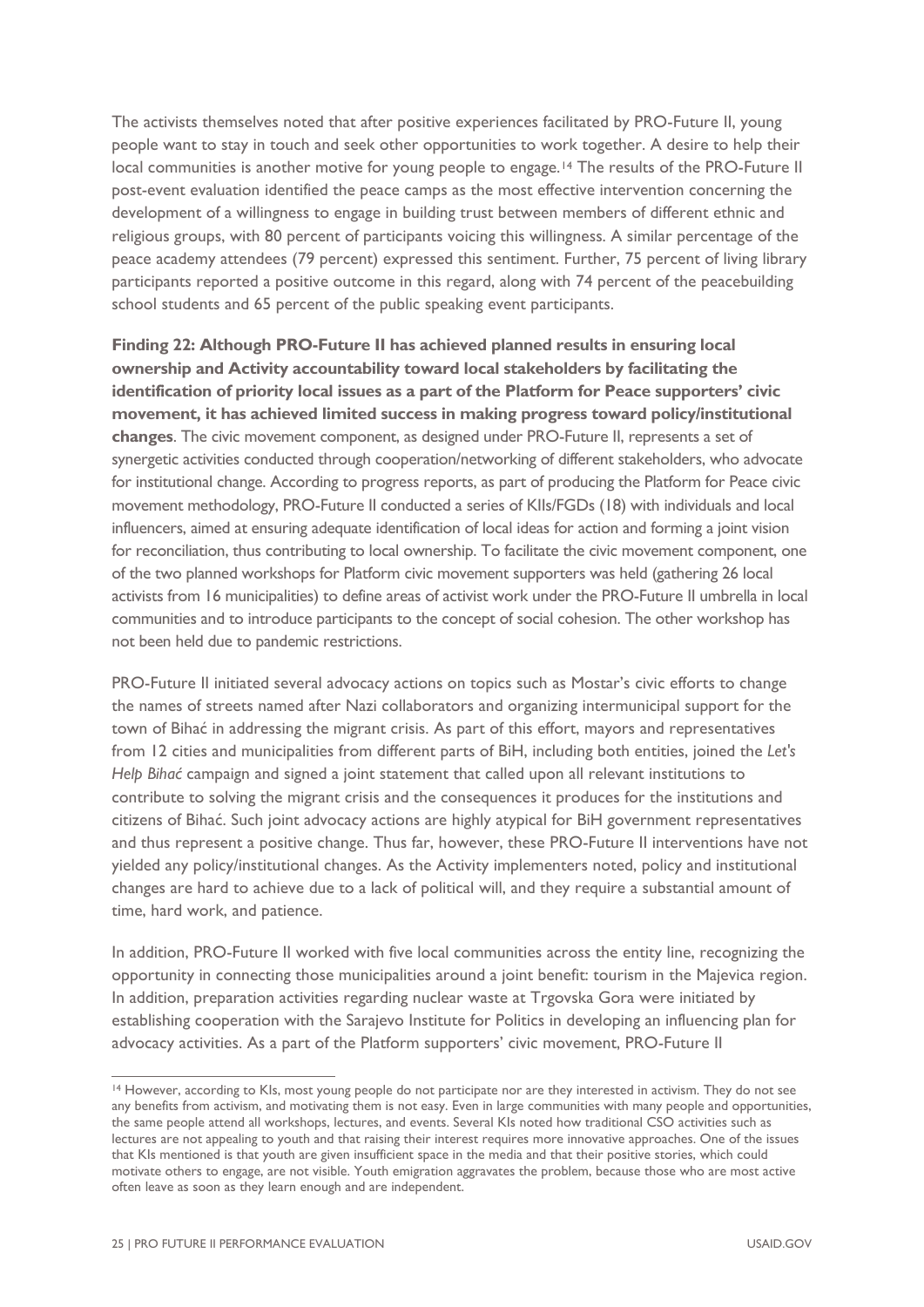interventions included supporting youth engagement and empowering youth to raise their voice and act together as a group, regardless of their political affiliation. These interventions included the "Peace Caravan" in Vareš and the multichannel campaign *Where are the Young People?*, which consisted of a series of events, a social media campaign, and media promotion. Furthermore, a large portion of civic movement building efforts focused on advocacy aimed at resolving local issues through small grants awarded to CSOs. The results of awarding small grants are presented under Evaluation Question 3.

**Finding 23: Infrastructural interventions are perceived as a precondition for implementing peacebuilding activities. However, there are no guarantees that these facilities will be used for peacebuilding and reconciliation initiatives.** Implementers and beneficiaries believe that quality infrastructure is a precondition for the implementation of peacebuilding interventions. According to the frustration-aggression hypothesis (Breuer & Elson, 2017), these infrastructure investments may improve the general living and social conditions and reduce frustrations related to poor socio-economic circumstances. By the end of the data collection period, PRO-Future II supported nine infrastructural projects. These projects included reconstructing or repairing a playground, city stadium, kindergarten, school, community center, sports halls, fortress, sacral objects, and street lighting. Implementers and municipal representatives believe that the infrastructure will be used for peacebuilding and reconciliation activities. However, no outcomes have been achieved yet, and there are no guarantees that these investments will be used for this purpose or that they would not have been used for such activities without PRO-Future II assistance, once the municipalities fulfill their contractual obligations. However, such projects are naturally more visible than the traditional PRO-Future II activities and may contribute to the Activity's/USAID's general visibility. Data collection yielded no sufficient data to enable the evaluation team to conclude whether the investment costs would justify the benefits.

#### **CONCLUSIONS**

PRO-Future II activities aimed at the general population and improving their inter-ethnic attitudes and behaviors have, in most cases, engaged the people who already were open-minded and tolerant—more often, youth rather than adults. At the intrapersonal level, multiple outcomes have been observed related to changes in participants' emotions and cognition. Living libraries and public speaking events were the most effective in producing empathy among the audience members. If implemented in isolation from other activities, the results of these short-term, one-off activities are unlikely to be sustainable. Visits to places of worship were also effective in eliciting positive emotions. Interventions eliciting positive emotions toward outgroups are important because prejudices are based on negative emotions. At the cognitive level, visits to places of worship seem to be effective in changing attitudes toward other religions and their followers and fostering greater acceptance of outgroups. There are indications that all PRO-Future II interventions had some effects on cognitive-level changes, including improved knowledge about outgroups and their experiences; increased openness or readiness for change; outgroup perspective-taking; and developing different perspectives on the past, present, and future. Because stereotypes are based on automatic information processing, interventions that improve knowledge about or awareness of outgroups and their experiences can be useful for breaking stereotypes.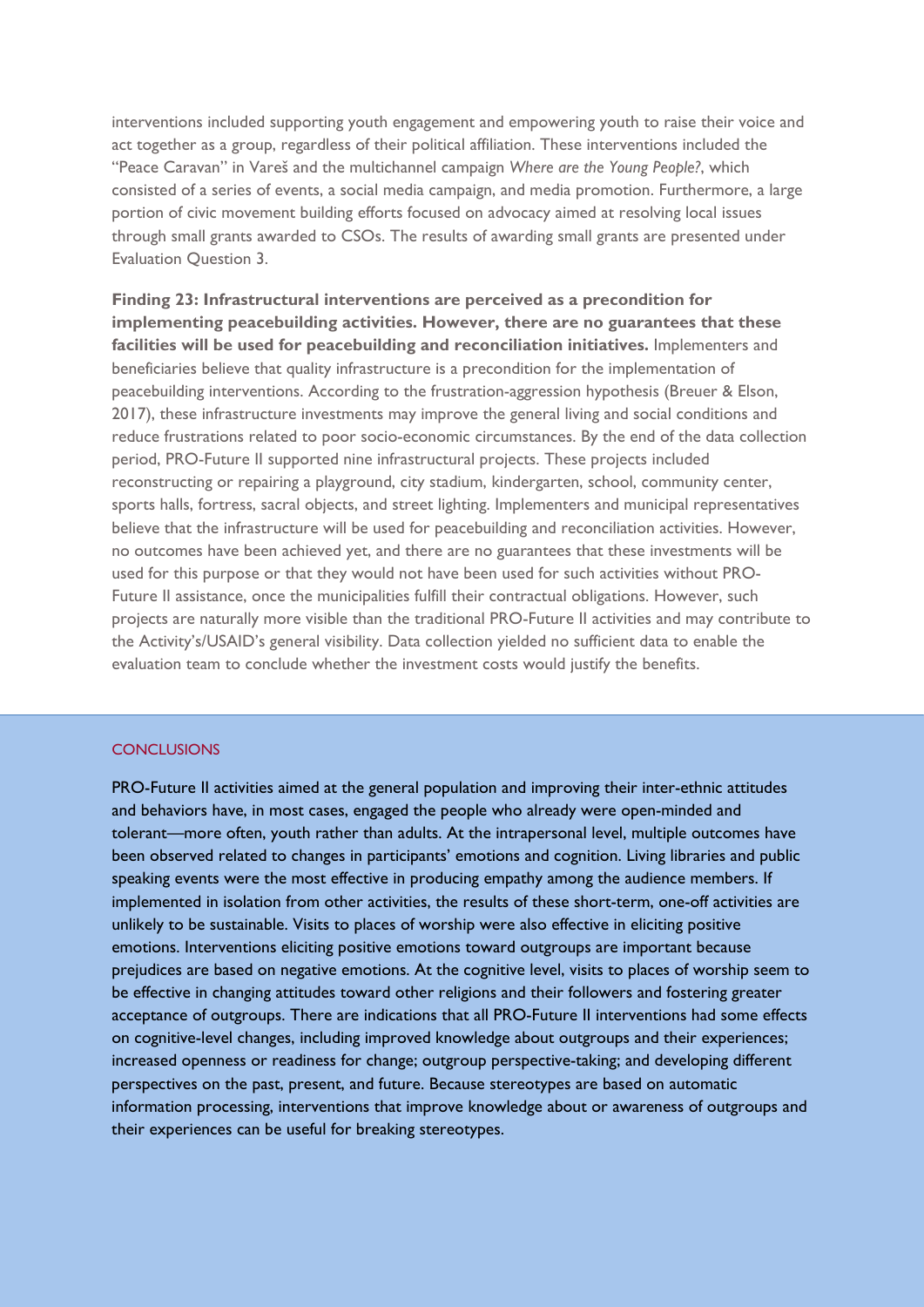At the interpersonal level, PRO-Future II activities have the potential to build relationships, lasting collaboration, and peace activism among the participants. There are examples showing that PRO-Future II improved cooperation between adults, and others indicating improved relationships and activism among youth. Longer PRO-Future II interventions that bring youth together (peace camps; peace education; some small grants, including collaboration) contributed to inter-ethnic friendships and continuing contact. Friendships have also been established between war victims collaborating on the implementation of public speaking events and political academy attendees. With respect to collaboration, PRO-Future II was most effective in facilitating such behavior among youth and women; activities that bring together youth and women to collaborate have, in some cases, resulted in lasting cooperation. Several PRO-Future II events facilitated peace activism among young beneficiaries, most notably the political academy, public speaking events, peace camps, online and peacebuilding schools, and adults have been perceived as obstacles to youth's engagement in such activities.

PRO-Future II achieved the intended results in ensuring local ownership and the Activity's accountability toward local stakeholders by facilitating the prioritization of local issues as part of the Platform supporters' civic movement. The Activity has, however, achieved limited progress toward policy/institutional and behavioral change. The Activity facilitated several advocacy actions, but no policy or institutional changes have been achieved to date.

PRO-Future II infrastructural interventions are perceived to be a precondition for implementing peacebuilding activities. However, they do not guarantee positive outcomes in peacebuilding and reconciliation efforts. It remains to be seen whether the costs justify the benefits.

### <span id="page-32-0"></span>**EVALUATION QUESTION 3: TO WHAT EXTENT HAVE THE PRO-FUTURE II SMALL-GRANT PROGRAMS CONTRIBUTED TO PEACEBUILDING?**

#### **FINDINGS**

**Finding 24: Small grants are perceived as an important and effective peacebuilding mechanism if resources are invested in MEL, layering, and sequencing.** All donors agree that small grants can play an important role in the peacebuilding processes. Grant opportunities generally are rare, and they can provide people who have good ideas with opportunities to implement them. However, to be effective, they need to focus on intervention outcomes rather than outputs. Several KIs noted that although the grant size is important, it is more important to see if that money makes a difference in a specific community at a given time.

A donor implementing a large number of small grants emphasized that using this mechanism requires constant communication with and monitoring of grantees. Weekly monitoring is essential for ensuring that the activities are moving in the right direction and taking corrective actions when necessary, rather than waiting to receive implementation reports to learn how grants have been implemented. Although this approach is expensive, it is, in the opinions of the KIs, essential for achieving the results, especially when engaging informal groups or small organizations without experience with donor projects. MEL information collected should be used to inform new grant designs and implementation. The KI believes that an individual grant cannot accomplish much. Therefore, it is crucial to recognize which grants have the potential to produce the desired results if they continue, support the follow-ups, and pay attention to grant layering and sequencing toward the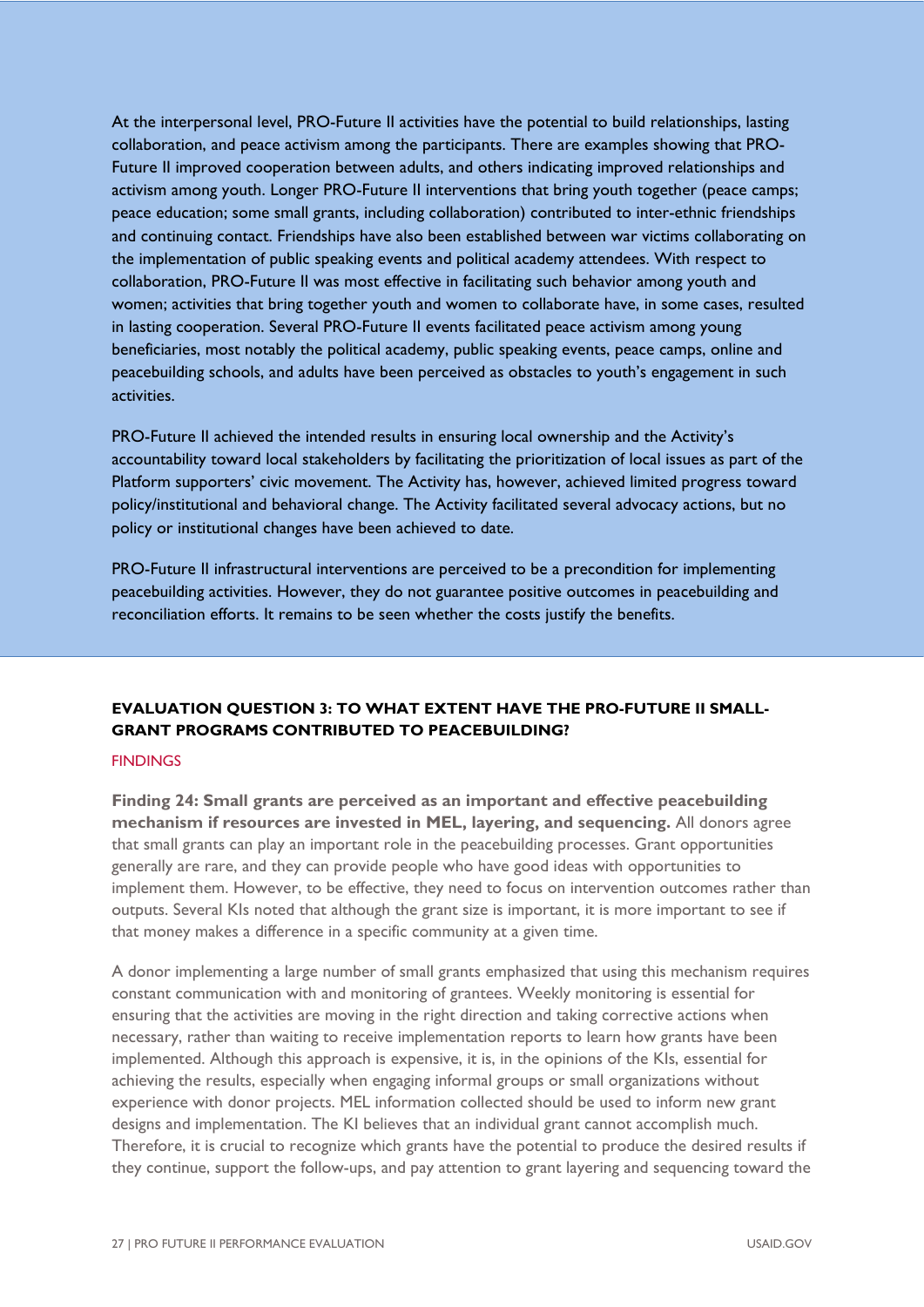expected result, rather than giving multiple grants and implementing a variety of different interventions that focus on different beneficiaries.

"Small grants, if that's what your program is doing, don't really necessarily accomplish a whole lot individually on their own. The impact, the outcome has to be cumulative. They have to build up to something, and it's very easy to monitor an individual grant. It's very hard to analyze the outcomes of accumulative bunch of grants, but one of the ways that you can sort of ensure that you're getting accumulative value is have a plan to how you layer and how you sequence these things (…) Have a vision at the beginning: Where do you want to go?"

#### *– A donor representative*

PRO-Future II has implemented 87 grants during over four years. Due to the large number of grants and limited human resources, most implementers' time is dedicated to grant administration, with little time left for monitoring, planning, and careful activity layering and sequencing, even though PRO-Future II gives an advantage to formerly successful grantees. PRO-Future II small-grants reports require the grantees to report on their outcomes, and these reports reveal that many grantees have difficulty distinguishing outcomes from outputs. The same difficulty was identified in KIIs with grantees and with most other KIs. Also, the PRO-Future II small-grants manual or public calls require the grantees to produce outputs rather than outcomes.

Several KIs (donors and grantees) noted that small grants usually include short-term activities that produce short-term effects, and that youth revert to their former cognitive and behavioral patterns when they return to their communities. The PRO-Future impact and performance evaluation completed by MEASURE-BiH in 2017 affirmed that peacebuilding is a long-term process. From the grantees' point of view, it often turns out that the grant duration is too short to achieve its objectives, or the funds are insufficient to achieve the desired scope of activities. From the donors' perspective, implementing a large number of smaller activities often requires engaging more significant MEL resources. Grant fragmentation leads to diverse outcomes that are sometimes not clearly related to the Activity theory of change and expected results, thus requiring follow-up activities to achieve higher-level outcomes.

"I think small grants are great; they have a great target group. It's just that they're short-term, so to say. Maybe we should think about upgrading it to a slightly more serious level, more comprehensive, and it will have a larger and longer-lasting effect."

*– An Our Talks implementer*

"You can't do a small-grants program unless you design it in such a way that you have a lot, [that] you're willing to pay for a lot of staff to do this properly, because for these things to be done well, you really, really have to work hand in glove with the local grantees. Especially in most small-grant programs, you're looking for smaller and less experienced groups, and those ones need a lot of help."

*– A donor representative*

**Finding 25: Small grants incorporating public speaking events, visits to places of worship, peace camps, and youth and women's collaboration have positive outcomes on beneficiaries' inter-ethnic attitudes, emotions, relationships, collaboration, and activism.** PRO-Future II grantees completed 87 small grants by the end of the data collection period. As pointed out under Evaluation Question 2, interventions such as speaking-out events and joint visits to places of worship elicit empathy for other ethnic and religious groups. Furthermore, interventions such as peace camps and sports and cultural events that bring youth together often result in lasting cooperation. Grants that facilitate cooperation between women's associations have, in several cases, produced continued collaboration. Some specific behavioral outcomes shared by implementers and beneficiaries involved an individual crossing the Mostar Bridge for the first time, an inter-ethnic relationship and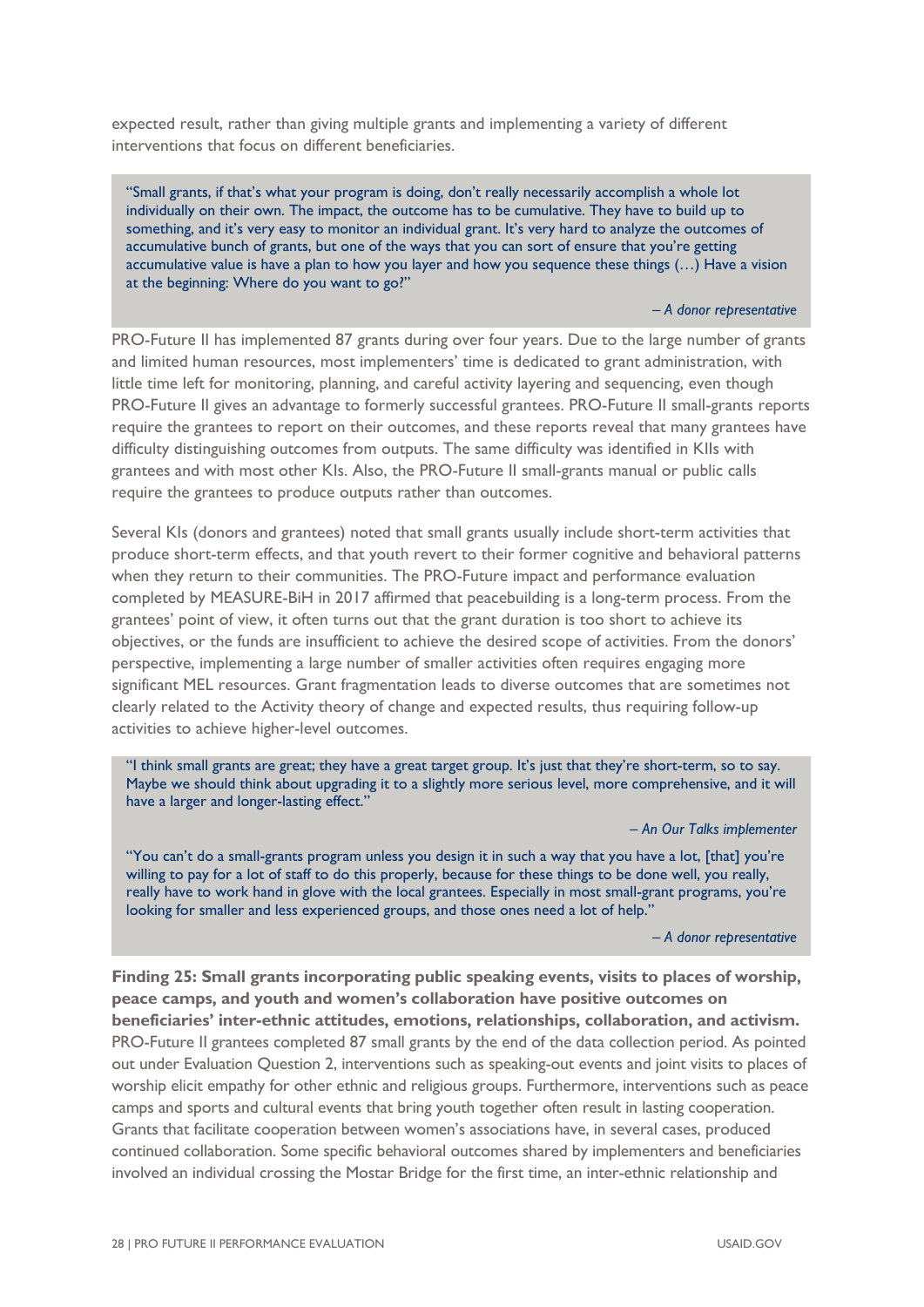marriage, multiple friendships, and continued cooperation. In addition, there are cases of young people becoming more active in their communities, including a young person who established a youth center and another who founded a non-governmental organization (NGO).

Nearly all small grants implemented to date under PRO-Future II include contacts between different ethnicities, which can be a predictor of inter-ethnic attitude improvement (Allport, 1954; Hewstone et al., 2016). Another key predictor is empathy (Hewstone et al., 2016).

"I met a guy; his name is Dejan. He is a Catholic and he met his girlfriend, an Orthodox, in Ferhadija Mosque in Banja Luka. She is now going to Italy; she has got a scholarship to study, while he is now looking for work to be there together with her. So, well, a Catholic and an Orthodox woman met in a mosque, and they are together in a relationship now."

*– An IRC representative*

"In fact, in the same year when the Small School for Peacebuilding finished, I wrote my own project, "Sport and Culture Days in Busovaca," with the aim to get Croat and Bosniak young people closer to each other, because we are constantly in a quarrel, in conflict. "

*– An online peacebuilding school participant*

**Finding 26: All grantees have positive attitudes about PRO-Future II partners' support with grant implementation, but some described issues with implementation.** In 2020, grant implementation was often disrupted due to the COVID-19 pandemic. Consequently, some activities had to be canceled, modified (to reduce the scope of activities and number of beneficiaries), or moved to an online setting. Several grantees identified other issues related to financial and technical problems, such as tax returns, disrupted implementation because the last money transfer happened after the implementation, inability to execute advanced payments within grants for informal groups, and lack of feedback given to unsuccessful grant applicants.[15](#page-34-0)

"There is a very small number of activities that are currently implemented for young people, a very small number. This is due to the appearance of this COVID-19 virus."

*– A municipal working group member*

"In that project, the previous practice was for the first payment to be, it seems to me, some 70, 80 percent, and then only in the end, the remaining funds were paid ... and then last year, 50 percent of the funds were transferred, and 50 percent of the funds practically had to be covered by the organization in some way."

*– A grantee (local government representative)*

**Finding 27: Small grants for youth elicited interest among young people to become active in peacebuilding processes.** Youth organizations and informal groups have shown great enthusiasm in applying and implementing the PRO-Future II small grants; 70 out of 90 grants intended for youth already have been awarded. The grantees implemented a variety of activities, including creative activities (producing plays, promotional videos, and documentaries; organizing festivals) and joint inter-ethnic activities (peace camps, sports competitions, visits to cultural and historical sites, and joint actions). Youth-designed interventions included lectures, seminars, workshops, and—to a lesser extent—trainings. Sometimes, these interventions were combined with creative and joint activities. There are indications that these grants can improve peacebuilding activism among youth. For instance, after participating in small grants for youth, a grantee registered

<span id="page-34-0"></span><sup>&</sup>lt;sup>15</sup> According to PRO-Future II implementors, due to the high number of applicants, the Activity's practice is to publish the list of successful applicants on its website and send feedback only to the applicants who explicitly request it by phone or email. In addition, the Activity carefully reviews all complaints and provides feedback to applicants.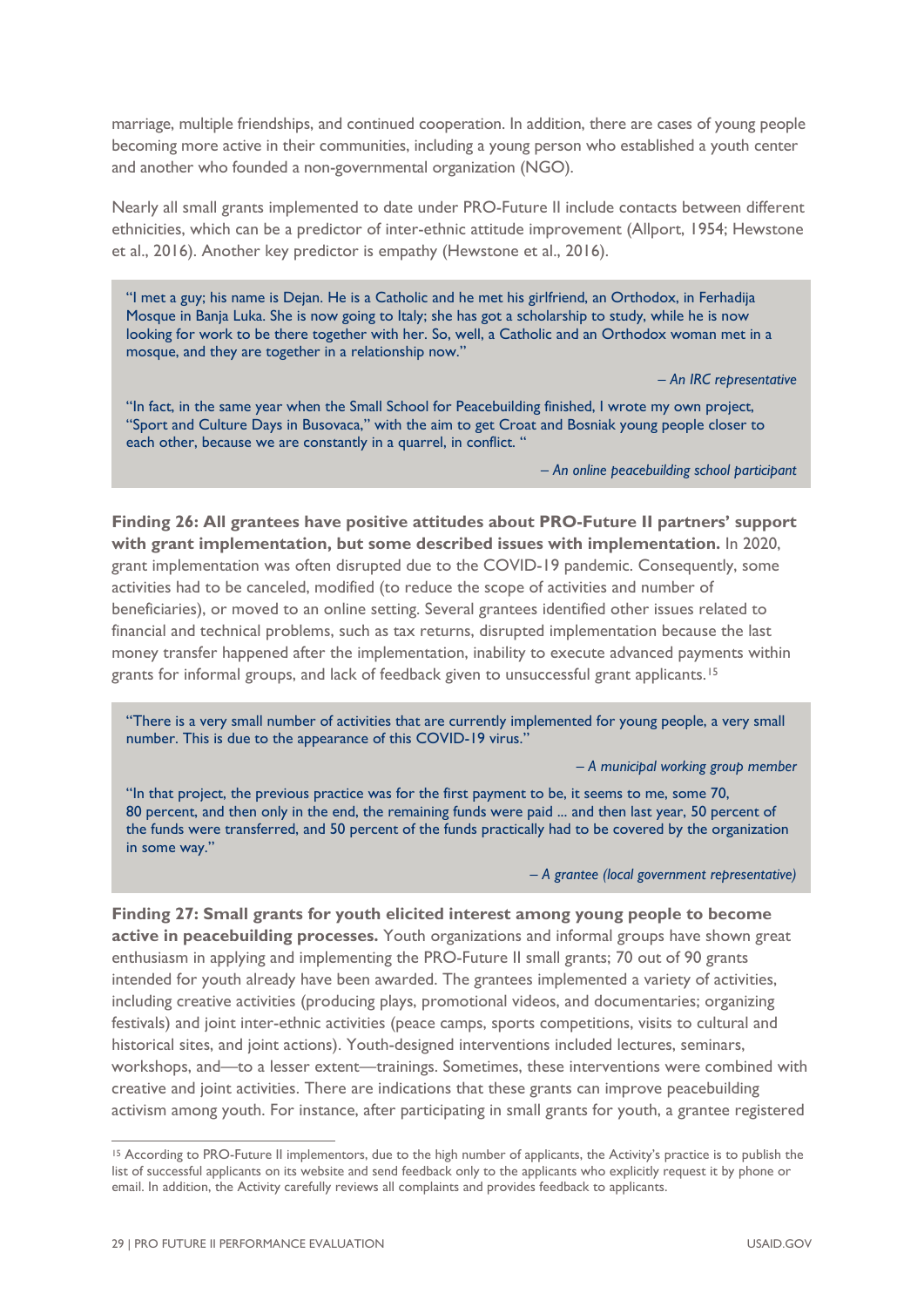her own NGO, engaged in community work, participated in other PRO-Future II activities, and initiated collaboration with religious institutions. Another grantee who initially applied for a grant for informal groups became a local council member and, afterward, applied for three PRO-Future II grants. The implementer noted grants for youth and informal groups are particularly important because few grant opportunities are available for these target groups.

"It is similar, for example, with projects from Prozor, Rama, and Mostar. There we have Prozor-Rama Rowing Club and the "Zelena Dolina" Association, who regularly carry out sports activities, but neatly within those sports activities they nicely fit a lecture related to reconciliation. For inter-ethnic relations, that is not so transparent and does not tell these people: "You came here because we want to connect you, because you are Croats and Bosniaks. Now you need to socialize…." But it has some peace activism in it."

*– A PRO-Future II partner organization representative*

**Finding 28: Grants for war victims associations were intended for advocacy initiatives aiming to improve victims' legal status and promote reconciliation. These grants seem to improve the psychological state of victims, collaboration between war victims associations, and evoke empathy and perspective-taking among the audience. However, war victims achieved little in improving their own human rights status to date.** According to the PRO-Future II award, grants for war victims associations were intended for advocacy initiatives of entity ministries and higher-level institutions to improve the status of victims' human rights. However, due to political obstacles, most grants implemented by war victims focused on public speaking, improving connections between war victims associations across ethnic lines, and providing psychological assistance to their members. The associations have not made any progress in terms of policy changes, and few advocacy initiatives have been taken to date, one of which was successful in securing local government support for a war victims association.

However, as mentioned before, public speaking events evoke empathy among the audience. They facilitate perspective-taking among audience members, enabling them to see the past from the position of the "other." These events facilitate friendships and collaboration between war victims. Preparing for these events is also therapeutic for victims, who work through their personal trauma while preparing themselves for public speaking. Further, these events are usually well covered by local media. According to implementers, war victims associations are small organizations with insufficient human and financial resources, requiring extensive donor support and assistance in small-grant implementation. Thus, implementing these grants has represented a challenge for the implementer; one half of 15 grants planned for war victims associations have been implemented to date.

"Today we are great friends primarily thanks to this program. The program itself took us through an education. In the beginning, it was dealing with trauma, going through trauma and all sorts of things that I had already forgotten."

*– A war victim, public speaker*

"So one Bosniak, one Serb, and one Croat. Who all talk, who had very, very similar experiences in essence and who all three talk about their experiences. It is like any living library that has made a huge impression on me and everyone else. It was done live, so I could see the reaction of my colleagues around me, I think we all cried in the end, at the end of that day because we got some information and heard some experiences that we absolutely didn't have a chance to hear before, because we are all from our local communities which are mono-ethnic, monoreligious, although Sarajevo as a whole maybe is not."

*– A living library participant*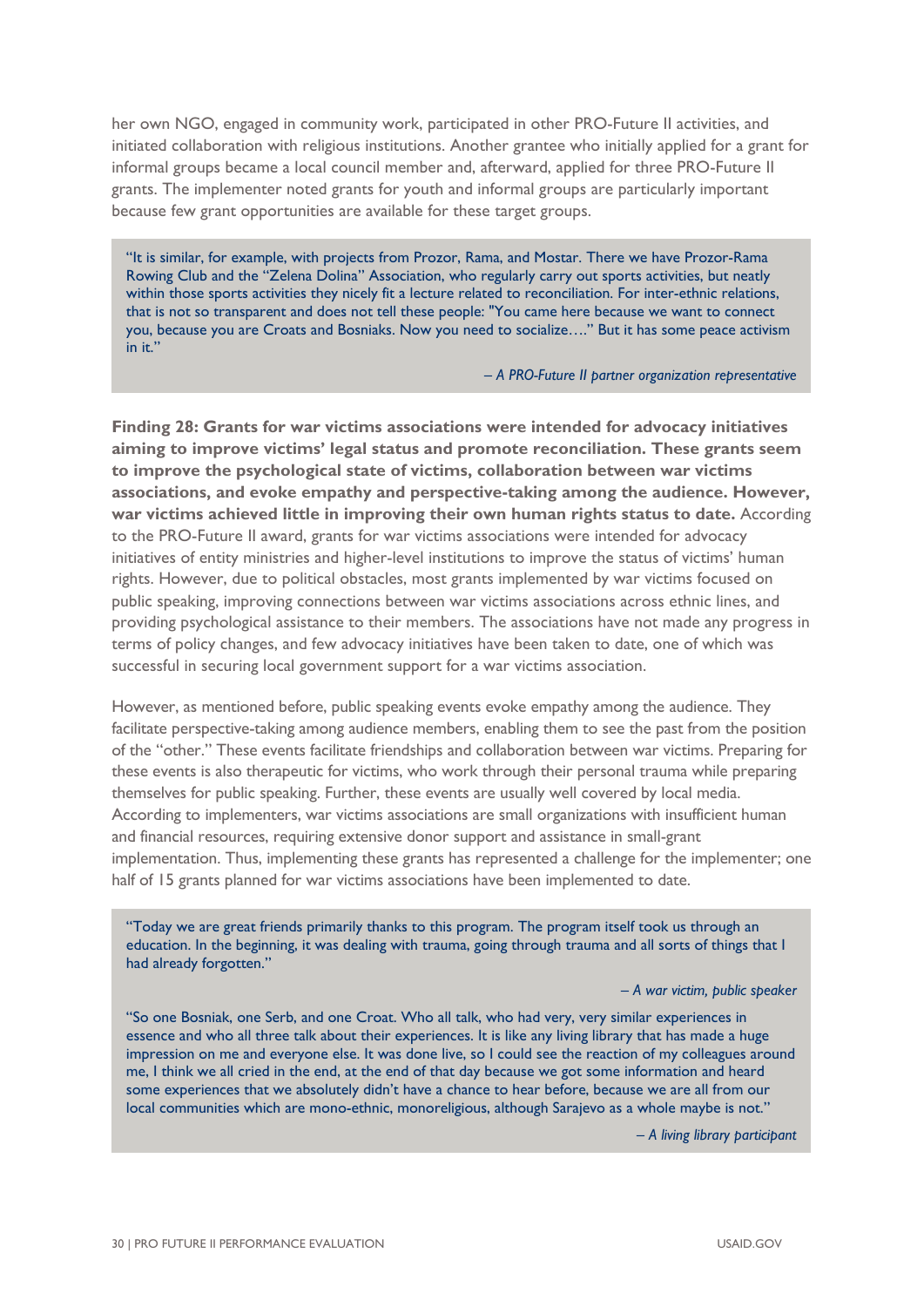**Finding 29: Implementing grants for inter-religious dialogue is challenging due to political pressures and low interest and capacity of the IRC's regional chapters.** Grants for inter-religious dialogue typically targeted youth and included visits to places of worship, spiritual music concerts, and art competitions accompanied by educational activities (lectures, roundtables, seminars, and workshops) on topics such as reducing prejudice, hate speech, and fostering coexistence. Implementers find these grants to be better at focusing on peacebuilding and reconciliation than on other types of grants. Even though the PRO-Future II design envisioned these grants to be for the IRC regional chapters, religious institutions, and organizations promoting interreligious dialogue, the regional chapters had not implemented any grants by the end of the data collection period. Most of these grants were implemented by religious institutions and only a few by CSOs. The implementers noted that small grants for inter-religious dialogue resulted in ongoing cooperation between religious institutions and youth. However, their implementation is challenging due to political pressures, the strict hierarchy and slow processes in religious institutions, and their low capacity for grant implementation.

**Finding 30: Implementation of grants for municipalities has been challenging due to low interest and capacity among municipal working groups (MWGs) and the COVID-19 pandemic.** According to the implementers, less than one third of grants planned for municipalities' activities had been completed by the end of the data collection period. There is low interest among MWGs to implement these activities due to a lack of motivation and low grant amounts for these institutions' activities. In addition, municipalities were closed at the beginning of the pandemic, so they were unable to organize any activities. PRO-Future II worked to address this issue by strengthening the MWGs with civil society members and other activists. Local communities implemented various activities: lectures, workshops, and conferences, as well as creative and joint inter-ethnic activities such as documentary production, open-door days, sports competitions, cultural activities, visits to historical and cultural sites, and conferences. Most of their activities target youth and children in local communities. In most cases, these grants are implemented jointly by two or more municipalities. Implementers and MWG representatives stated that beyond the outcomes for youth and other beneficiaries, these grants strengthen connections and collaboration between municipalities.

"In the same manner, we have collaboration with East New Sarajevo and East Sarajevo, and many other[s], Domoljevac and Samac, which maybe used to exist as one municipality, but now are two. We have an example of Foca in the RS [Republika Srpska] and Foca in the FBiH, for which most people do not understand that those are two Focas. When we say that they implemented a grant together, people understand nothing from it. In the part where we have Teocak, Lopare, and Celic, each year they apply for grants, either a municipality on their own or together working on mutual activities."

*– A municipal working group representative*

Municipalities and organizations were eligible to apply for small grants of up to USD 500 for local initiatives, supporting events such as art, music, cultural, sports, or others. According to PRO-Future II progress reports, these grants are often used as introductory activities for municipalities when they first join the Activity. These initiatives usually include activities similar to those of other grants: educational activities (e.g., conferences, workshops, roundtables) or contact-based activities (e.g., cultural and sports events, joint visits to places of worship). During 2020, a large portion of the small-initiative funds (USD 68,000 out of a total of 75,000) were reallocated to the COVID-19 pandemic emergency fund (Solidarity Fund). The emergency fund provided communities with groceries, face masks, hand sanitizers, and bedding. PRO-Future II distributed the items to people in need through official crisis teams, MWGs, or IRC regional chapters. The implementers noted that the Solidarity Fund strengthened the connections between the NGOs and MWGs responsible for delivering the assistance.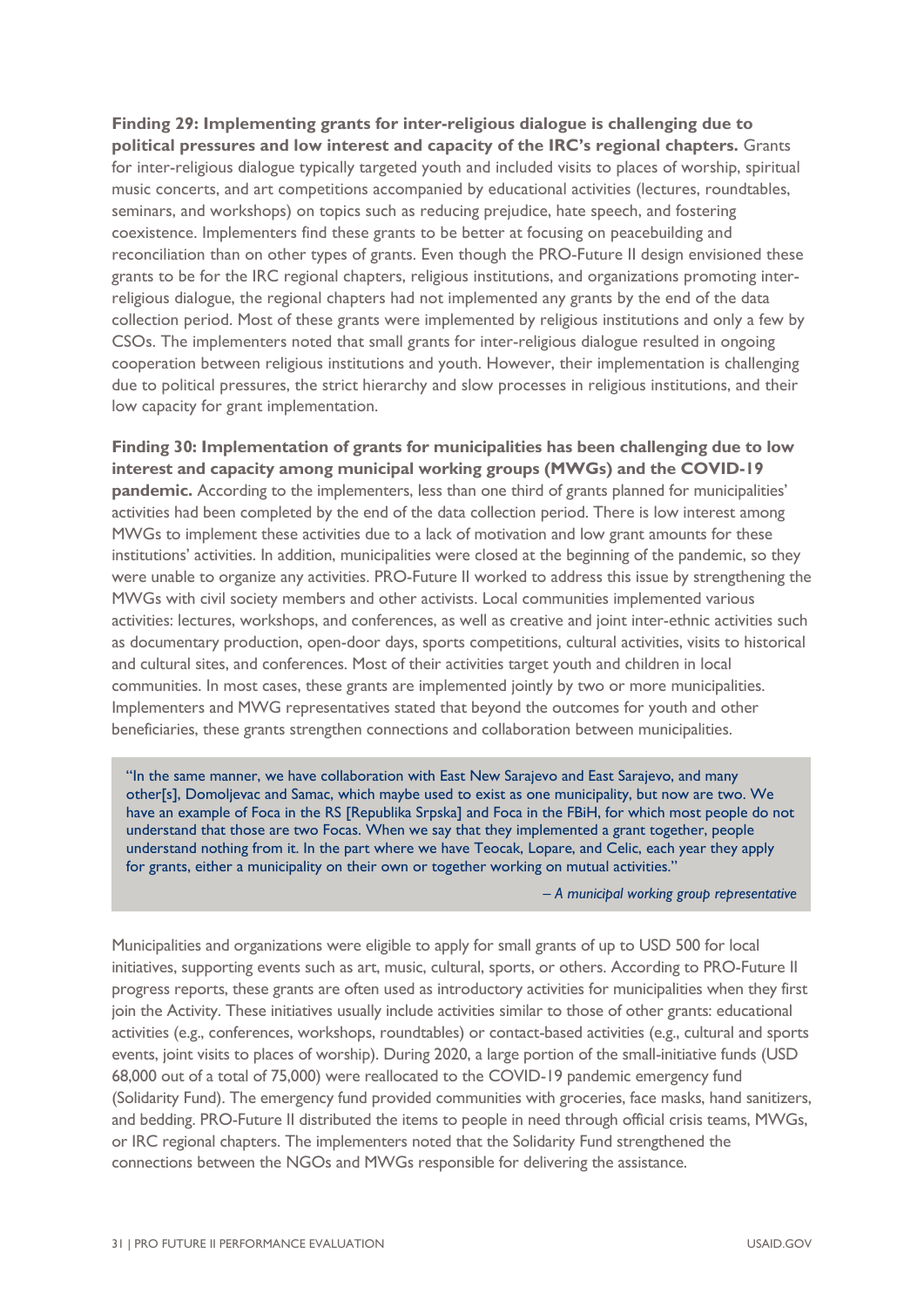**Finding 31: Small grants for CSOs strengthened connections between organizations across ethnic lines and CSO–local government collaboration, but little has been done in terms of institutional change.** Grants for CSOs elicited considerable interest among organizations. All resources intended for CSOs already had been awarded by the end of the data collection period. These grants were implemented mainly by small organizations with poor human, financial, and technical capacity. The CSOs implemented activities similar to those of other grantees, such as educational interventions (workshops, lectures, trainings) and contact-based activities (peace camps, sports competitions, cultural events, open-door days, environmental actions). Women's organizations implemented several grants for CSOs, and according to the implementer, their capacities were improved in the process. In addition, an implementer noted that these activities usually produce improved knowledge, relationships, collaboration, and activism among beneficiaries, and that the added value of these grants lies in improved connections and cooperation between CSOs from different parts of BiH and CSO–municipality connections. Although the Activity by design intended these grants to be awarded primarily for advocacy interventions, the implementers stated that CSOs were neither interested in, nor did they have the capacity for, designing or implementing these types of initiatives due to their low capacity.

"So, in essence, as much as we tried to have it be some kind of advocacy, they find these kinds of grants are more suitable for them, therefore, in essence we are happy if anything gets implemented in the field. Especially in cases of such organizations, which neither have financial influence or funds with which they can implement all that."

*– A PRO-Future II partner organization representative*

#### **CONCLUSIONS**

Small grants can be an effective peacebuilding tool. However, they often include short-term activities that produce short-term effects. Longer-term effects and higher-level outcomes require considerable MEL resources, layering, and sequencing. In most cases, PRO-Future II small grants included a large number of awards allocated to different organizations for activities with objectives falling under PRO-Future II's general results, rather than planning for specific outcomes, evaluating the results, and designing follow-ups to strengthen the obtained results. Limited human and financial resources, combined with a large number of geographically dispersed grants, had limited focus on careful monitoring, evaluating, planning, layering, and sequencing. On a positive note, nearly all PRO-Future II small grants included inter-ethnic contacts, which can be a predictor of inter-ethnic attitude improvement. Small grants that include public speaking events, peace camps, and activities to promote collaboration among youth and women are likely to produce these results.

PRO-Future II allocated six types of small grants for youth CSOs and informal groups, PRO-Future II municipalities, war victims associations, CSOs, inter-religious dialogue, and small initiatives. Small grants for youth and CSOs elicited the most interest and engagement, followed by grants for municipalities. There was considerably less interest among war victim associations and organizations and institutions engaging in inter-religious dialogue. Compared to other grants, small grants for youth seem to focus more on creative activities rather than lectures, workshops, and seminars. These grants have facilitated youth activism and, in some cases, peace activism. Grants for war victims associations improve the psychological state of victims and collaboration between war victims associations, and they evoke empathy among the public speaking event audience. However, little was done to improve war victims' status in society. Small grants for inter-religious dialogue improved cooperation between religious institutions and youth but did not foster interest among the IRC's regional chapters. The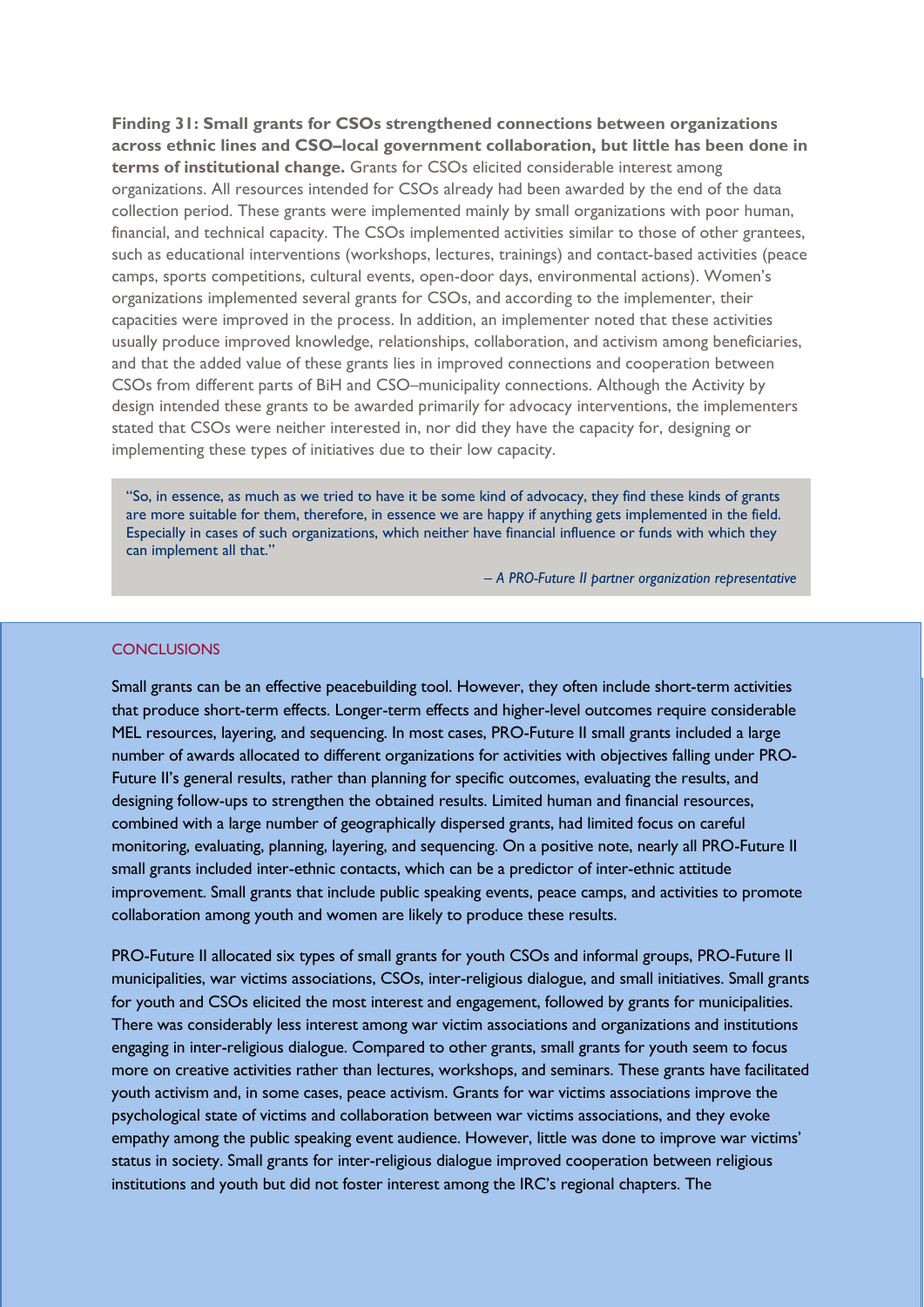implementation of these grants is challenging due to political pressures, centralized decision-making in religious communities, and grantees' low capacity for project design and implementation. Implementation of grants for municipalities has been challenging due to the COVID-19 pandemic and low interest among MWGs. The principal strength of these grants is that they foster connections and collaboration between municipalities across entity and ethnic lines. The largest portion of financial resources envisioned for small initiatives were reallocated to PRO-Future's II COVID-19 pandemic emergency fund. This intervention mobilized MWGs, IRC regional chapters, and official crisis teams to deliver assistance to people in need in their communities. Small grants for CSOs strengthened connections between organizations across ethnic lines and, in some cases, CSO–government collaboration, but little has been done in terms of policy/institutional changes due to low interest and low capacity of grantees to engage in these activities.

# <span id="page-38-0"></span>**RECOMMENDATIONS**

Based on the evaluation findings and conclusions, the evaluation team prepared the following recommendations, which are organized under two broad topics and according to stakeholder (promotion of peace) or intervention type (changing inter-ethnic attitudes and behaviors). USAID and the implementing partner should consider the following recommendations for the remainder of the PRO-Future II Activity implementation and for future peacebuilding and reconciliation interventions.

### **PROMOTION OF PEACE**

- 1. **POLITICIANS/GOVERNMENT:** For the remainder of the Activity, focus on cantonal and local government levels for Platform promotion and implementation. In future programming, encourage political academies to focus on cross-ethnic working groups that address common issues, rather than on lectures. Explore ways to coordinate and collaborate with and learn from USAID Supporting Political Pluralism and Good Governance Processes (SPPG) in BiH's Advanced Leadership in Politics Institute (ALPI) program (for more information on ALPI and its successful elements, see the MEASURE II 2021 SPPG midterm performance evaluation report).
- 2. **RELIGIOUS LEADERS:** When planning to work with religious leaders, make sure they are included in activity planning as early as possible. Continue exploring ways to include the highestlevel religious leaders in peace promotion (e.g., by reorienting to apolitical topics, future rather than past; asking them about the kind of peace promotion work in which they want to engage). Continue supporting open-door days.
- 3. **MEDIA:** Continue engaging in public advocacy with media partners (including those supported through USAID media activities), calling for engagement and responsibility of higher levels of government for maintaining and engaging in peacebuilding. In collaboration with media partners and other USAID Activities, particularly in the media sector, respond to negative stories in the media, e.g., by analyzing the political motivation behind the stories and sending messages of peace. Continue promoting peace through mainstream online media (at all levels) and TV stations. Coordinate with other donor peacebuilding projects to strengthen peacebuilding messages.
- 4. **WAR VICTIMS:** Continue engaging war victims in peace promotion and building their capacity to design and implement advocacy interventions and negotiate with governments. Consider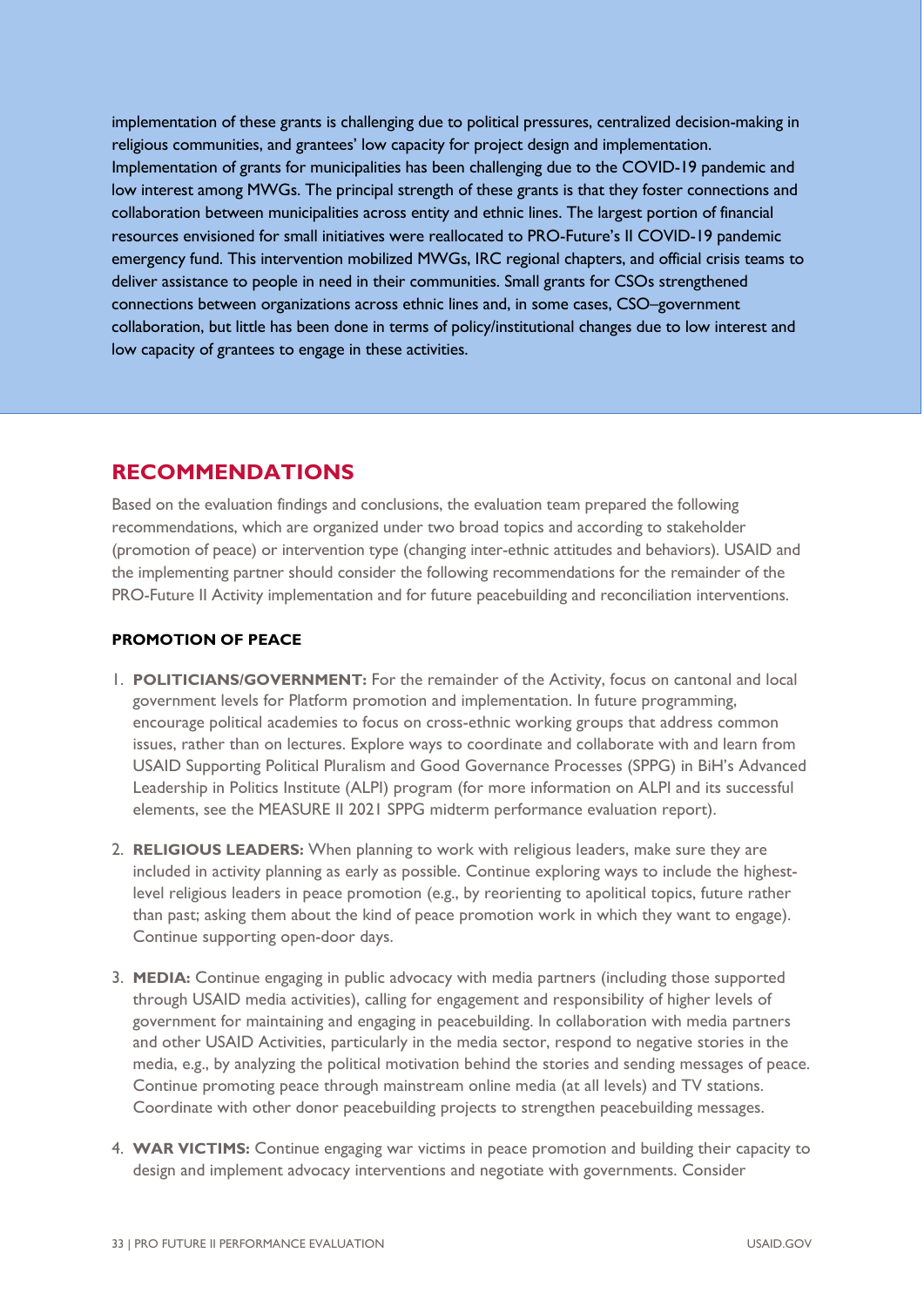connecting low-capacity organizations with human rights CSOs with stronger capacity to serve as their mentors. Consider providing regular psychological support to speakers.

5. **EDUCATION STAKEHOLDERS:** To the extent possible, advocate for expanding peace education programs to more locations and schools to reach more students.

#### **CHANGING INTER-ETHNIC ATTITUDES AND BEHAVIORS**

- 6. **LIVING LIBRARIES AND PUBLIC SPEAKING EVENTS:** Continue supporting living libraries and public speaking events as part of longer, more complex activities. Consider including these activities as part of all other Activity interventions. In addition, consider making videos of these activities to be used when live events are unavailable, such as in peace education or peace camps. After dealing with difficult topics, ensure a debriefing for participants that is facilitated by a trained professional and provide the participants with information on where they can get psychological support if necessary.
- 7. **PEACE EDUCATION:** Facilitate practices in which all students, not only those who are openminded and motivated, participate in the program, and ensure that students complete the whole program rather than selected classes. For future interventions, consider adapting the program to younger generations (teenagers or even younger).
- 8. **PEACE CAMPS:** Continue supporting peace camps. To save resources, organize these camps through actual campsites rather than using hotel accommodations.
- 9. **CIVIC MOVEMENT:** Continue focusing on this objective under a new peacebuilding activity by leveraging the stakeholder network built under the PRO-Future/PRO-Future II Activities.
- 10. **SMALL GRANTS:** Continue using a small-grants mechanism as a peacebuilding tool. Consider awarding fewer grants but investing more effort into defining clear theories of change, expected and desired outcomes, M&E practices (e.g., by introducing a complexity aware M&E approach), and expanded duration of grant activities to prolong intergroup contact. Consider awarding follow-up grants for activities that produce desired outcomes or that are likely to produce such outcomes if followed up, and that replicate successful activities in other geographic areas. Train grantees to think about their activities in in terms of outcomes rather than outputs.
- 11. **INFRASTRUCTURAL INTERVENTIONS:** Closely monitor use of infrastructure built during the first round of these types of projects and make informed decisions about future investment in such projects.
- 12. **REGIONAL APPROACH:** Continue supporting regional peace camps and SFF. Consider establishing a separate grant line for regional cooperation. Under future peacebuilding interventions, consider designing activities specifically tailored for the diaspora. For instance, consider establishing an online platform that connects young professionals from the diaspora and peace camps for youth from the diaspora.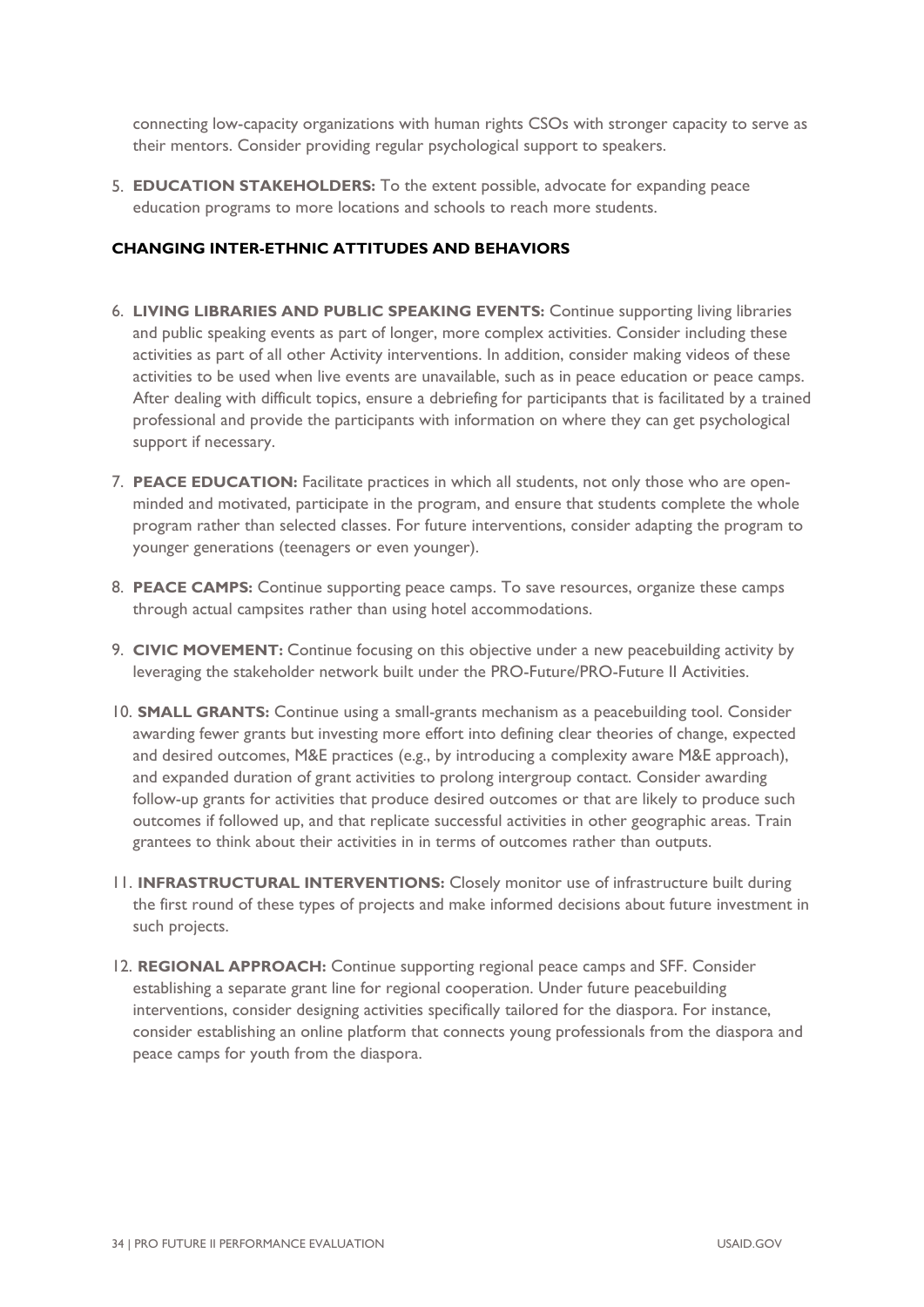# <span id="page-40-0"></span>**REFERENCES**

Allport. (1954). *The nature of prejudice*. Addison-Wesley.

- Baron, J. (1985). *Rationality and intelligence.* Cambridge University Press.
- Baron, J. (1995). Myside bias in thinking about abortion. *Thinking and Reasoning, 1*, 221–235.
- Baron, J. (2019). Actively open-minded thinking in politics. *Cognition, 188*, 8–18.
- Breuer, J., & Elson, M. (2017). Frustration-aggression theory. In P. Sturmey (Ed.), *The Wiley handbook of violence and aggression*. Wiley. https://www.researchgate.net/publication/321776001 Frustration-aggression theory
- Brunwasser, B., Turčilo, L., & Marko, D. (2016). Monitoring and evaluation support activity (MEASURE-BiH): *Assessment of the media sector in Bosnia and Herzegovina. Final report*. USAID. [https://www.measurebih.com/uimages/Assessment%20of%20the%20Media%20Sector%20in%](https://www.measurebih.com/uimages/Assessment%20of%20the%20Media%20Sector%20in%20B&H.pdf) [20B&H.pdf](https://www.measurebih.com/uimages/Assessment%20of%20the%20Media%20Sector%20in%20B&H.pdf)

Eagly & Chaiken. (1993). *The Psychology of Attitudes*. Harcourt Brace Jovanovich College Publishers.

Hewstone, Stroebe, & Jonas. (2016). *An Introduction to Social Psychology*. John Wiley & Sons.

- IMPAQ International, LLC. (2020). Monitoring and evaluation support activity II (MEASURE II): *National survey of citizens' perceptions in Bosnia and Herzegovina 2019. Final report*. https://measurebih.com/uimages/measurell\_nscp2019\_final\_report.pdf
- Karuna Center. (2020). *Priručnik Društvena transformacija i pomirenje u Bosni i Hercegovini*. [https://www.karunacenter.org/wp-content/uploads/2020/12/BiH-STaR-Manual-BOS-Final](https://www.karunacenter.org/wp-content/uploads/2020/12/BiH-STaR-Manual-BOS-Final-rev.pdf)[rev.pdf](https://www.karunacenter.org/wp-content/uploads/2020/12/BiH-STaR-Manual-BOS-Final-rev.pdf)
- Novis-Deutsch, N. S. (2018). The one and the many: Both/and reasoning and the embracement of pluralism. *Theory & Psychology, 28*(4), 429–450.
- USAID. (2020). *MEASURE II: Political economy assessment in Bosnia and Herzegovina*. Internal USAID document.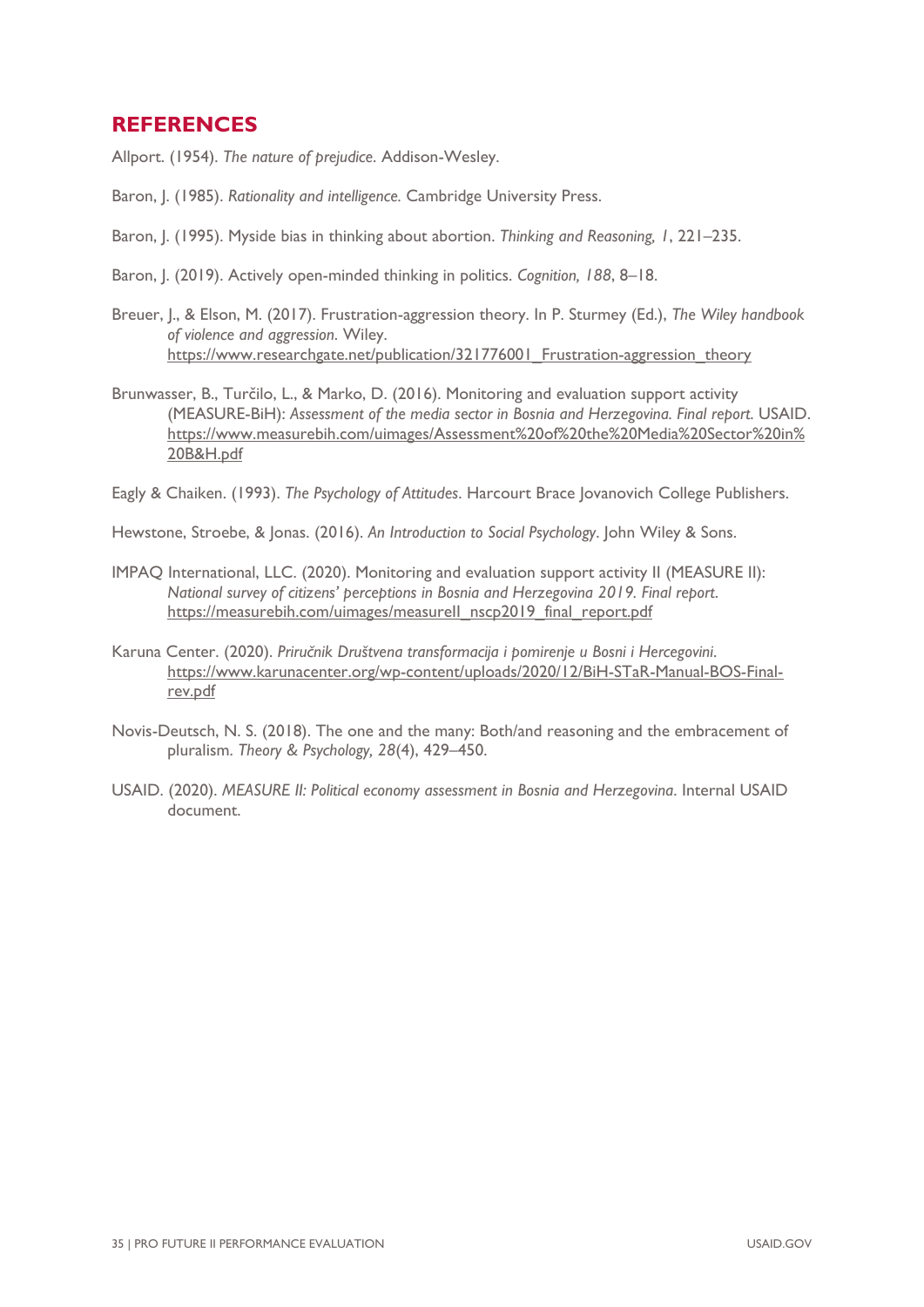# <span id="page-41-0"></span>**ANNEXES**

**Annex 1: Statement of Work Annex 2: Reviewed Documentation Annex 3: Data Collection Instruments**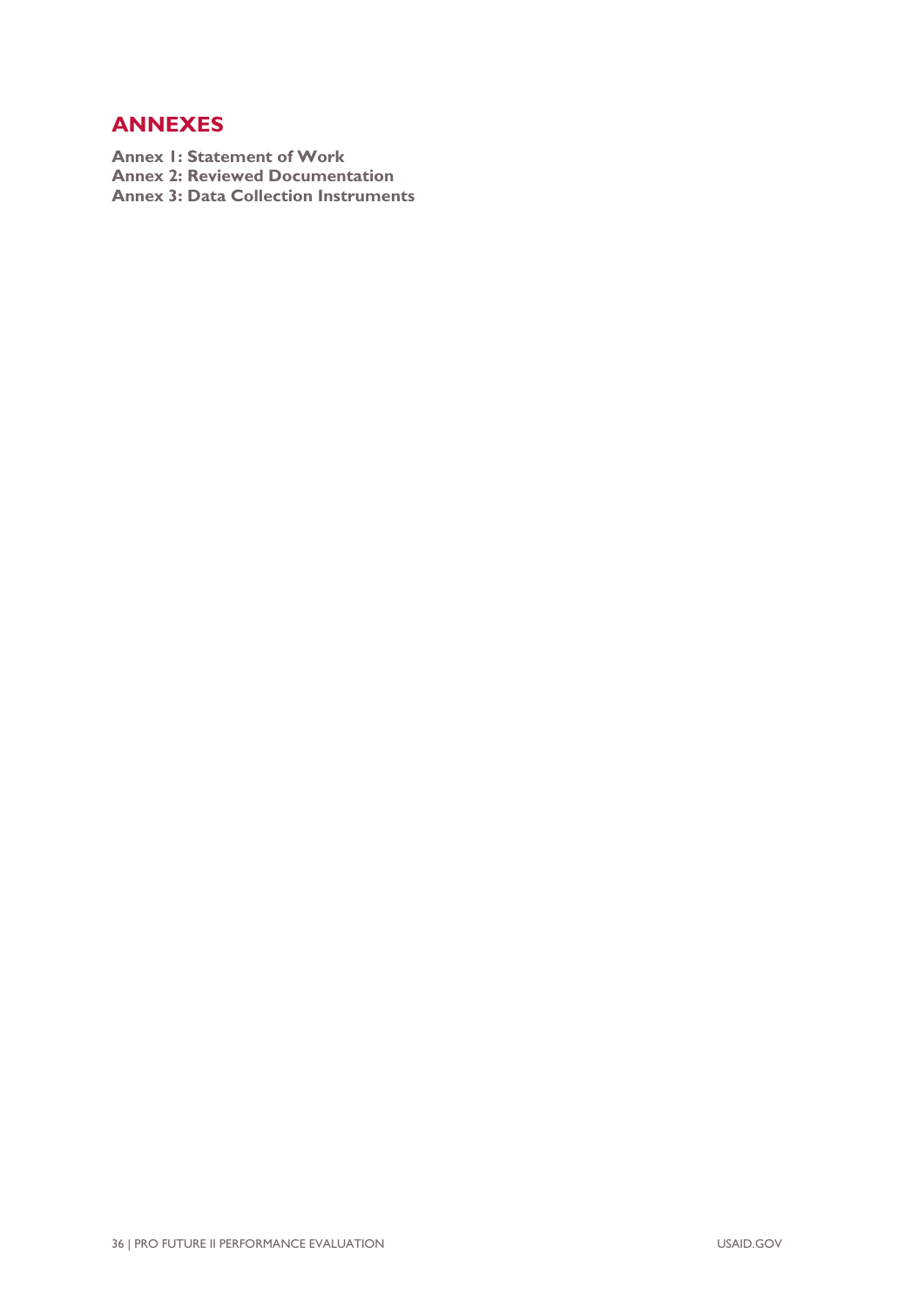# <span id="page-42-0"></span>**ANNEX 1: STATEMENT OF WORK PURPOSE OF THE ASSIGNMENT**

The United States Agency for International Development Mission in Bosnia and Herzegovina (USAID/BiH) has requested its Monitoring and Evaluation Support Activity (MEASURE II) to conduct a midterm performance evaluation of the Trust, Understanding and Responsibility for the Future II (PRO-Future II) Activity in Bosnia and Herzegovina. This performance evaluation will investigate PRO-Future II outcomes achieved during the first four years of implementation in mobilizing key influencers to promote inter-ethnic reconciliation and changing inter-ethnic attitudes and behaviors among its key target groups. The purpose of this performance evaluation is to provide the Mission with credible and useful insights to make informed programmatic decisions and potential adaptations for the remainder of the Activity, maximizing the likelihood of achieving the desired results. The Mission and the implementing partner will use the evaluation results to take midterm corrective actions (if needed) in the Activity design and/or implementation.

# **SUMMARY INFORMATION**

The Pro Future II Trust, Understanding and Responsibility for the Future (PRO-Future II) is a \$8 million USAID/BiH-funded Activity implemented by Catholic relief Services (CRS). This Activity contributes to Development Objective 2: "Socio-Economic Conditions Improved." The performance evaluation will focus on analyzing the Activity's design and progress toward expected results. The evaluation intends to utilize rigorous methods and design to obtain high-quality data and produce credible findings, conclusions, and recommendations. Activity details are presented in Exhibit I.

| <b>Activity Name</b>            | Trust, Understanding and Responsibility for the Future -<br><b>PRO-Future II</b> |
|---------------------------------|----------------------------------------------------------------------------------|
| <b>USAID Office</b>             | <b>USAID/BiH Democracy Office</b>                                                |
| Implementer                     | <b>Catholic Relief Services (CRS)</b>                                            |
| Cooperative Agreement #         | AID-168-A-17-00005                                                               |
| <b>Total Estimated Cost</b>     | \$8,000,000 (\$5,000,000 initial, \$8,000,000 with extension)                    |
| Life of Activity                | September 17, 2017 to September 16, 2023 (5 years initial + 1                    |
|                                 | year extension)                                                                  |
| Active Geographic Region        | Across Bosnia and Herzegovina                                                    |
|                                 | Politicians and government representatives (all levels);                         |
|                                 | religious leaders, teachers and institutions; media                              |
| <b>Target Groups</b>            | representatives (editors-in-chief, owners, journalists); citizens                |
|                                 | (active, non-active); CSOs; women; youth (including pupils and                   |
|                                 | students); war victims; business leaders.                                        |
| <b>CDCS Intermediate Result</b> | DO2: Socio-Economic Conditions Improved                                          |
|                                 | IR 2.1: Social Cohesion Strengthened                                             |
|                                 | Sub-IR: Community Trust Strengthened                                             |
| Required evaluation             | No                                                                               |
|                                 |                                                                                  |

**Exhibit 1. Basic Information on the PRO-Future II Activity**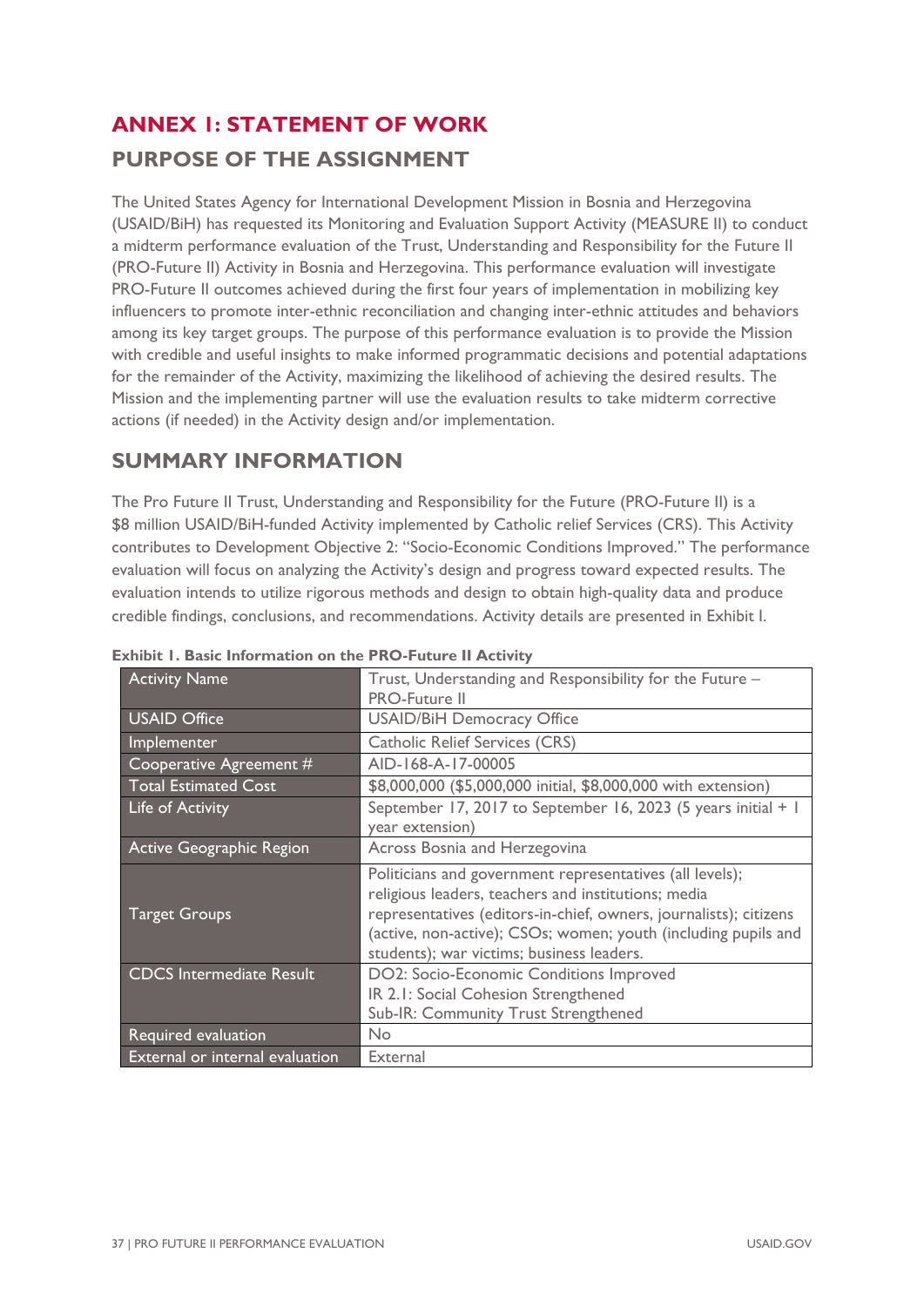# **BACKGROUND**

### **COUNTRY CONTEXT**

Since the end of the war in the 1990s, the United States has assisted BiH's development toward a more tolerant multi-ethnic society. Even though the country has been stable since signing the Dayton Peace Accord in 1995, and even if most citizens engage in some form of inter-ethnic contacts, inter-ethnic divisions, tensions, and prejudice are still omnipresent in society (IMPAQ International, 2020). Politicians reinforce these divisions through divisive rhetoric and hate speech, manipulating citizens and keeping their positions of power by inciting a fear of "others." Highly politicized mainstream media play an important role in such dynamics by spreading and amplifying divisive messages (USAID, 2020). Religious leaders, the most trusted public figures (IMPAQ International, 2020), have potential to strengthen reconciliation efforts. Youth, especially if raised in ethnically homogeneous or divided communities and attending mono-ethnic schools, are particularly vulnerable to adopting the ethno-nationalist narratives primarily due to the instrumentalized education system (Karuna Center, 2020) and lack of inter-ethnic contacts.

Inter-ethnic reconciliation in BiH is among the key prerequisites for democratization, socioeconomic development, political stability and Euro-Atlantic integration. However, USAID/BiH's National Survey of Citizen Perceptions (NSCP) suggests that inter-ethnic relationships in BiH are still unsettled. For instance, 40 percent of citizens reported anxiety when engaging in or anticipating contacts with individuals of other ethnicities. The level of inter-ethnic trust in 2020 fell under 40 percent for the first time in the last three years. Less than half of the citizens, 41 percent, say they are ready to forgive other ethnic groups for what happened during the war. This indicates that 25 years after the war, peacebuilding and reconciliation interventions are still relevant.

### **PRO- FUTURE II DESCRIPTION AND THEORY OF CHANGE**

Given this context, PRO-Future II aims to improve trust and reconciliation and facilitate societal change across BiH by empowering citizens and key influencers (politicians, government representatives, religious leaders) to advocate for peace, political responsibility, and institutional changes. PRO-Future II envisages that, if media promote citizens' and key actors' peacebuilding efforts, stability, and economic prosperity in the country will improve. PRO-Future II aims to achieve the following results:

**Activity Goal**: Improved trust and reconciliation leads to positive societal change across BiH

**Purpose 1**: Key influencers across political, religious and media spheres work to institutionalize a collective vision for a stable future

- Sub-purpose 1.1: Targeted key influencers in the political and government spheres take tangible actions which focus on political responsibility and promote inter-ethnic reconciliation.
- Sub-purpose 1.2: Targeted religious key influencers lead national- and community-level reconciliation initiatives.
- Sub-purpose 1.3: Targeted media outlets promote reconciliation and increase respectful and empathetic coverage of inter-ethnic reconciliation initiatives.

**Purpose 2**: Citizens build civic movement to foster reconciliation across ethnic and religious divides.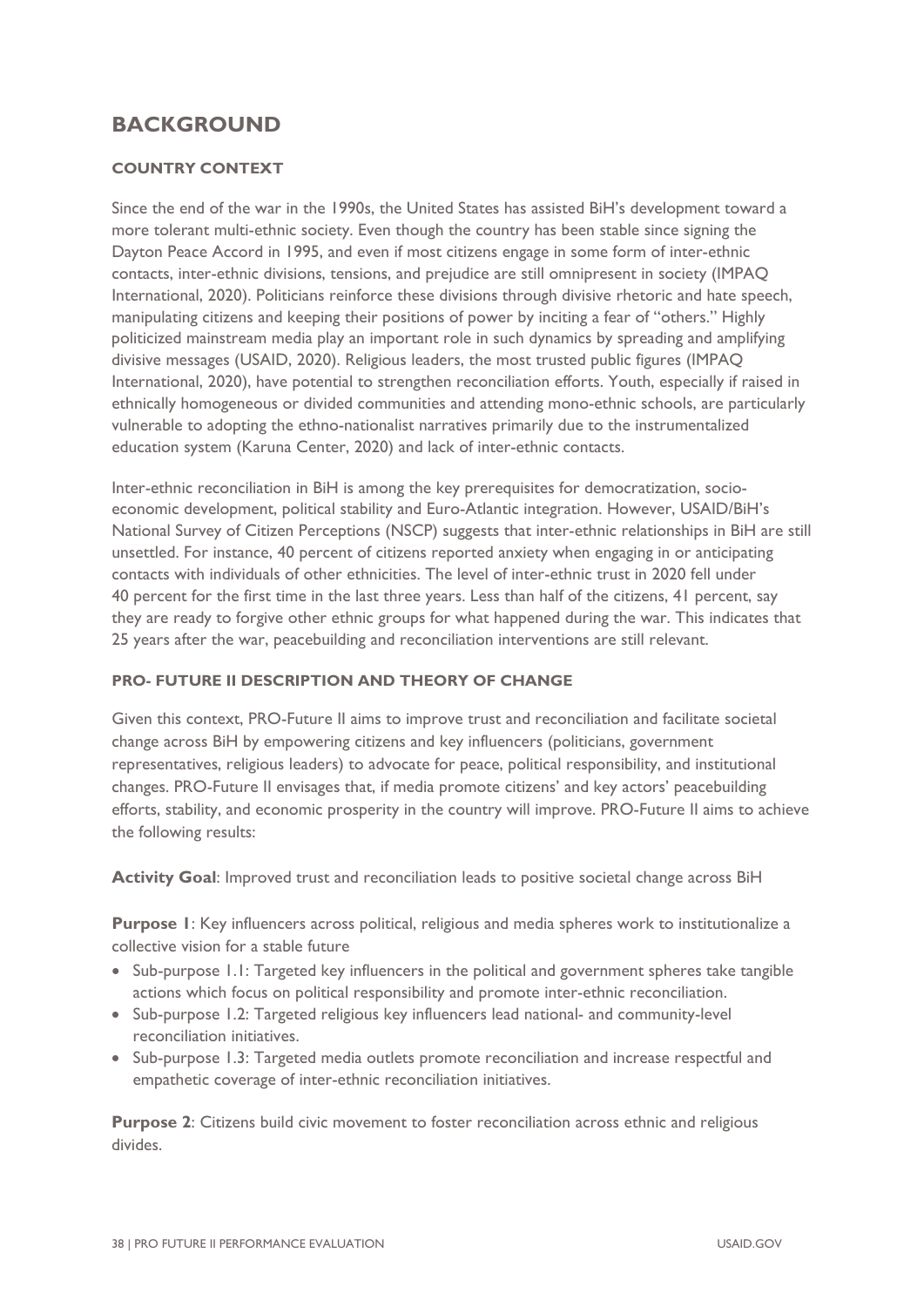- Sub-purpose 2.1: Education institutions incorporate reconciliation topics and approaches into their students' classes to increase acceptance and reconciliation.
- Sub-purpose 2.2: Citizens from 70 municipalities have increased opportunities to face the past and promote reconciliation, and inclusiveness.
- Sub-purpose 2.3: Citizens from 70 municipalities advocate for institutional changes and demand political responsibility.
- Sub-purpose 2.4: Municipal working groups lead implementation of infrastructure projects that contribute to overall community life and reconciliation processes.

PRO-Future II's cross-cutting focus is to expand the peacebuilding dialogue to countries in the region. The Activity design emphasizes the importance of active engagement of women and youth in peacebuilding.

### **PRO- FUTURE II MONITORING, EVALUATION, AND LEARNING PLAN**

PRO-Future (II) is tracking 16 indicators to measure progress in meeting Life of Activity targets (see Exhibit 2).

|                                                  | <b>Narrative</b>                                                                                                                                  |                                                                                                                                                                                       | Targets (actuals) |           |              |                |
|--------------------------------------------------|---------------------------------------------------------------------------------------------------------------------------------------------------|---------------------------------------------------------------------------------------------------------------------------------------------------------------------------------------|-------------------|-----------|--------------|----------------|
| <b>Level of Result</b>                           |                                                                                                                                                   | <b>Indicators</b>                                                                                                                                                                     | <b>FY</b>         | <b>FY</b> | <b>FY</b>    | <b>LOA</b>     |
|                                                  | <b>Summary</b>                                                                                                                                    |                                                                                                                                                                                       | 2018              | 2019      | 2020         | <b>Targets</b> |
|                                                  |                                                                                                                                                   | Percentage of adult BiH citizens<br>expressing highest level of out-<br>group trust (trust towards other<br>ethnic groups)                                                            | n/a               | n/a       | n/a          | n/a            |
| <b>Activity</b><br><b>Purpose I</b>              | Improved trust and<br>reconciliation leads<br>to positive societal<br>change across BiH.                                                          | Percentage of youth among BiH<br>citizens expressing highest level<br>of out-group trust (trust towards<br>other ethnic groups)                                                       | n/a               | n/a       | n/a          | n/a            |
|                                                  |                                                                                                                                                   | Number of PRO-Future (II)-<br>assisted municipalities that are in<br>category three (highest level or<br>reconciliation)                                                              | 12(6)             | 16(17)    | 21(22)       | 32             |
| <b>Activity Sub-</b><br>purpose I                | Key influencers<br>across political,<br>religious and media<br>spheres work to<br>institutionalize a<br>collective vision for<br>a stable future. | Number of reconciliation<br>initiatives implemented by<br>government institutions at all<br>levels resulting from adopted<br>Action Plans for Implementation<br>of Platform for Peace | 10(1)             | 20(11)    | 20(24)       | 95             |
|                                                  |                                                                                                                                                   | Number of implemented<br>reconciliation initiatives led by<br>religious key influencers                                                                                               | 9(1)              | 33(15)    | 40 (44)      | 182            |
|                                                  |                                                                                                                                                   | Number of media stories<br>disseminated with PRO-Future<br>(II) support that facilitate the<br>advancement of reconciliation or<br>peace process                                      | 150(254)          | 350 (279) | 400<br>(539) | 1,900          |
| <b>Activity</b><br><b>Outcome/</b><br>Output I.I | Targeted key<br>influencers in the<br>political and<br>government spheres<br>take tangible actions                                                | Number of government<br>institutions at all levels that<br>adopted Action Plans for<br>Implementation of Platform for<br>Peace                                                        | 10(4)             | 20(11)    | 20(16)       | 75             |
|                                                  | which focus on<br>political<br>responsibility and                                                                                                 | Number of reconciliation<br>initiatives planned by government                                                                                                                         | 30(15)            | 60(62)    | 50 (78)      | 225            |

### **Exhibit 2. Activity Indicators, with Targets and Actuals for FYs 2018, 2019, 2020, and Life-of-Activity Targets**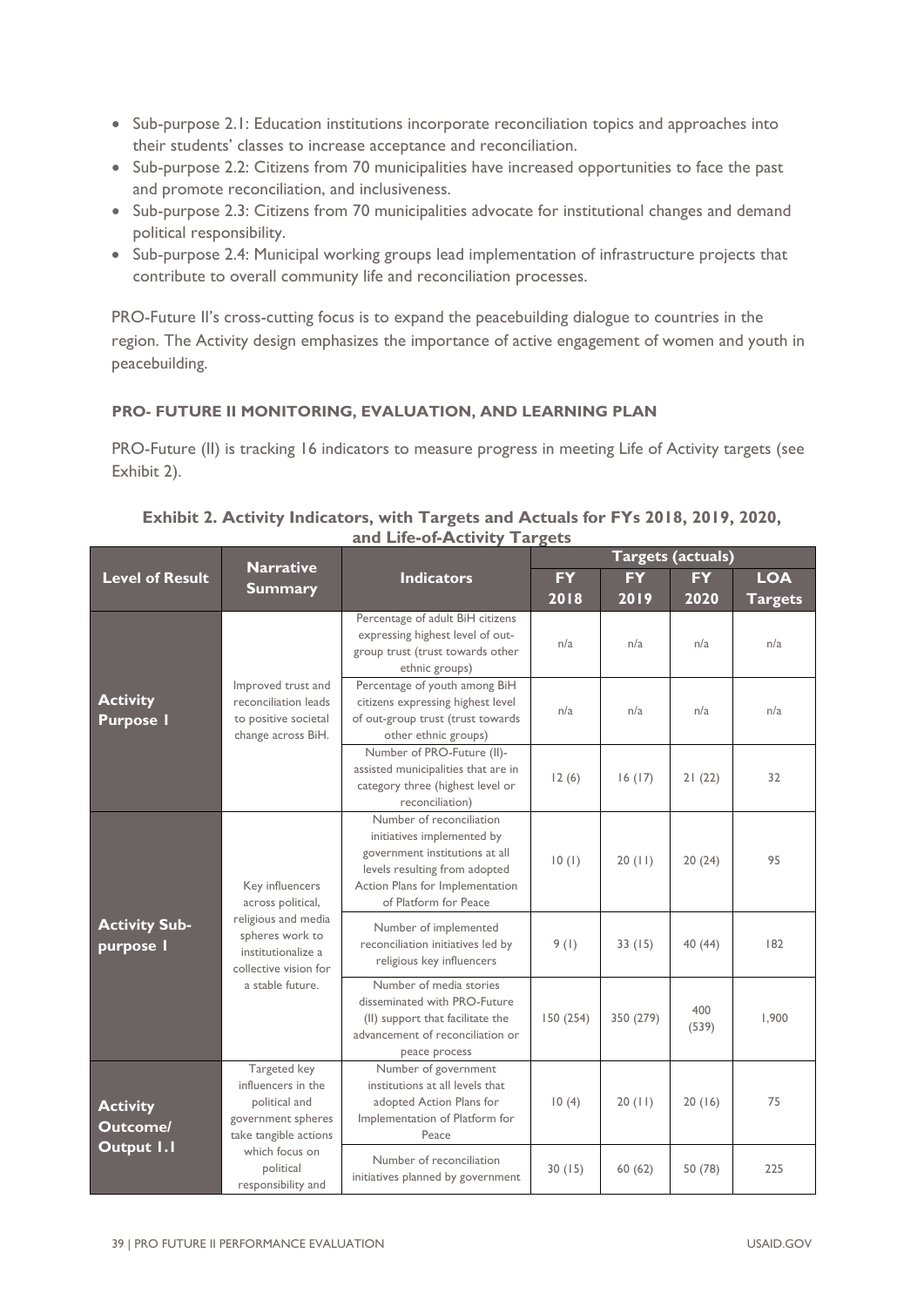|                                                  | promote inter-<br>ethnic<br>reconciliation.                                                                                                                                          | institutions at all levels and<br>included in adopted Action Plans<br>for Implementation of Platform<br>for Peace                                                                                                                                           |                   |                  |                    |             |
|--------------------------------------------------|--------------------------------------------------------------------------------------------------------------------------------------------------------------------------------------|-------------------------------------------------------------------------------------------------------------------------------------------------------------------------------------------------------------------------------------------------------------|-------------------|------------------|--------------------|-------------|
| <b>Activity</b><br><b>Outcome/</b><br>Output 1.2 | Targeted religious<br>key influencers lead<br>national and<br>community level<br>reconciliation<br>initiatives.                                                                      | Number of religious leaders<br>engaged in PRO-Future (II)'s<br>inter-religious and reconciliation<br>initiatives                                                                                                                                            | 16(40)            | 21(22)           | 40(41)             | 177         |
| <b>Activity</b><br><b>Outcome/</b><br>Output 1.3 | Targeted media<br>outlets promote<br>reconciliation and<br>increase respectful<br>and empathetic<br>coverage of inter-<br>ethnic reconciliation<br>initiatives.                      | Number of training days provided<br>to journalists with PRO-Future<br>(II) assistance, measured by<br>person-days of training (SFAI<br>Indicator)                                                                                                           | 25(14)            | 25(0)            | 0(0)               | 50          |
| <b>Activity Sub-</b><br>purpose 2                | Citizens build civic<br>movement to foster<br>reconciliation<br>across ethic and                                                                                                     | Number of people participating in<br>PRO-Future (II) events, trainings,<br>or activities designed to build<br>mass support for peace and<br>reconciliation (SFAI Indicator)                                                                                 | 3,500<br>(6, 468) | 6,300<br>(5,654) | 7,000<br>(14, 934) | 35,300      |
|                                                  | religious divides.                                                                                                                                                                   | Number of youth participating in<br>PRO-Future (II) activities who<br>become peace activists                                                                                                                                                                | 15(19)            | 30(8)            | 40 (29)            | 190         |
| <b>Activity</b><br><b>Outcome/</b><br>Output 2.1 | Education<br>institutions<br>incorporate<br>reconciliation topics<br>and approaches into<br>their students'<br>classes to increase<br>acceptance of<br>others and<br>reconciliation. | Number of education institutions<br>that incorporated reconciliation<br>topics and approaches into<br>students' classes                                                                                                                                     | 0(0)              | 0(8)             | 3(4)               | $ 0\rangle$ |
| <b>Activity</b><br><b>Outcome/</b><br>Output 2.2 | Citizens from 70<br>municipalities have<br>increased<br>opportunities to<br>face the past and<br>promote<br>reconciliation and<br>inclusiveness                                      | Number of PRO-Future (II) -<br>supported events, trainings, or<br>activities designed to build<br>support for peace or<br>reconciliation among key actors<br>to the conflict (SFAI Indicator)                                                               | 40(110)           | 90(115)          | 40<br>(239)        | 590         |
| <b>Activity</b><br><b>Outcome/</b><br>Output 2.3 | Civil society<br>organizations from<br>70 municipalities<br>advocate for<br>institutional changes<br>and demand political<br>responsibility                                          | Number of implemented<br>reconciliation advocacy campaigns<br>or developed influence plans, by<br>CSOs or informal groups of<br>citizens supported by PRO-<br>Future (II) with the goal to<br>achieve institutional changes and<br>political responsibility | $\left(2\right)$  | 3(8)             | 7(1)               | 26          |
| <b>Activity</b><br><b>Outcome/</b><br>Output 2.4 | Municipal working<br>groups lead<br>infrastructure<br>projects that<br>contribute to<br>overall community<br>life and<br>reconciliation<br>processes.                                | Number of infrastructures<br>repaired or constructed                                                                                                                                                                                                        | 0 (n/a)           | 0 (n/a)          | 4(0)               | 25          |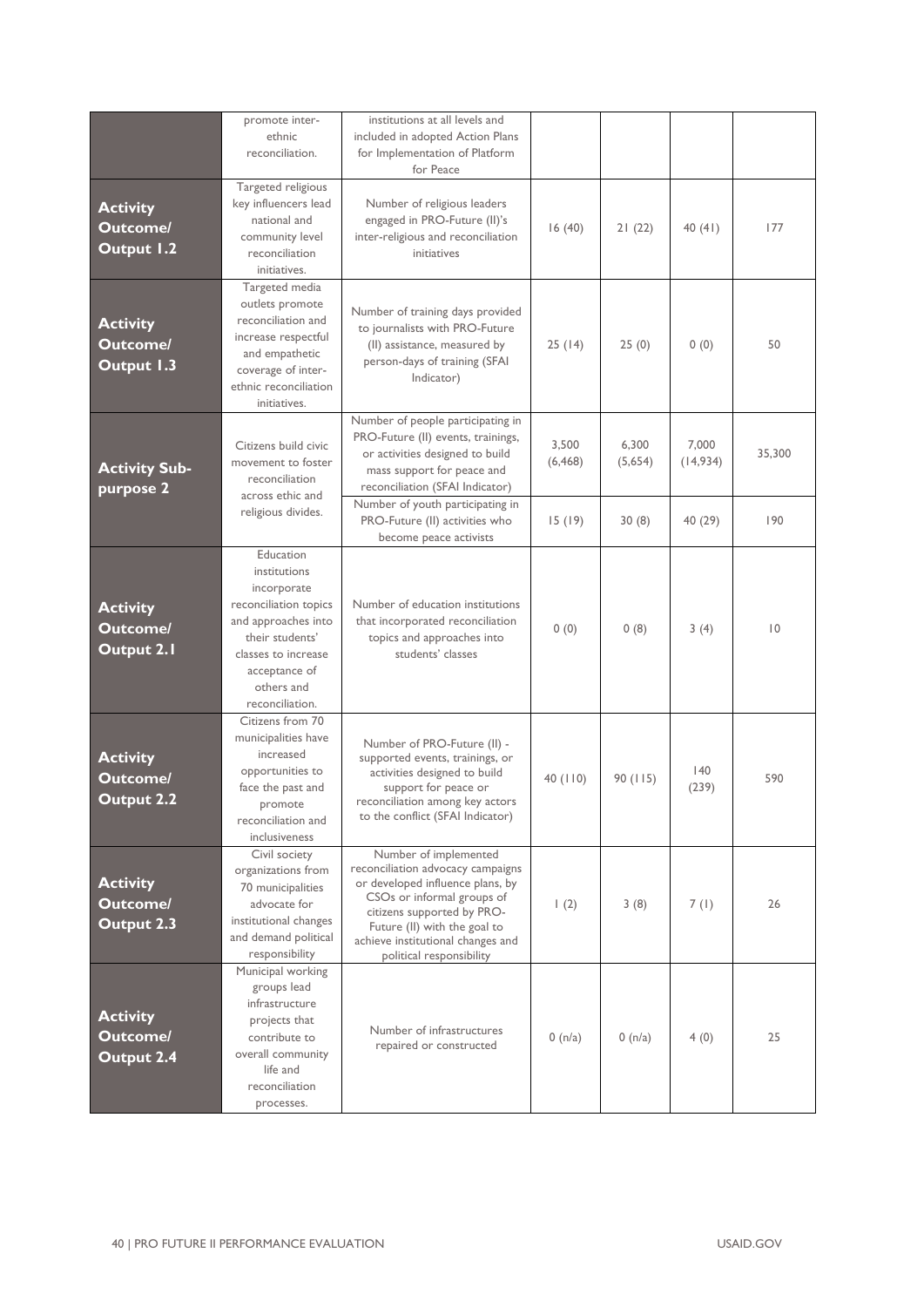# **EVALUATION QUESTIONS**

The evaluation team will assess the Activity's work to-date along the following evaluation questions:

- 1. What outcomes have PRO-Future II's key influencers (politicians, religious leaders, media) achieved in promoting inter-ethnic reconciliation?
	- 1.1. What outcomes has PRO-Future II achieved through interventions fostering regional dialogue?
- 2. What outcomes has PRO-Future II achieved in terms of changing inter-ethnic attitudes and behaviors among supported citizens, particularly among youth and students?
- 3. To what extent have the PRO-Future II small-grant programs contributed to peacebuilding?

# **EVALUATION DESIGN AND METHODOLOGY**

The evaluation team will employ a mixed-methods data collection approach and triangulate data to assess the efficiency of PRO-Future (II) interventions and activities, utilizing the following data sources:

- **1. Activity documents** (including but not limited to the Activity Award; Monitoring, Evaluation, and Learning Plan; work plans; annual and quarterly progress reports; lists of beneficiaries, experts, and other stakeholders involved in Activity implementation; Activity internal evaluation report; documents produced by the Activity and its beneficiaries)
- **2. Secondary documentation relevant to trust and reconciliation topics** (e.g., MEASURE-BiH/MEASURE II National Survey of Citizens' Perceptions [NSCP]; evaluation reports of former USAID's peacebuilding interventions [Choosing Peace Together, PRO-Future impact evaluation report]; documents developed by government institutions; international organizations and CSOs).
- **3. Key informant interviews (KIIs)** with USAID/BiH and PRO-Future II implementing partner and subcontractors, relevant international and donor organizations, government institutions, religious institutions and media representatives, PRO-Future II grantees, relevant local organizations, and reconciliation experts. The full list of key informants (without identifying information) will be presented in the Evaluation Work Plan and subject to USAID/BiH comments.
- **4. Focus group discussions (FGDs)** with PRO-Future II beneficiaries, which may include samples of roundtable participants; Platform for Peace signatories; trained journalists and editors; municipal working group members; students attending inter-ethnic classes; young politicians; audiences in speaking-out events and living libraries; participants in open-door days, peace camps, and fora; small-grant beneficiaries; and other beneficiaries. Draft FGD guide(s) will be presented in the evaluation work plan and subject to USAID/BiH comments.
- **5. Online survey(s)** of PRO-Future II beneficiaries (e.g., roundtable participants; Platform for Peace signatories; trained journalists and editors; municipal working group members; students attending inter-ethnic classes; young politicians; audiences in speaking-out events and living Libraries; participants in open-door days, peace camps, and fora; small-grant beneficiaries; and other beneficiaries), to be conducted to capture experiences of wider groups of beneficiaries than covered by KIIs and FGs.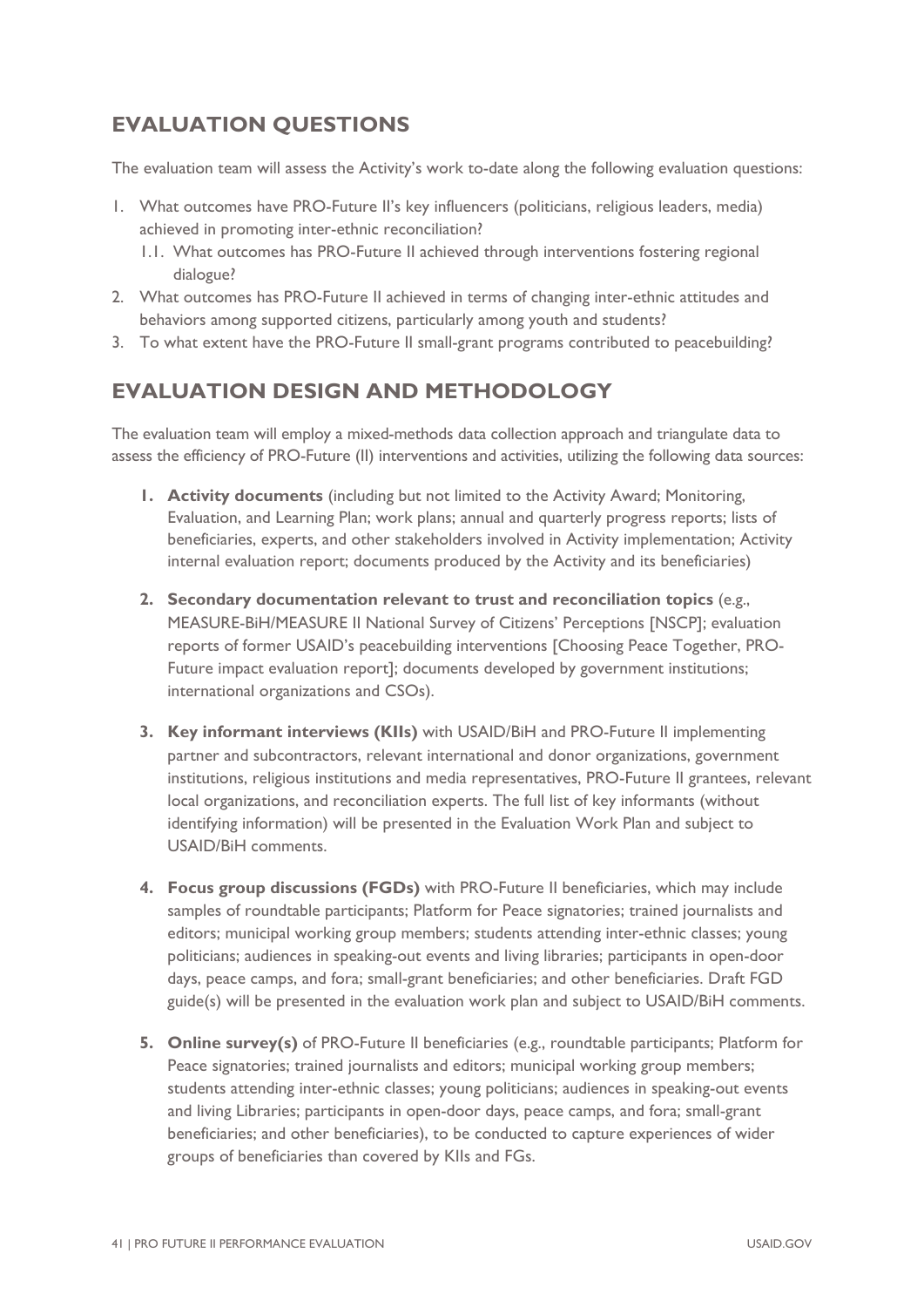Exhibit 3 presents the evaluation matrix outlining the methodology to be employed to address each evaluation question and sub-question. The evaluation team will start the analysis by reviewing secondary data on peacebuilding and transitional justice in general. The team will then review Activity documents to learn about the outcomes of different interventions. Subsequently, the team will conduct KIIs and FGDs with donors, implementers, and beneficiaries to further explore these outcomes and investigate other outcomes achieved by the Activity. Finally, based on lessons learned through the desk review, KIIs and FGDs, the evaluation team will design and conduct the online surveys to learn about the outcomes and interventions contributing to these outcomes from a wider range of beneficiaries.

The evaluation team will conduct a desk review of the Activity and secondary documents, transcribe and code KII and FGD transcripts, and conduct (at least) descriptive analysis of the survey data. The team will compare data from all sources and further explore any discrepancies to ensure the that the evaluation findings, conclusions, and recommendations are high-quality, valid, credible, and reliable.

| <b>EXHIBIT 3. EVALUATION MATRIX</b>                                                                                                                                                                                                                                  |                                                                                                                                                                                                                                                                                                 |                                                                             |  |  |
|----------------------------------------------------------------------------------------------------------------------------------------------------------------------------------------------------------------------------------------------------------------------|-------------------------------------------------------------------------------------------------------------------------------------------------------------------------------------------------------------------------------------------------------------------------------------------------|-----------------------------------------------------------------------------|--|--|
| <b>EVALUATION QUESTION (EQ)</b>                                                                                                                                                                                                                                      | DATA SOURCES/DATA COLLECTION<br><b>METHODS</b>                                                                                                                                                                                                                                                  | <b>DATA ANALYSIS</b><br><b>APPROACH</b>                                     |  |  |
| 1. What outcomes have the PRO-Future II key<br>influencers (politicians, religious leaders, media)<br>achieved in promoting inter-ethnic<br>reconciliation?<br>La. What outcomes has PRO-Future II achieved<br>through interventions fostering regional<br>dialogue? | Activity and secondary documents on the<br>role of politicians, religious leaders and<br>media in reconciliation; KIIs and FGDs with<br>implementors and beneficiaries of<br>interventions with key influencers; mini<br>surveys of beneficiaries of interventions<br>targeting key influencers | Desk review; KII/FG<br>transcript coding;<br>descriptive survey<br>analysis |  |  |
| 2. What outcomes has PRO-Future II achieved<br>in terms of changing inter-ethnic attitudes and<br>behaviors among supported citizens, particularly<br>among youth and students?                                                                                      | Activity and secondary documents dealing<br>with improving inter-ethnic attitudes and<br>behaviors among citizens; Klls and FGDs<br>with implementors and beneficiaries of<br>interventions targeting citizens; mini<br>surveys of beneficiaries of interventions<br>targeting citizens         | Desk review; KII/FG<br>transcript coding;<br>descriptive survey<br>analysis |  |  |
| 3. To what extent have the PRO-Future II small-<br>grant programs contributed to peacebuilding?                                                                                                                                                                      | Activity and secondary documents on small-<br>grant programs and their results in terms of<br>facilitating reconciliation; Klls and FGDs with<br>small-grant implementors and beneficiaries;<br>mini surveys of small-grant beneficiaries                                                       | Desk review; KII/FG<br>transcript coding;<br>descriptive survey<br>analysis |  |  |

# **SCHEDULE**

The overview of the tentative evaluation timeline is provided in Exhibit 5.

| <b>EXHIBIT 5. TENTATIVE EVALUATION TIMELINE</b> |                                           |  |
|-------------------------------------------------|-------------------------------------------|--|
| <b>TENTATIVE DATES</b>                          | <b>TASKS AND DELIVERABLES</b>             |  |
| July 20, 2021                                   | Finalize the Evaluation work plan         |  |
| July 22-August 23, 2021                         | Data collection                           |  |
| September 10, 2021                              | Preliminary data analysis                 |  |
| Week of September 13, 2021                      | Briefing for the Mission                  |  |
| October 8, 2021                                 | Submission of the draft evaluation report |  |
| October 29, 2021                                | Submission of the final evaluation report |  |
| First week of November, 2021                    | Evaluation follow-up workshop             |  |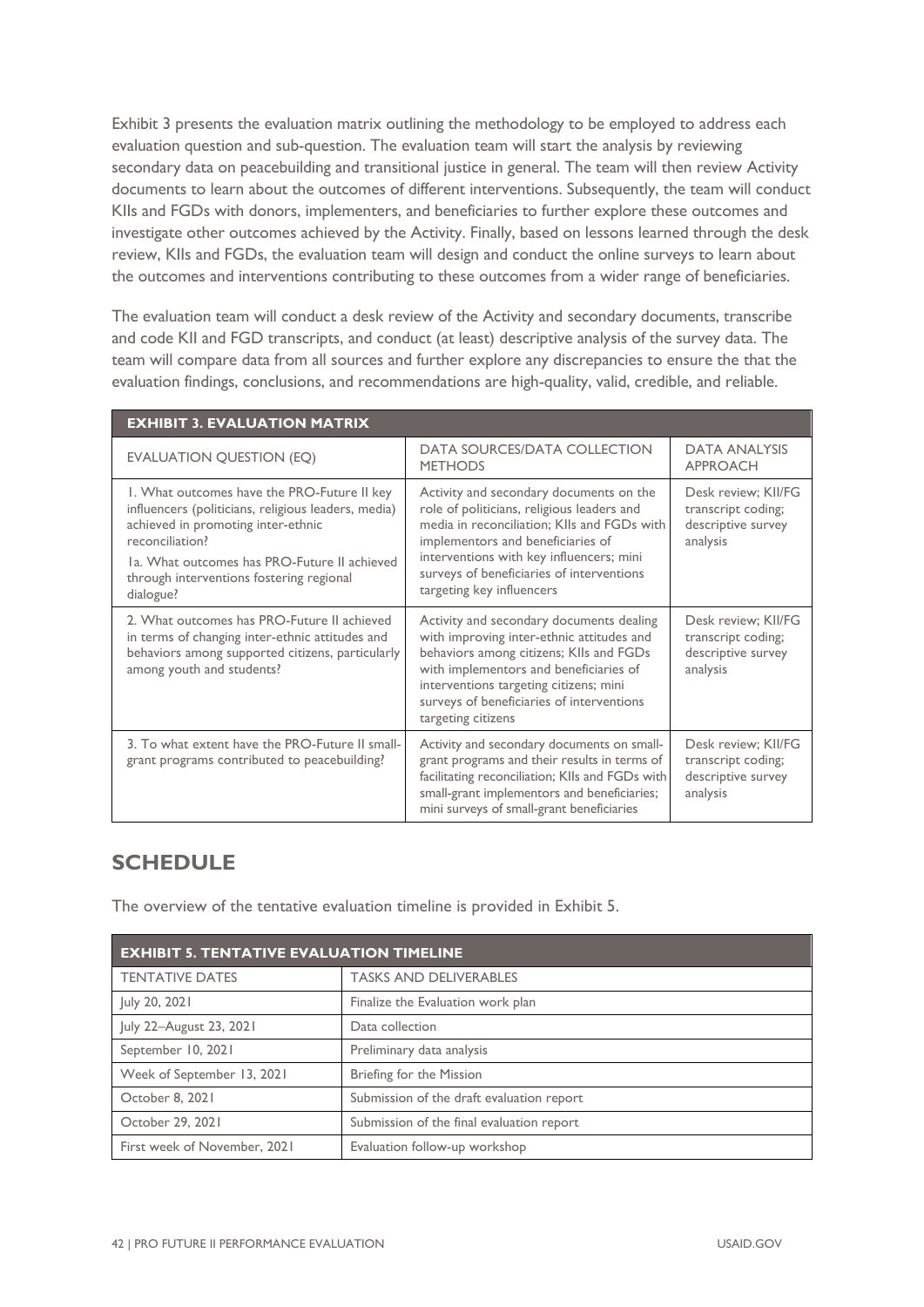# <span id="page-48-0"></span>**ANNEX 2: REVIEWED DOCUMENTATION**

- 1. USAID PRO-FUTURE II Activity Award
- 2. USAID PRO-FUTURE Monitoring and Evaluation Plan
- 3. USAID PRO-FUTURE II 2018 Annual Report
- 4. USAID PRO-FUTURE II 2019 Annual Report
- 5. USAID PRO-FUTURE II 2020 Annual Report
- 6. USAID PRO-FUTURE II Year 1-IV Work Plans
- 7. USAID PRO-FUTURE II Year I First Quarterly Report
- 8. USAID PRO-FUTURE II Year I Fourth Quarterly Report
- 9. USAID PRO-FUTURE II Year I Second Quarterly Report
- 10. USAID PRO-FUTURE II Year I Third Quarterly Report
- 11. USAID PRO-FUTURE II Year II First Quarterly Report
- 12. USAID PRO-FUTURE II Year II Fourth Quarterly Report
- 13. USAID PRO-FUTURE II Year II Second Quarterly Report
- 14. USAID PRO-FUTURE II Year II Third Quarterly Report
- 15. USAID PRO-FUTURE II Year III First Quarterly Report
- 16. USAID PRO-FUTURE II Year III Fourth Quarterly Report
- 17. USAID PRO-FUTURE II Year III Second Quarterly Report
- 18. USAID PRO-FUTURE II Year III Third Quarterly Report
- 19. USAID PRO-FUTURE II Year IV First Quarterly Report
- 20. USAID PRO-FUTURE II Year IV Second Quarterly Report
- 21. USAID PRO-FUTURE II Small-Grants Manual
- 22. USAID PRO-FUTURE II Small-Grants Implementation Reports
- 23. USAID PRO-FUTURE II Lists of Beneficiaries
- 24. USAID PRO-FUTURE II Infrastructure Projects Tracking Document
- 25. USAID PRO-FUTURE II Attendance Lists for Small Grants
- 26. USAID PRO-FUTURE II Attendance Lists for Our Talks Fora
- 27. USAID PRO-FUTURE II Attendance Lists for Peace Talks
- 28. USAID PRO-FUTURE II Attendance Lists for Peace and Advocacy Camps
- 29. USAID PRO-FUTURE II Peace Education Program Participants
- 30. PRO-FUTURE II list of published media content
- 31. PRO-FUTURE II database of small grants
- 32. PRO-FUTURE II database of grantees and beneficiaries
- 33. USAID PRO-FUTURE II Training/Event Agendas (training sessions for war victims, local coordinators, political academies, juvenile war veterans, peace education, peace camps, journalists, municipal working groups, peace activists, university reconciliation fora participants, public speaking events)
- 34. External Evaluation of Interreligious Studies and Peacebuilding Master programme, 2020
- 35. INFOHOUSE Internal Assessment of 14 PRO-FUTURE II Communities Capacity, Category 1, (2018)
- 36. Overview of Reconciliation Conceptual Framework in International Literature and Research on Reconciliation in BiH, MEASURE-BiH, 2017
- 37. Reconciliation in Practice, United States Institute of Peace, 2015
- 38. Role of Social Cohesion in Creation of Successful Economic Development Within Local Communities, CRS, 2020
- 39. Societal Transformation and Reconciliation Activity (STAR), Final Narrative Report (draft)— Reporting Period 10/15/2018–10/14/2020
- 40. Study of the Impact of Social Cohesion on the Creation of a Favorable Environment for Economic Development and Attracting Investments in Municipalities and Cities, PROMENTE and Economic Institute Banja Luka
- 41. National Survey of Citizens' Perceptions (NSCP-BiH) 2019
- 42. National Survey of Citizens' Perceptions (NSCP-BiH) 2020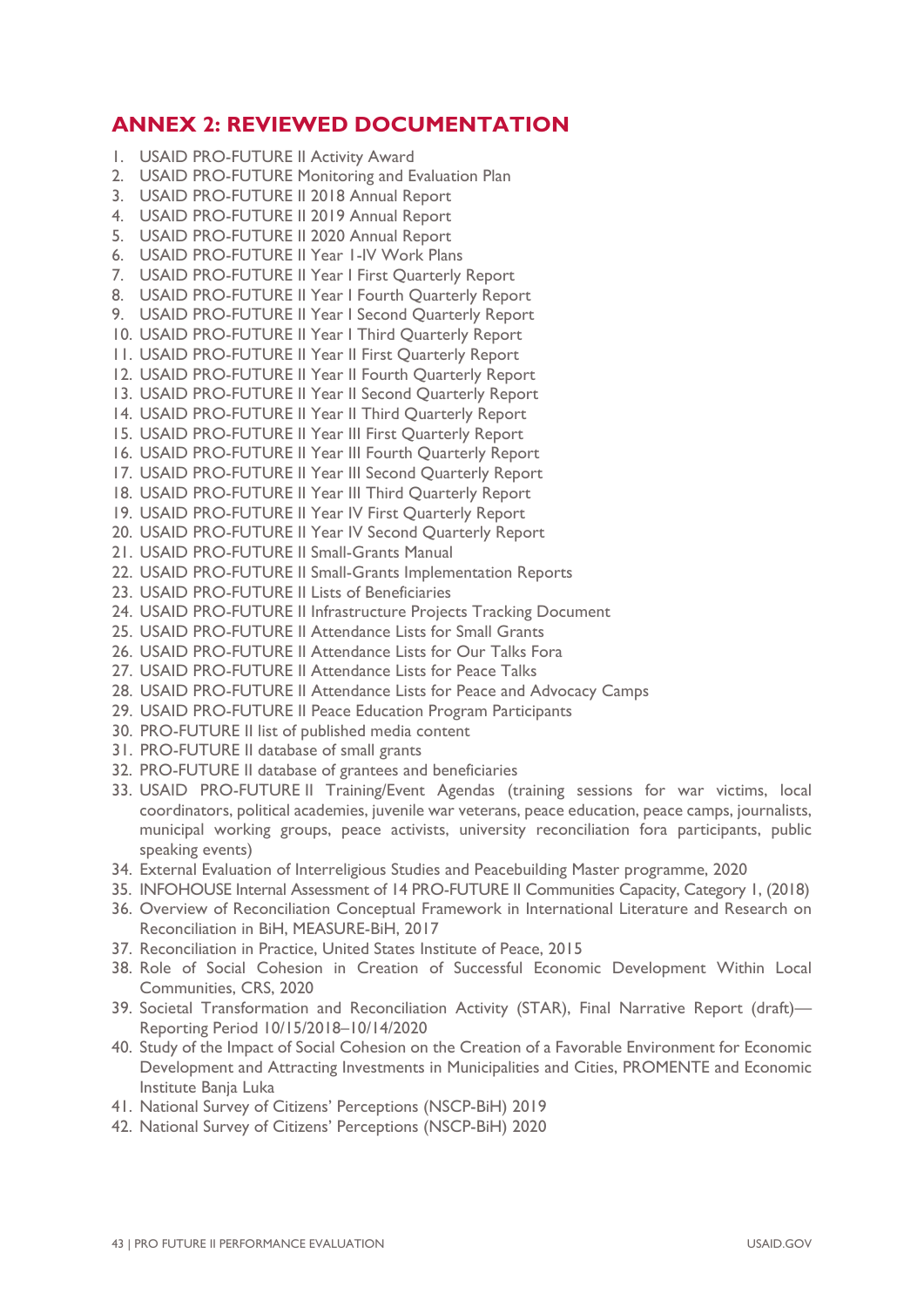# <span id="page-49-0"></span>**ANNEX 3: DATA COLLECTION INSTRUMENTS**

# **KEY INFORMANT INTERVIEW GUIDES**

## MISSION, IMPLEMENTING PARTNERS, AND PARTNERS

Please describe the PRO-Future II theory of change and, in your experience, how it works in practice?

For IP: what were the responsibilities of each PRO-Future II partner?

*Ask the following questions for each group of interventions below:*

- 1. What were the expected outcomes of these interventions?
- 2. Of all interventions targeting ..., which proved to be the most effective?
- 3. Which outcomes (positive, negative, unintended) have been achieved based on these interventions?
- 4. Which interventions failed to produce any outcomes?
- 5. What have you learned based on the implementation of these interventions?
- 6. What interventions would you like to learn more about in terms of their outcomes on beneficiaries' attitudes and behaviors?

Sub-purpose 1.1 Interventions targeting key influencers in political and government spheres to *institutionalize collective vision for a stable future* 

- Commitment to the Platform for Peace at a national level
- Advocacy by war victims
- Political Academy
- Our Talks Fora
- Cultural Events
- Study of reconciliation and business environment

Sub-purpose 1.2: Interventions targeting key religious influencers to lead national and community level reconciliation initiatives

- Joint visits to places of suffering
- Engaging religious education teachers
- Open-door Days`
- National events led by top religious leaders
- IRC regional chapters
- Small grants for inter-religious dialogue
- Direct cooperation with churches and religious institutions
- Joint master's degree in inter-religious studies and peacebuilding
- Religious freedoms\*

Sub-purpose 1.3: Interventions targeting media outlets to promote reconciliation and increase *respectful and empathetic coverage* of inter-ethnic reconciliation initiatives

- Documenting and publicizing reconciliation initiatives
- Training of journalists and editors on peacebuilding lenses
- Production of documentary
- Peace talks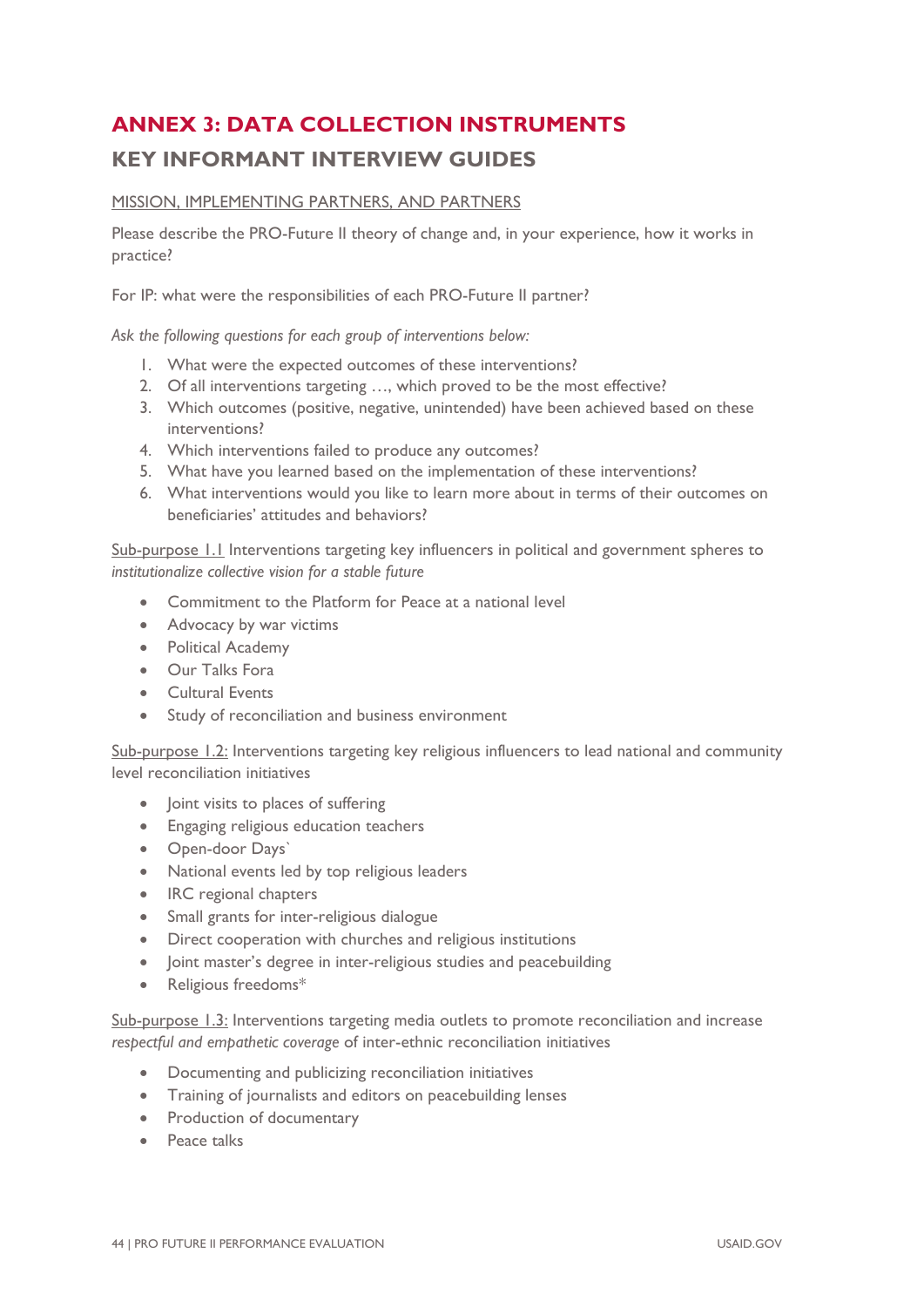Sub-purpose 2.1: Interventions targeting education institutions to incorporate reconciliation topics and approaches into their students' classes to increase acceptance and reconciliation

- Integrated and Inter-ethnic classes
- Living libraries
- University reconciliation fora
- Online school for peacebuilding
- Implementation of the platform for peace by ministries of education

Sub-purpose 2.2: Interventions targeting citizens from 70 municipalities to have increased opportunities to face the past and promote reconciliation and inclusiveness

- Active engagement of 70 municipalities (inter-community trust\*)
- Small grants for municipalities
- Small grants for local initiatives
- Advanced peace advocacy camps
- Small grants to support youth

Sub-purpose 2.3: Interventions targeting citizens from 70 municipalities to advocate for institutional changes and demand political responsibility,

- Platform for Peace supporters' civic movement
- Small grants for civil society

Sub-purpose 2.4: Interventions targeting municipal working groups to lead implementation of infrastructure projects that contribute to overall community life and reconciliation processes

• Construction or reconstruction of infrastructure

Cross-cutting: Interventions targeting regional actors and facilitating regional dialogue to increase opportunities to face the past and promote reconciliation and inclusiveness

### General questions:

- a. What are the greatest opportunities and threats to peace in BiH today?
- b. To what extent can young politicians push forward their own ideas in political parties?
- c. To what extent can local religious leaders push forward their ideas?
- d. What are the issues in which citizens are willing to engage and advocate for change?
- e. How can young people be encouraged and supported to engage in peace activism?
- f. What changes in curricula (high school or college) are required to raise open, tolerant, and active children?

#### DONORS

- 1. Please describe your ongoing and upcoming peacebuilding projects.
	- a. Project name
	- b. Targeted audience
	- c. Intervention type
	- d. Geographic coverage
	- e. Expected and achieved outcomes (positive, negative, unintended)
	- f. Lessons learned
- 2. Have you ever heard of PRO-Future II? If yes, what are your general impressions of the project?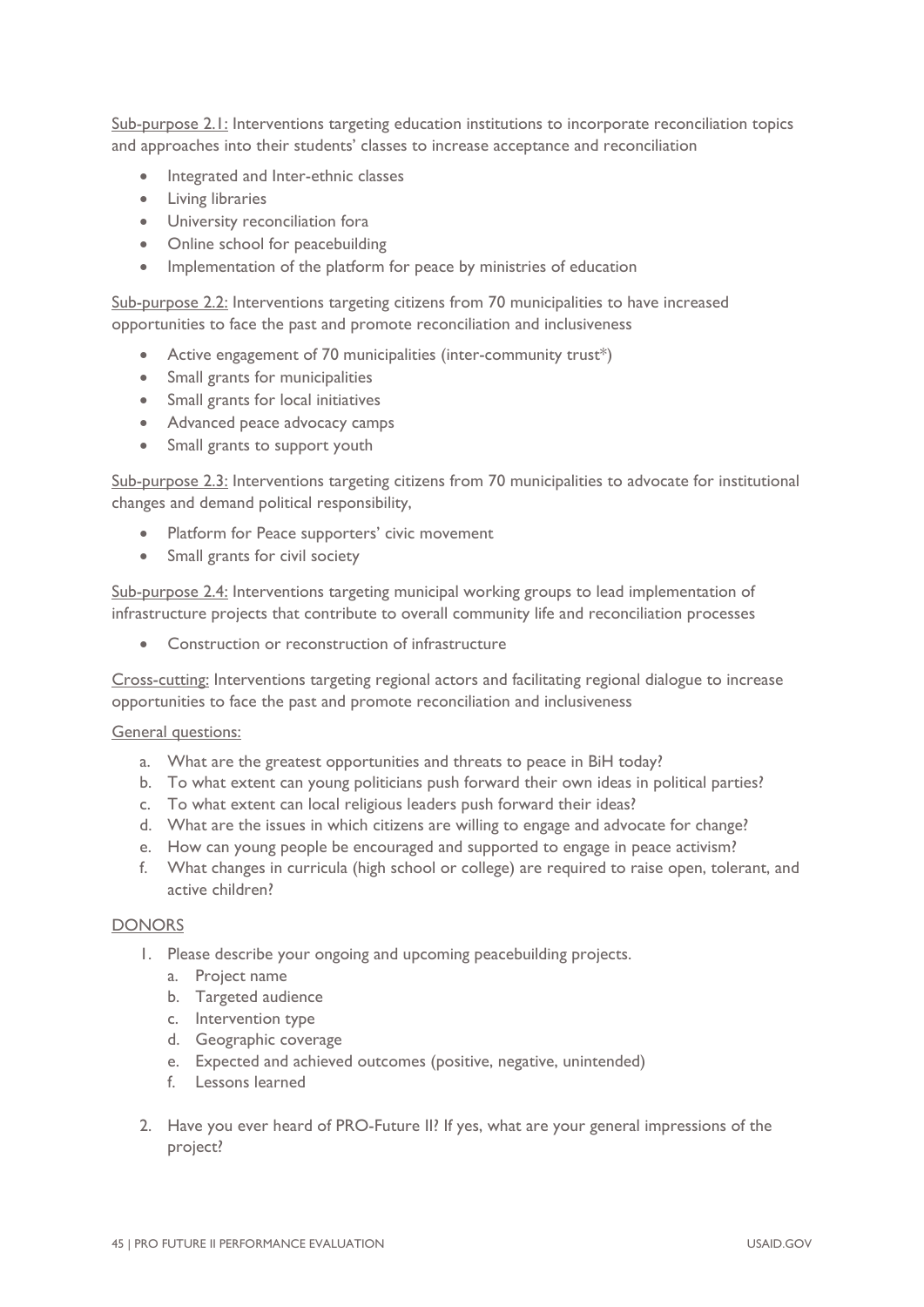- 3. To what extent would you say that peacebuilding interventions are still relevant for the BiH society?
- 4. What are the primary impediments to peacebuilding and reconciliation?
- 5. Who are the most important key influencers who can affect the general population's attitudes and behaviors when it comes to peace and reconciliation?
- 6. Who are the most important key influencers who can affect youth attitudes on peace and reconciliation?
- 7. Have you noticed any improvements in civic activism and increased demands for political responsibility in BiH?
- 8. Have you noticed that any of the following are more active in promoting reconciliation than they were three or four years ago?
	- a. Government representatives at state-level and lower levels
	- b. Religious leaders at a higher level and local level
	- c. Mainstream and local media
- 9. Who are other donors working on peacebuilding and reconciliation in BiH, and how effective have they been in coordinating their projects?

### General questions:

- a. What are the greatest opportunities and threats to peace in BiH today?
- b. To what extent can young politicians push forward their own ideas in political parties?
- c. To what extent can local religious leaders push forward their ideas?
- d. What are the issues in which citizens are willing to engage and advocate for change?
- e. How can young people be encouraged and supported to engage in peace activism?
- f. What changes in curricula (high school or college) are required to raise open, tolerant, and active children?

### KEY INFLUENCERS

- 1. Please describe the PRO-Future II activity in which you participated, and your overall impression of the activity. What did you like, and what do you think can be improved?
	- a. Project name
	- b. Targeted audience
	- c. Intervention type
	- d. Geographic coverage
	- e. Expected and achieved outcomes (positive, negative, unintended)
	- f. Lessons learned
- 2. Do you know how this activity has affected the audience/beneficiaries in terms of their interethnic attitudes? If yes, please share the examples.
- 3. If yes, what specific activity components affected their opinions and behaviors?
- 4. What are the primary impediments to peacebuilding and reconciliation in BiH?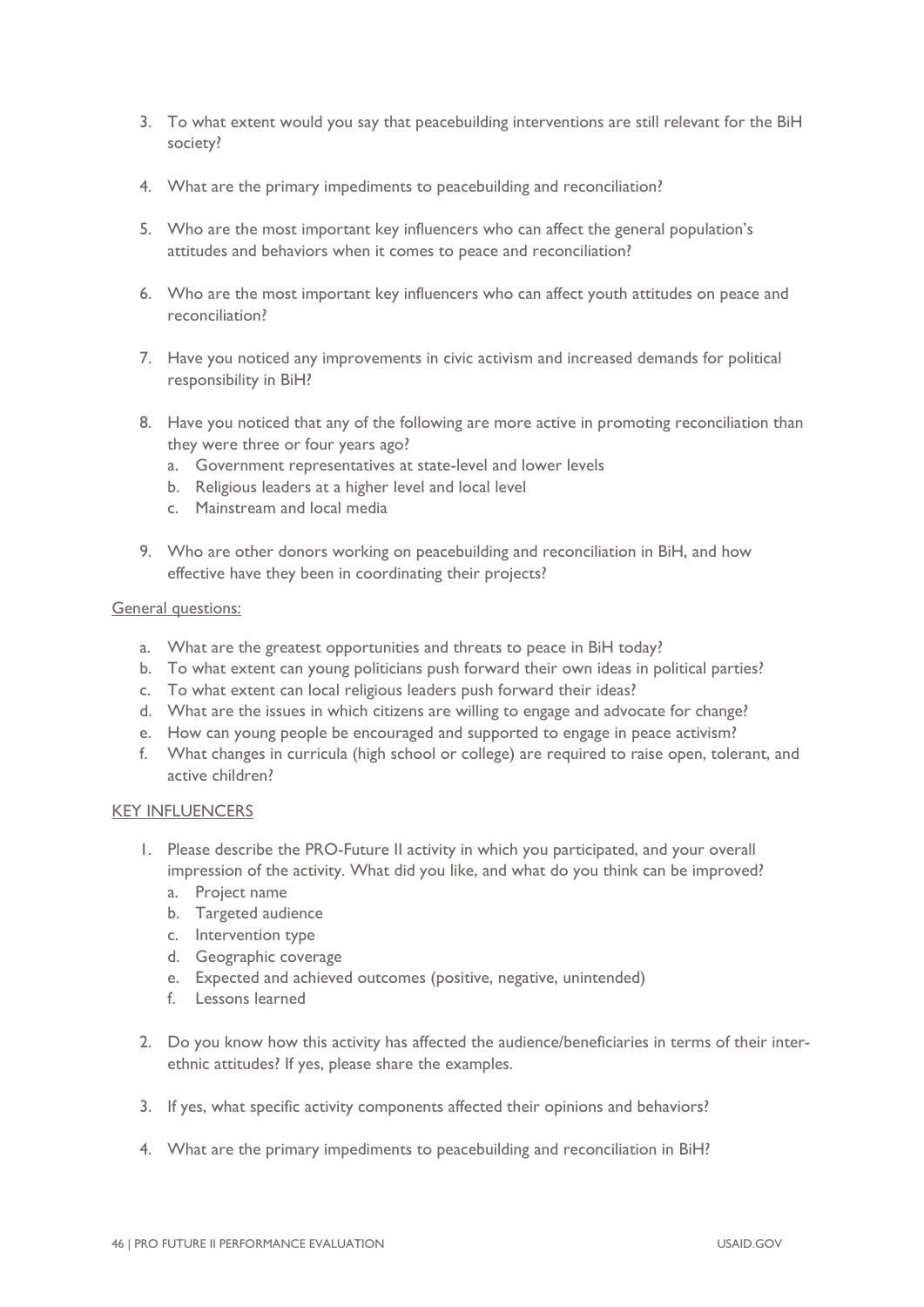- 5. Who are the most important key influencers who can affect the general population's attitudes when it comes to peace and reconciliation?
- 6. Who are the most important key influencers who can affect youth attitudes on peace and reconciliation?
- 7. Have you noticed that any of the following have become more active in promoting peace and reconciliation than they were three or four years ago?
	- a. Government representatives at state-level and lower levels
	- b. Religious leaders at a higher level and local level
	- c. Mainstream and local media
- 8. Have you noticed any improvements in civic activism and increased demands for political responsibility in your local community or in general?

General questions:

- a. What are the greatest opportunities and threats to peace in BiH today?
- b. To what extent can young politicians push forward their own ideas in political parties?
- c. To what extent can local religious leaders push forward their ideas?
- d. What are the issues in which citizens are willing to engage and advocate for change?
- e. How can young people be encouraged and supported to engage in peace activism?
- f. What changes in curricula (high school or college) are required to raise open, tolerant, and active children?

# **FOCUS GROUP GUIDES**

### PRO-FUTURE II EVENT PARTICIPANTS

(to include the participants of: speaking out events, cultural events, living libraries, open-door days, Peace Talks audience, peace camps, small-grant beneficiaries)

- 1. Please describe the PRO-Future II activity in which you participated, and your overall impression of the activity.
- 2. What did you like, and what do you think can be improved?
- 3. Has your opinion toward other ethnicities changed due to participation in this activity? If yes, how? PROBE:
	- a. What attitudes did you have before? What do you think about them now? Specifically, have your attitudes about the 1990s war and experiences of other ethnicities changed?
	- b. Have you learned more about the war and the historical perspectives of people belonging to other ethnic groups? If yes, what have you learned?
	- c. Has your anxiety when encountering people belonging to other ethnicities changed?
	- d. Would you say you are more able to understand and share the feelings of people from other ethnicities and their war experiences, or would you say that this has not changed?
	- e. Has anything changed in terms of your willingness to forgive others for what happened during the war?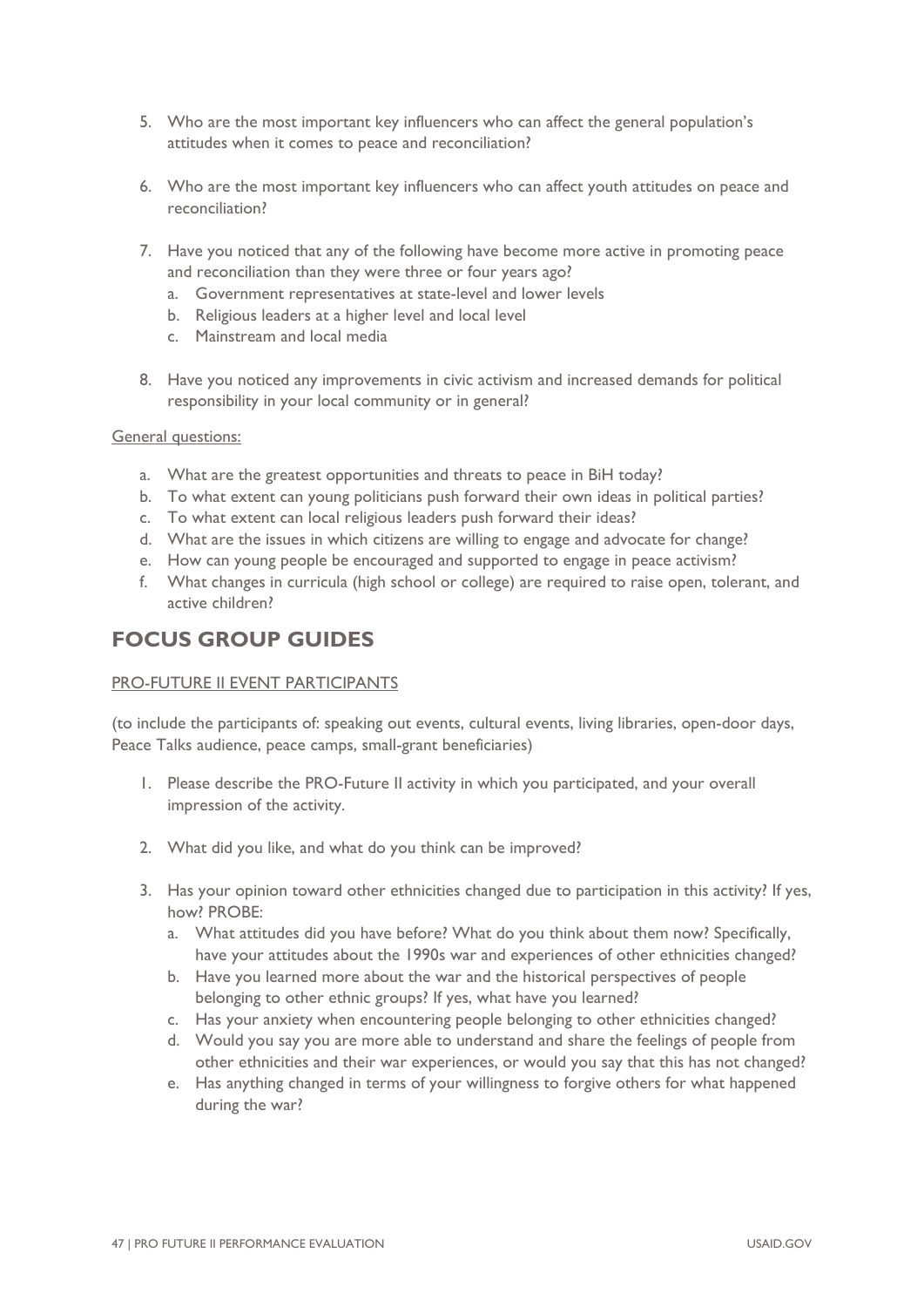- 4. Has anything changed in your life regarding your contacts and relationships with people from other ethnic groups due to participation in this activity? If yes, how? PROBE:
	- a. Do you engage in contact with other ethnicities more often than before?
	- b. Have you developed any relationships with people from other ethnicities?
	- c. Have you done something together with people from other ethnicities?
	- d. Have you become more active in your community?
- 5. Has your experience had any effect on people around you (family, friends, colleagues) to change their attitude and/or behavior toward other ethnicities?
- 6. What specific activity component affected your opinions and behaviors?
- 7. Have you noticed any improvements in civic activism and increased demands for political responsibility in your local community or in general?
- 8. Have you noticed that any of the following have been more active in promoting peace and reconciliation than they were three or four years ago?
	- a. Government representatives at state-level and lower levels
	- b. Religious leaders at a higher level and local level
	- c. Mainstream and local media

### BENEFICIARIES OF EDUCATIONAL INTERVENTIONS

(to include the beneficiaries of: political academy, trainings for journalists, integrated and inter-ethnic classes, university reconciliation fora, small school of peacebuilding, inter-religious master's program)

- 1. Please describe the PRO-Future II activity in which you participated, and your overall impression of the activity.
- 2. What did you like, and what do you think can be improved?
- 3. How long were you engaged in the activity?
- 4. Please rate your level of satisfaction with the training:
	- a. Have would you rate the training in general?
	- b. How would you rate the curriculum?
	- c. How would you rate the quality of teachers?
	- d. What kind of skills would you say you adopted due to the training?
- 5. Has your opinion toward other ethnicities changed due to participation in this activity? If yes, how? PROBE:
	- a. What attitudes did you have before? What do you think about them now?
	- b. Have your attitudes about the 1990s war and experiences of other ethnicities changed?
	- c. Have you learned more about war and the historical perspectives of people belonging to other ethnic groups? If yes, what have you learned?
	- d. Has your anxiety when encountering people belonging to other ethnicities changed?
	- e. Would you say you are more able to understand and share the feelings of people from other ethnicities and their war experiences, or would you say that this has not changed?
	- f. Has anything changed in terms of your willingness to forgive others for what happened during the war?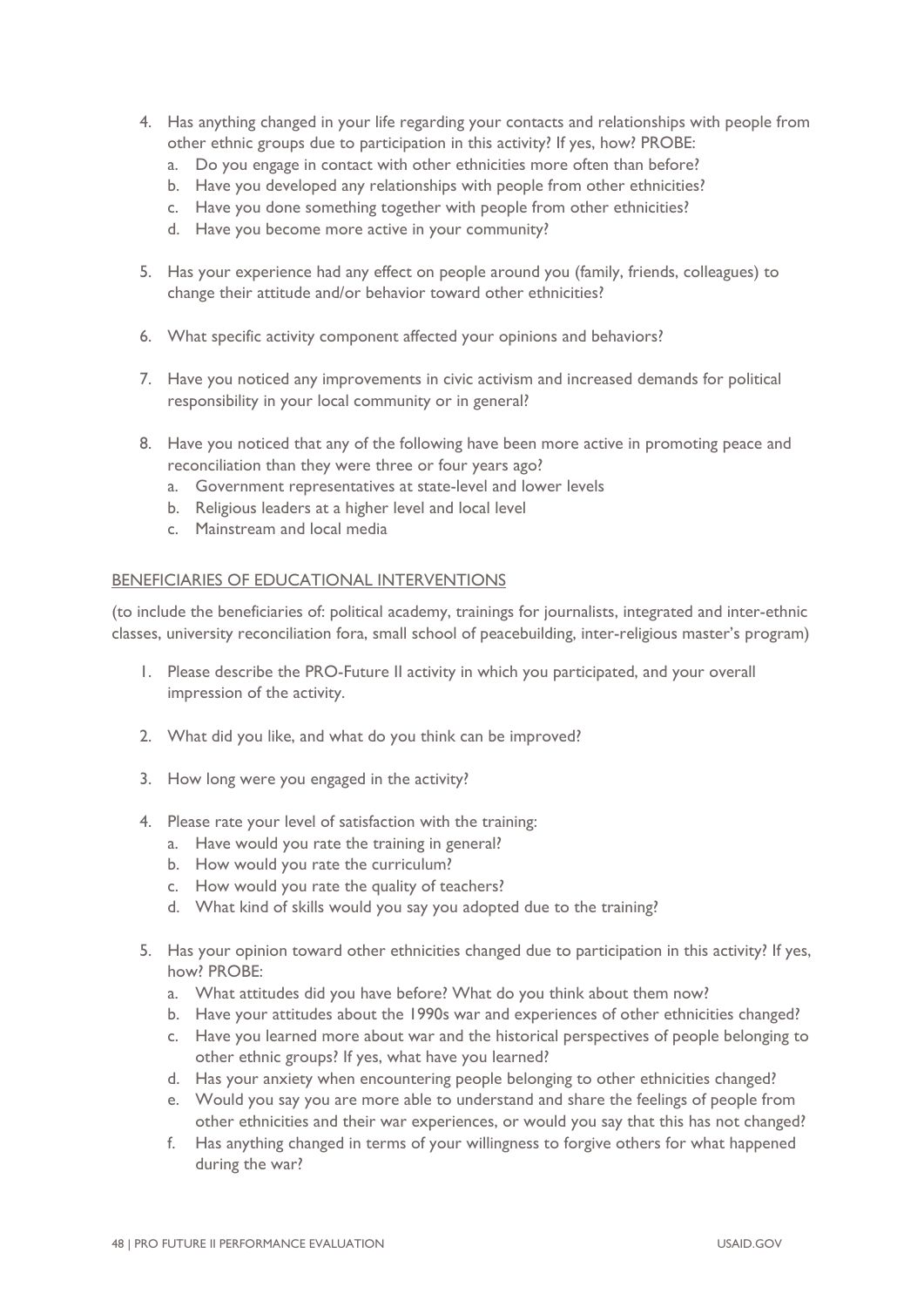- 6. Has anything changed in your life regarding your contacts and relationships with people from other ethnic groups due to participation in this activity? If yes, how? PROBE:
	- a. Do you engage in contact with other ethnicities more often than before?
	- b. Have you developed any relationships with people from other ethnicities?
	- c. Have you done something together with people from other ethnicities?
	- d. Have you become more active in your community?
- 7. Has your experience had any effect on people around you (family, friends, colleagues) to change their attitude and/or behavior toward other ethnicities?
- 8. What specific activity component affected your opinions and behaviors?
- 9. Have you noticed any improvements in civic activism and increased demands for political responsibility in your local community or in general?
- 10. Have you noticed that any of the following have been more active in promoting peace and reconciliation than they were three or four years ago?
	- a. Government representatives at state-level and lower levels
	- b. Religious leaders at a higher level and local level
	- c. Mainstream and local media

### SMALL-GRANT RECIPIENTS

- 1. Please describe the PRO-Future II activity in which you participated, and your overall impression of the activity. What did you like, and what do you think can be improved?
	- a. Project name
	- b. Targeted audience
	- c. Intervention type
	- d. Duration
	- e. Geographic coverage
	- f. Expected and achieved outcomes (positive, negative, unintended)
	- g. Lessons learned
- 2. Have the participants' opinions toward other ethnicities changed due to participation in this activity? If yes, how?
- 3. Have you noticed any changes in their lives regarding contacts or relationships with people from other ethnic groups due to participation in this activity? If yes, how?
- 4. Has their level of engagement in the community changed? If yes, how?
- 5. Which specific activity component was crucial for changing their opinions and behaviors?
- 6. Have you noticed any improvements in civic activism and increased demands for political responsibility in your local community or in general?
- 7. Have you noticed that any of the following have been more active in promoting peace and reconciliation than they were three or four years ago?
	- a. Government representatives at state-level and lower levels
	- b. Religious leaders at a higher level and local level
	- c. Mainstream and local media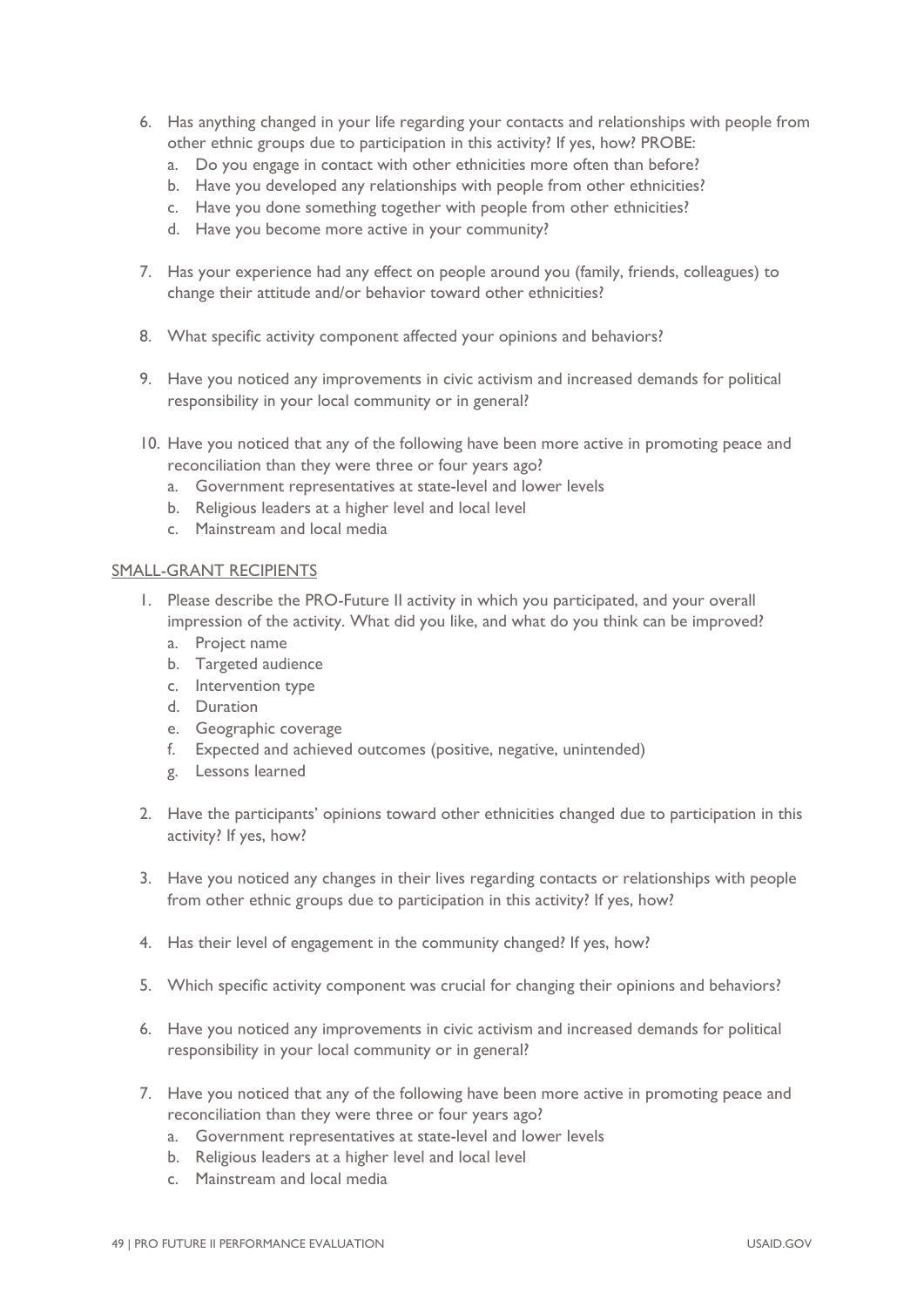### WORKING GROUP MEMBERS AND CIVIC MOVEMENT FACILITATORS

- 1. Please describe your relationship with PRO-Future II and your overall impression of the activity.
- 2. What types of interventions have you done with PRO-Future II?
	- a. Project/intervention name
	- b. Intervention type
	- c. Duration
	- d. Targeted audience
	- e. Expected and achieved outcomes (positive, negative, unintended)
	- f. Lessons learned
- 3. What did you like and what do you think can be improved?
- 4. To what extent are you satisfied with the structures and activity of your working group?
- 8. To what extent have the PRO-Future II interventions in your municipality improved citizens attitude about other ethnicities, and how?
- 9. Have you noticed any changes in inter-ethnic relationships and collaboration in your community? What changes occurred? To what extend would you say that PRO-Future II contributed to these changes?
- 10. Have you noticed any improvements in civic activism and increased demands for political responsibility in your local community or in general?
- 11. Have you noticed that any of the following have been more active in promoting peace and reconciliation than they were three or four years ago?
	- a. Government representatives at state-level and lower levels
	- b. Religious leaders at a higher level and local level
	- c. Mainstream and local media

### General questions:

- a. What are the greatest opportunities and threats to peace in BiH today?
- b. To what extent can young politicians push forward their own ideas in political parties?
- c. To what extent can local religious leaders push forward their ideas?
- d. What are the issues in which citizens are willing to engage and advocate for change?
- e. How can young people be encouraged and supported to engage in peace activism?
- f. What changes in curricula (high school or college) are required to raise open, tolerant, and active children?

# **ONLINE SURVEY**

- 1. Sex
- 2. Age
- 3. Municipality
- 4. Entity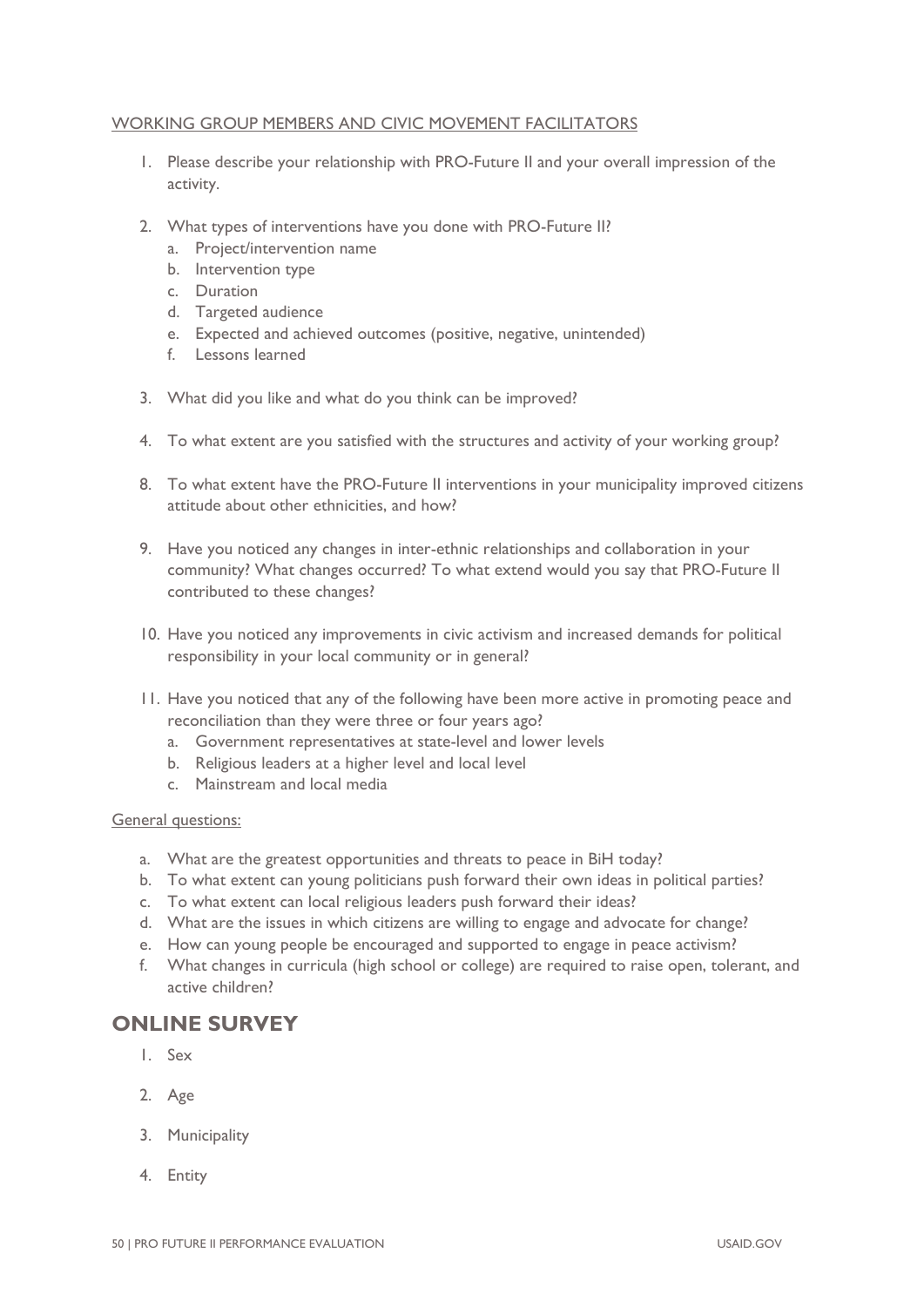- 5. Ethnicity
- 6. In which of the following PRO-Future II interventions did you participate in:
- 7. When did you participate in the PRO-Future II interventions? (year)
- 8. How long did the event last? (hours)
- 9. What did you particularly like about the intervention(s)?
- 10. What do you think should be improved?
- 11. For education interventions: Please rate your satisfaction with the training on the scale from 1 to 5, with 5 being the best rating.
	- a. Curriculum
	- b. Teachers' work
	- c. Practical work
- 12. To what extent do the following statements apply to you? (1. Do not apply at all,
	- 2. Somewhat apply, 3. Apply to a great extent)
	- a. My opinions of other ethnicities improved due to participation in the PRO-Future II activity.
	- b. I learned new things about war and the historical perspectives of people belonging to other ethnic groups through participation in the PRO-Future II activity.
	- c. I feel less anxious when encountering people from other ethnic groups due to participation in the PRO-Future II activity.
	- d. I better understand and share the feelings of people from other ethnicities and their war experiences due to participation in the PRO-Future II activity.
	- e. I am now more ready to forgive others for what happened during the war due to participation in the PRO-Future II activity.
	- f. I have more contact with people from other ethnic groups due to participation in the PRO-Future II activity.
	- g. I have more friends with people from other ethnic groups due to participation in the PRO-Future II activity.
	- h. I am collaborating more with people from other ethnic groups due to participation in the PRO-Future II activity.
	- i. I became more active in my community due to participation in the PRO-Future II activity.
	- j. My experience had effect on people around me (e.g.. family, friends, colleagues) to change their attitude and/or behavior toward other ethnicities
- 13. Have any other things in your life changed due to your participation in the PRO-Future II Activity? If yes, please describe.
- 14. Have you noticed any attempts of the following key actors in terms of promoting peace and reconciliation values?
	- a. High-profile politicians and government representatives
	- b. Representatives of local government in your community
	- c. Highest-level religious leaders
	- d. Local religious leaders
	- e. Mainstream media
	- f. Local media in your community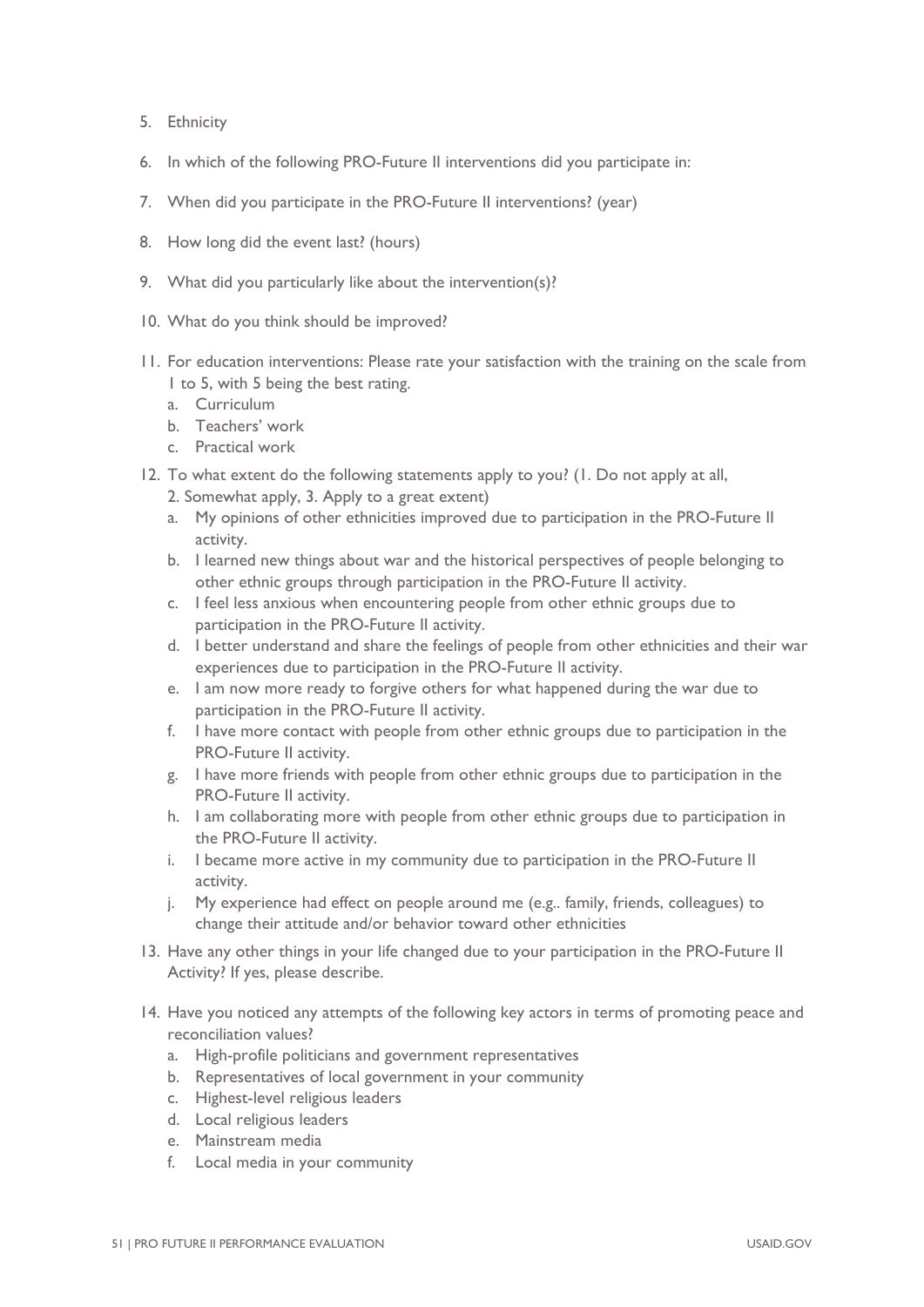**On a scale from 1 to 7, indicate the extent to which the intervention contributed to the below-mentioned way of thinking, feeling, or behaving.** 

- 1. My willingness to change my own beliefs is based on solid arguments, which are contrary to my opinion.
- 2. Considering the evidence that goes against conclusions I favor.
- 3. Revising my conclusions in response to relevant new information.
- 4. Changing my own opinion.
- 5. Searching actively for reasons why I might be wrong.
- 6. Ignoring evidence against my own established beliefs.
- 7. Being loyal to my own beliefs even when evidence is brought to bear against them.
- 8. Giving the first answer I come up with, without much thinking.
- 9. Considering more than one possible answer before reaching a conclusion when facing a new question or problem.
- 10. My concern for less fortunate people.
- 11. Seeing things from the "other person's" point of view.
- 12. Pity other people when they find themselves in trouble.
- 13. Experiencing other people's feelings.
- 14. Considering everybody's side of a disagreement before making a decision.
- 15. My need to protect someone being taken advantage of by others.
- 16. Better understanding of my friends by imagining how things look from their perspective.
- 17. My disturbance because of other people's misfortunes.
- 18. Ignoring other people's arguments If I'm sure I'm right about something.
- 19. Understanding and empathizing with the person being treated unfairly by others.
- 20. Own belief that every problem has two sides and endeavor to look at them both.
- 21. Perceiving other person's position, even when I have negative feelings towards him/her.
- 22. Perceiving other person's position, even when I want to criticize him/her.